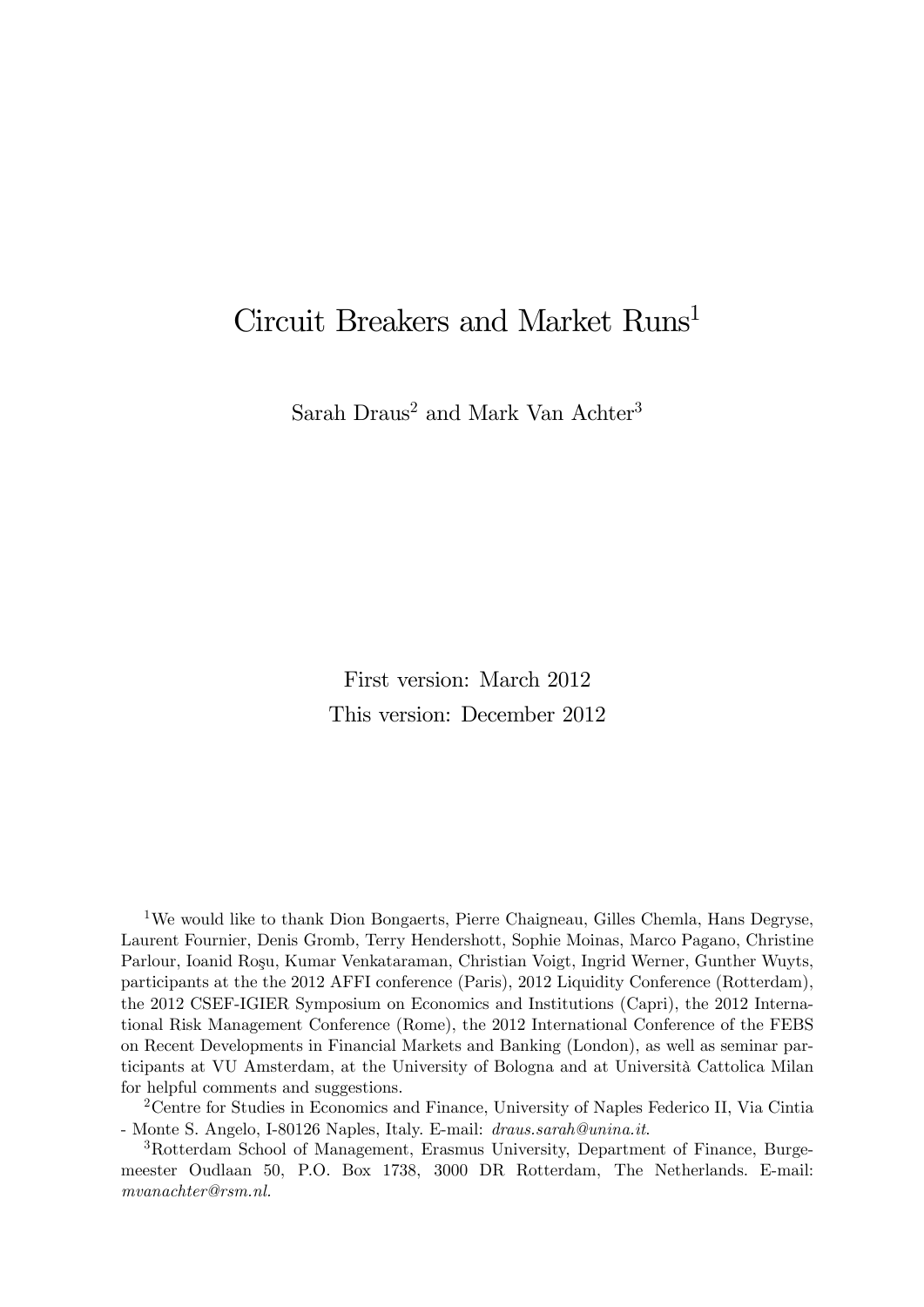### Abstract

This paper analyzes whether the application of a "circuit breaker" to a financial market (i.e. a mechanism that interrupts trading for a predetermined period when the price moves beyond a predetermined level) reaches its intended goals of increased market stability and overall welfare. Our framework of analysis is a model in which investors can trade at several dates and might face a liquidity shock forcing them to sell immediately when the shock occurs. This setting potentially induces a "market run" where investors commonly sell merely out of fear other investors are selling and not because they have current liquidity needs. We show that the introduction of a sufficiently tightly-set circuit breaker within this setting successfully prevents this market run from occurring. Even more so, it could induce the socially optimal state (in which trading only takes place when it is motivated by liquidity needs) to arise. However, this desirable equilibrium can only be reached under particular economic conditions. When these conditions are not met, installing a circuit breaker might even lower social welfare as compared to a setting without a circuit breaker as it impedes socially desirable trades and stimulates socially undesirable trades.

JEL Codes: D53, G01, G10, G18

Keywords: liquidity crisis, market stability, trading halt, high frequency trading, flash crash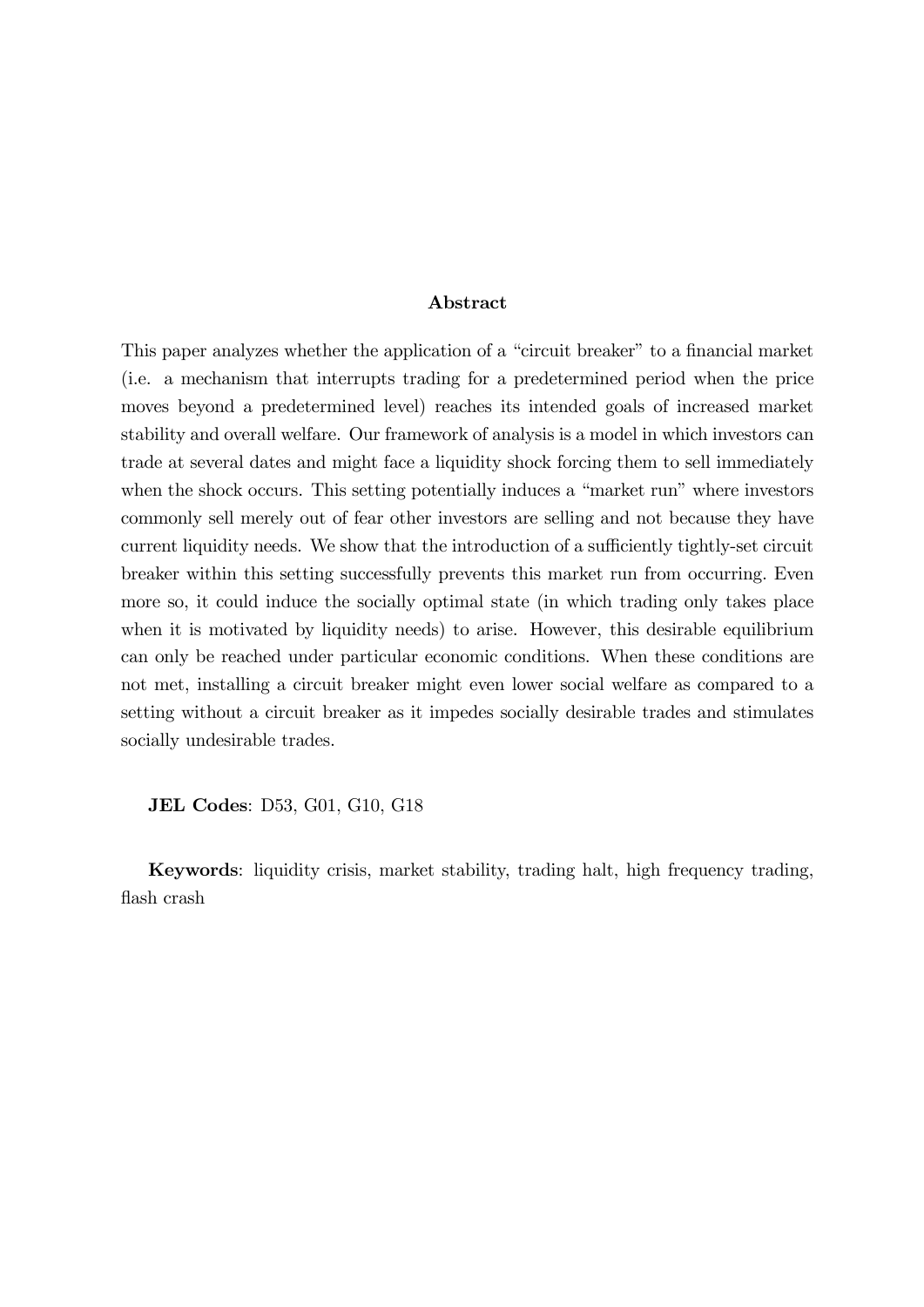On May 6, 2010, at 2:32 p.m. a large mutual fund Örm initiated an automated execution algorithm to aggressively sell a large index-futures position (valued at approximately \$4.1 billion) as a hedge to an existing equity position. In the next few seconds, this action generated an unprecedented huge "hot-potato" volume effect exposing the fragility of current-days financial markets: still lacking sufficient demand from fundamental buyers or cross-market arbitrageurs, high frequency traders were rapidly buying and reselling contracts to each other. Having launched a vicious liquidity spiral, the initial local non-informational event soon triggered broader contagion effects causing equity markets to instantly dry up and indices to decrease by 5-6%. Twenty minutes later, however, these losses were in turn quickly recovered and the market had regained most of the drop. Quite aptly, this unprecedented sequence of events igniting a short-term liquidity crisis was labeled "flash crash".<sup>1</sup>

Since then, discussions at the regulatory and market level reemerged globally in order to assess the appropriateness of so-called "circuit breakers" in preventing or alleviating such liquidity crises and their undesired consequences on market volatility and overall Önancial stability. Circuit breakers were introduced after the global market crash of October 1987. Since then, they are a widely used technique in the stock market industry aiming at curbing and avoiding extreme price volatility and the resulting massive panic sell-offs. More specifically, circuit breakers are mechanisms that monitor the market continuously and trigger a trading halt as soon as the price of an individual security or of an index goes (or is bound to go) beyond a predetermined level. This halt may be temporary or, under extreme circumstances, close the market before the normal end of the trading session. In essence, circuit breakers were designed to slow down the market in the event of a sharp market movement, and thus prevent trading from occurring at prices far off fundamental values. As they artificially impede any panic trading from taking place, circuit breakers give traders the time to properly analyze the true nature of the underlying shock inducing the initial significant price change, and help the market revert to equilibrium. Evidently, this is a desirable feature when the underlying shock is liquidity-driven (and the volatility is transitory). In this case, the circuit breaker protects the market from liquidity tradersívolatility-inducing trades, and protects the liquidity traders from trading losses that they will likely incur in times of poorly functioning markets. However, in case the underlying shock is informationdriven (with fundamental volatility), circuit breakers cause prices to adjust slowly to new information which imposes costs on the economy.<sup>2</sup> In this case, a trading halt will merely postpone the inevitable and as prices are less informative while markets are closed and no one is certain of the new level, the uncertainty during the halt may

<sup>&</sup>lt;sup>1</sup>See SEC (2010), Kirilenko et al. (2011), Easley, Lopèz de Prado and O'Hara (2011), and Menkveld and Yueshen (2011) for an in-depth analysis.

<sup>&</sup>lt;sup>2</sup>Stock prices accurately reflecting all information about firm's prospects indeed are essential for the proper allocation of available resources.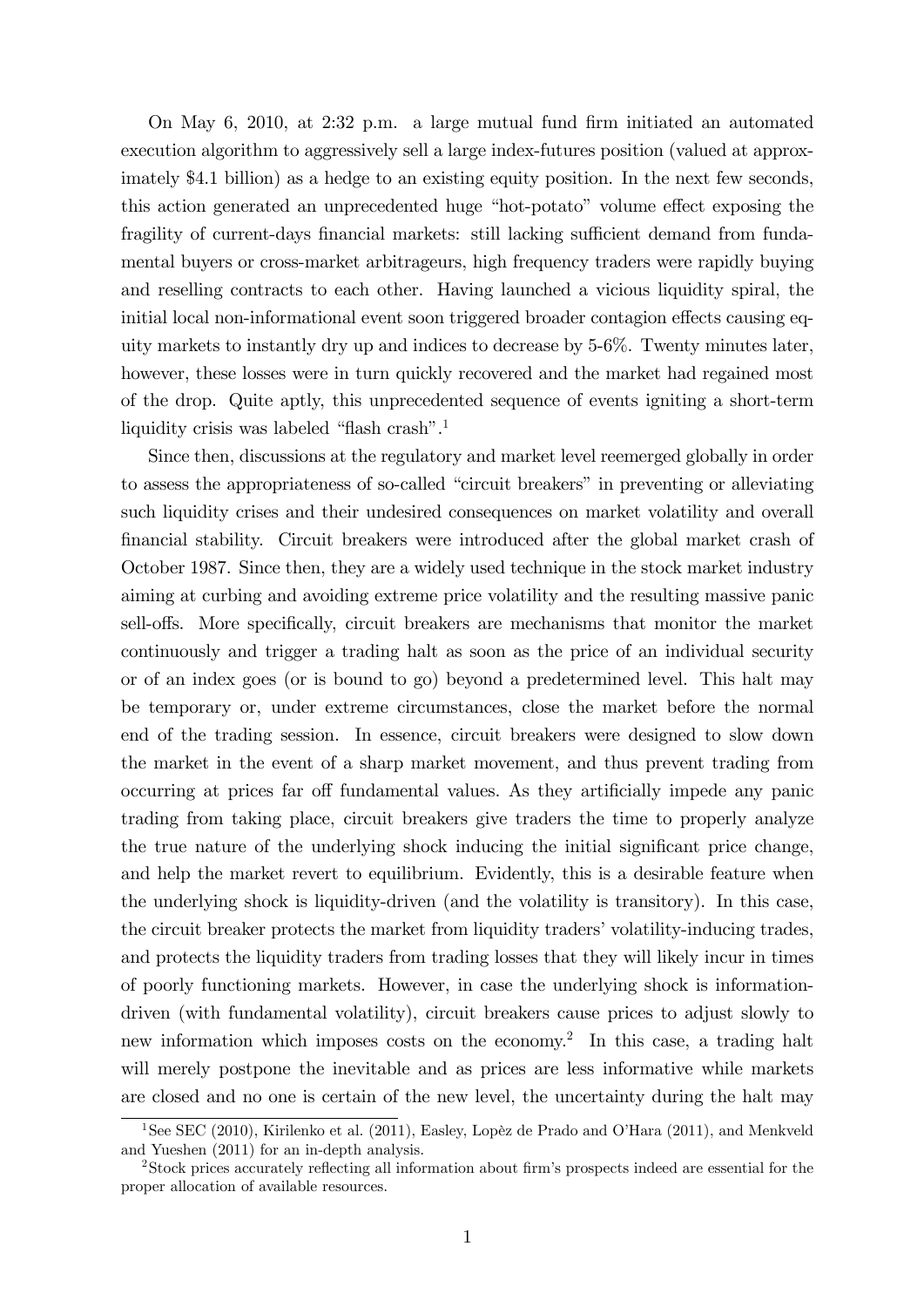cause liquidity traders to panic generating additional unnecessary transitory volatility at reopening. Moreover, a further potential downside lies in the fact that circuit breakers induce uncertainty on the ability of traders to trade and thus accelerate price changes (Subrahmanyam (1994)), and thus increase transitory volatility which is exactly the reverse of what they are intended to do.

In the wake of the flash crash, more than two decades later than the 1987 crash, questions arose to what extent the design of these trading halt devices was still adequately tailored to function in the current high frequency trading times in which the trader population drastically altered (i.e. trading and liquidity provision became more computerized), trading became decentralized, and volumes and volatility have significantly increased (see e.g. Brogaard (2011) and Hendershott, Jones and Menkveld (2011)). To thoroughly investigate this important issue, right after the flash crash regulators and markets in the US set up a large-scale pilot experiment in which the existing rudimentary market-wide circuit breaker regime<sup>3</sup> has been adjusted and complemented by tailor-made narrowly set per-stock mechanisms.<sup>4</sup> Next, on May 31st 2012, a new "Limit" Up-Limit Down Mechanism" (which prevents trades in a stock when they occur outside of a time-varying price range) was approved to replace the single-stock circuit breaker rules<sup>5</sup>. In parallel, European regulators and markets are jointly examining which steps should be taken to move from the current fragmented circuit breaker regime - in which trading venues decide upon their individual circuit breaker rules, and see it as a competitive element to attract order flow - to a unified framework in which circuit breaker rules could function across markets when needed.<sup>6</sup> This addresses a concern raised by Biais and Woolley (2011) who argue that a tailored cross-platform application of circuit breakers is essential to guarantee their effectiveness. Linking up to the flash crash, they indicate that since HFT algorithms arbitrage across markets, halting trades in the underlying while continuing trading in the derivative (or vice versa) can be very damaging.

This paper aims to contribute to the ongoing debate between regulators, market operators and market practitioners on the validity of circuit breakers. More specifically, our model allows to analyze the usefulness of installing a circuit breaker regime and

<sup>&</sup>lt;sup>3</sup>As a reference, since their adoption in the US in October 1988, market-wide circuit breakers have only been triggered once on October 27, 1997 when the Dow Jones Industrial Average (DJIA) fell by 350 points by 2:35 p.m. This just triggered the standing circuit breaker which halted trading for one-half hour. In the 25 minutes following the reopening at 3:05 p.m., the DJIA dropped by an additional 200 points to trigger a second trading halt closing the market for the day.

<sup>4</sup>See www.sec.gov/answers/circuit.htm for detailed information.

<sup>&</sup>lt;sup>5</sup>See http://www.sec.gov/investor/alerts/circuitbreakersbulletin.htm for more information regarding the limit up-limit down mechanism.

<sup>6</sup>For instance, when the European Commission published its review of the Markets in Financial Instruments Directive (MiFID II), by codifying general rules on the installation of circuit breakers in regulated markets as well as mandating communications between trading venue operators it aims to better manage high-frequency trading. Moreover, the European regulator ESMA published guidelines for circuit breakers which are effective as of May 1st,  $2012$  (see ESMA  $(2011)$ ).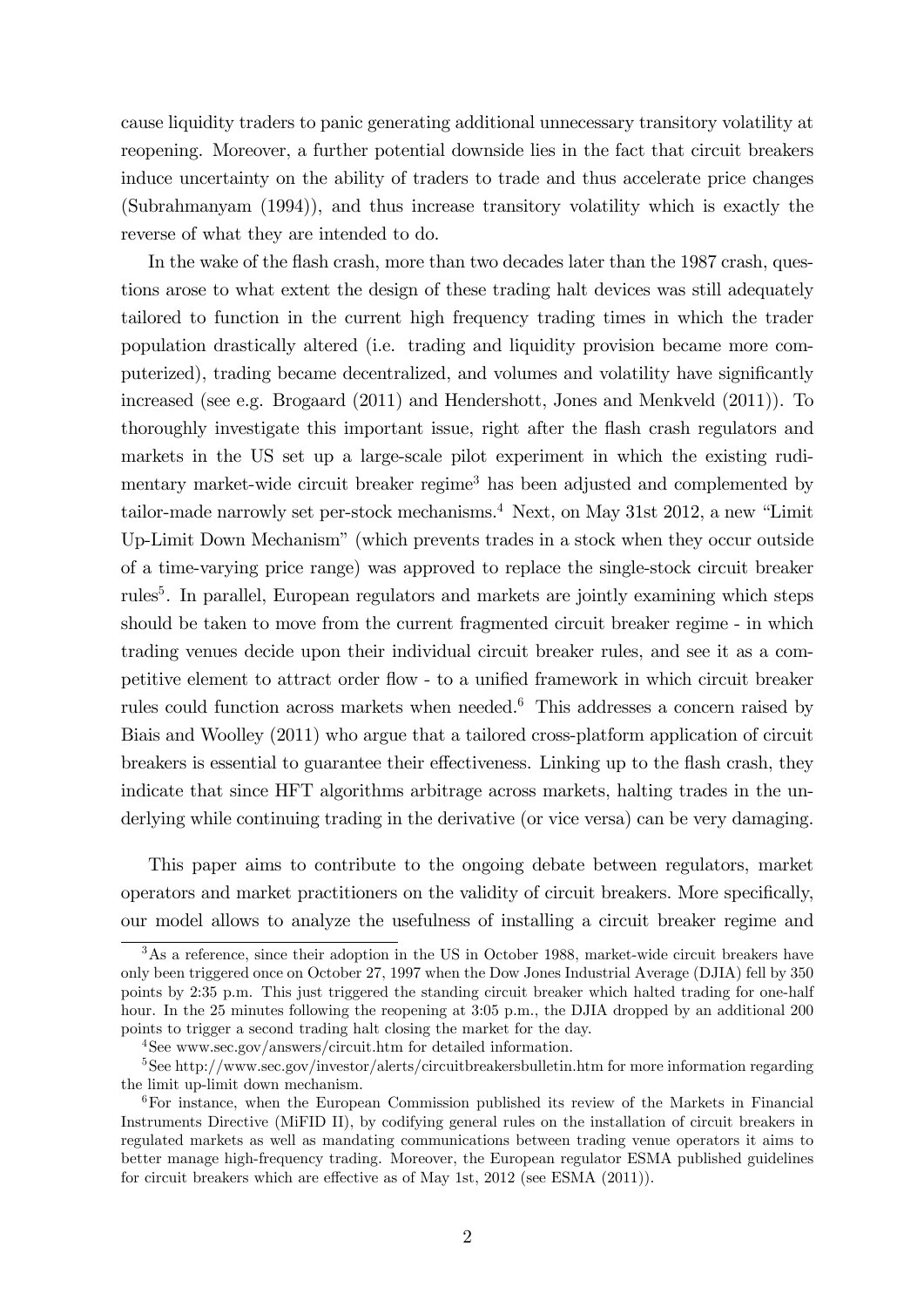yields insights on the optimal circuit breaker configuration - providing financial stability and allowing market participants to better manage their risks - for a range of market conditions. Our main starting point is a setting in which agents fail to coordinate their actions and trade massively although they should refrain from it. This setup is e.g. in line with evidence documented by Shiller (1987) in a survey conducted just after the crash of October 1987: investors did not respond to an information event in that crash, but anxiety and more generally psychological reasons triggered the massive price movements. We analyze how an optimally designed circuit breaker can prevent such a "market run", and thus prevent unnecessary trading losses and price movements. Our framework of analysis is the seminal model of bank runs developed by Diamond and Dybvig (1983). More specifically, in line with Bernardo and Welch (2004), we create a setting where agents know they might face urgent liquidity needs in the future (i.e. if they receive a liquidity shock at a later period, they have to sell immediately).<sup>7</sup> If in our model the agents potentially facing this liquidity shock expect the other agents to already sell within the current period (i.e. before the possible liquidity shock is realized), they will also opt to trade now instead of waiting until they have learned about their liquidity needs. Agents know that the market has a limited capacity to absorb large volumes instantly, and in their decision to trade they take into account the price drop induced by the sell orders of the other agents. As such, they sell without knowing whether they truly need to, driven by the fear to trade at a worse price if they wait until the liquidity shock is realized. Consequently, a market run could occur. Installing a circuit breaker mechanism within this setting limits the volume that can be transacted in both trading periods: if excessive volumes are pushed into the market at one point in time, trading is interrupted within that trading round.

Our results indicate that the effect of the circuit breaker depends on how the price limit at which trading is interrupted is defined relative to (i) the price impact imposed to traders when they sell (which depends on the capacity of the market to absorb large volumes and on the risk of the asset) and (ii) the loss traders expect due to the possibility of a liquidity shock (which hinges on the probability of the liquidity shock and on the expected payoff of the asset).<sup>8</sup>

We distinguish four separate equilibrium cases in our analysis depending on the parameter regions where the price limit of the circuit breaker is set. First, if the installed circuit breaker is very lenient (i.e. the price limit is set at a very wide level), trading is never impeded and a circuit breaker is totally ineffective in preventing a market run from occurring. We label this the "unrestricted equilibrium". Second, if the set price

 $7$ See e.g. Grossman and Miller (1988), Greenwood (2005), and Coval and Stafford (2007) for in-depth analyses of (the possible causes of) a liquidity shock.

 $8D<sub>0</sub>$  note that the price impact directly affects the price level and thereby whether the circuit breaker is triggered or not. In turn, the expected loss exerts an indirect influence on the price level through the size of the volume pushed to the market as it determines the eagerness of traders to trade early.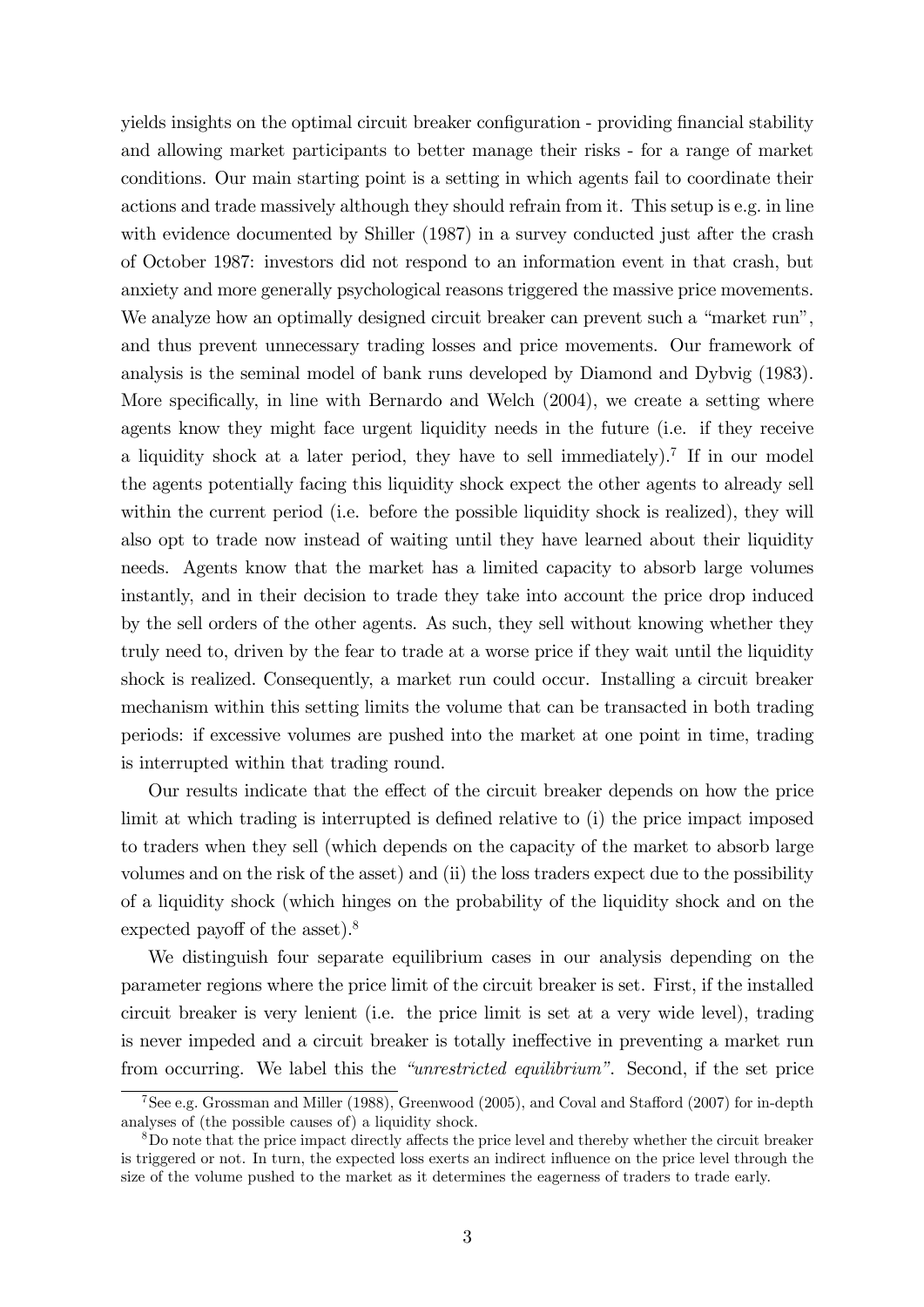limit is tight relative to the price impact and if the expected loss of traders in case of a liquidity shock is small, the selling pressure in the early trading period is weak enough not to trigger the circuit breaker in that round. However, as only few traders liquidate early, the volume is large in case the liquidity shock realizes which pushes the price down and triggers the circuit breaker in the late trading period. In equilibrium, traders rationally anticipate that trading is halted if they suffer a liquidity shock and therefore might be induced to trade more in the early trading round as compared to the unrestricted case. We denote this case as the  $\degree$ early-trading equilibrium". The third case that we highlight is one in which the price limit corresponding to the circuit breaker takes intermediate values and the expected loss related to a liquidity shock is large. In this case, many traders would like to trade early but the selling pressure prevents them from doing so as it triggers the circuit breaker. Thus, trading is halted and postponed to the next trading round. As such, within this case, traders only realize trades if these are motivated by liquidity reasons. We label this case the  $\hat{i}$ late-trading equilibrium". Finally, within our fourth case the circuit breaker is set very tightly and the expected loss due to the liquidity shock is large. Trading is halted in both trading periods within this "no-trading equilibrium".

Overall, within this model, there is a flavor of two types of outcomes: a "good" one in which agents delay (voluntarily or not) trading until the realization of the liquidity shock (and therefore trade only when it is socially desirable), and a "bad" one in which most or all agents trade early without knowing what their future liquidity needs will be (thereby incurring socially undesirable trading costs). In the "late-trading equilibrium", the circuit breaker exogenously forces agents to delay trading until they are aware of their true liquidity needs. In fact, this mechanism resolves the existing coordination failure among traders and leads to the highest possible level of social welfare. However, the implementation of this equilibrium is linked to specific economic conditions and is therefore not always realizable. When these conditions are not met (and thus when one of the other three equilibria is played), some trade-offs have to be accounted for when analyzing welfare. In particular, a restrictive circuit breaker may actually prevent the realization of socially desirable trades, and stimulate the occurrence of socially undesirable trades.

This paper relates and contributes to several strands within the existing academic literature.

First of all, we aim to provide new insights to the theoretical literature on trading halts which dates back to the period right after the 1987 crash.<sup>9</sup> Published theoretical

<sup>9</sup>Most of the important contributions were published in the early nineties, since then the topic received very little academic attention. Noteworthy, theoretical models could be argued to be a valid and necessary tool to properly address this topic, as empirical work features some major caveats as proper event studies are difficult to design because of (i) small samples, and (ii) the lack of an appropriate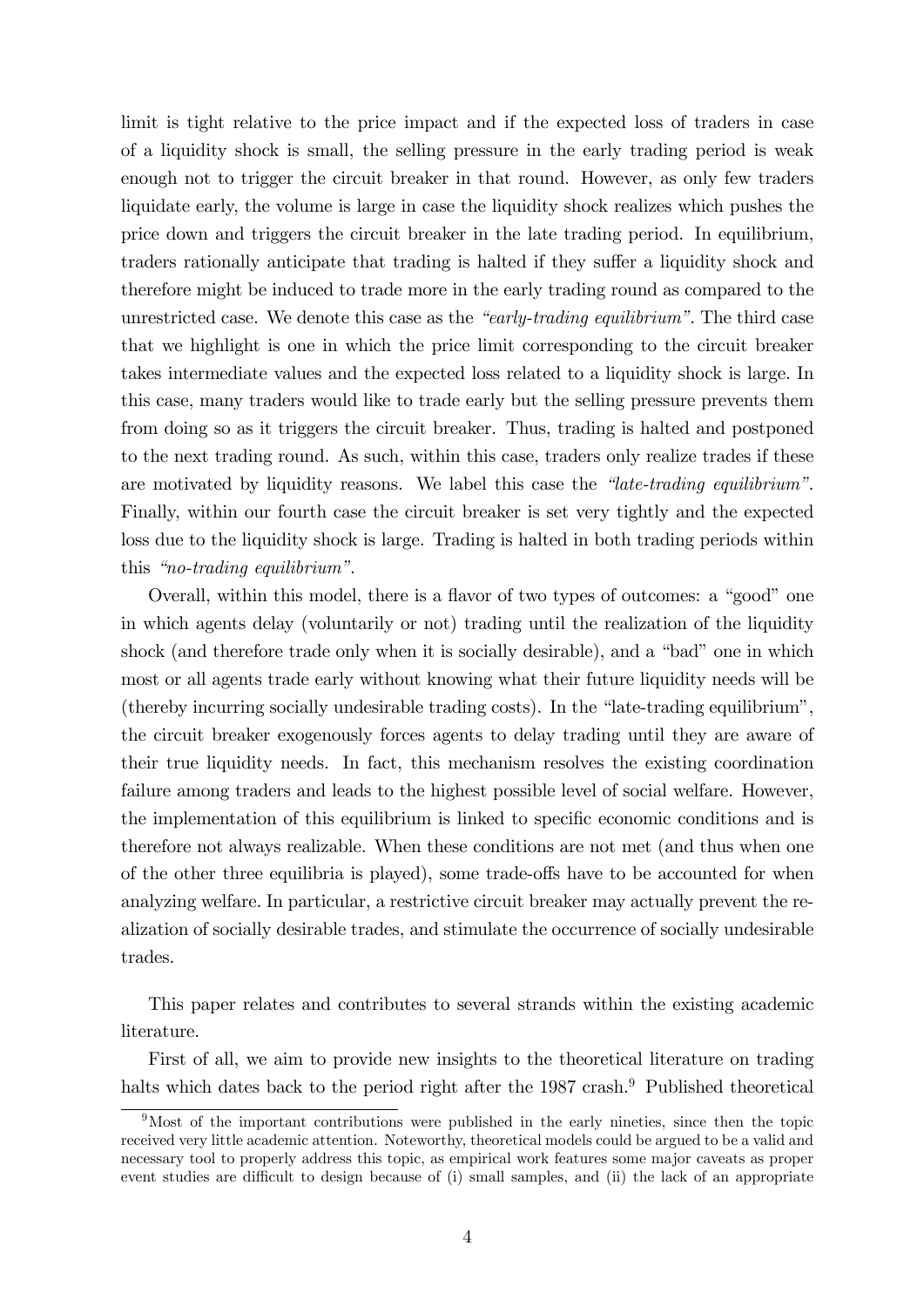work presents analyses of the losses and benefits for different trader groups associated with the existence and the triggering of a circuit breaker. Greenwald and Stein (1991) and Kodres and O'Brien (1994) argue that a circuit breaker might lead to more liquidity provision as it incentivizes additional value-motivated traders to enter the market. In contrast, Subrahmanyam (1994) highlights negative circuit-breaker-related consequences by demonstrating that a circuit breaker might induce agents to trade large volumes earlier out of fear that the circuit breaker might be triggered before they can submit their orders. In such a case, the circuit breaker leads to higher transitory stock price volatility. In turn, Subrahmanyam (1995) suggests randomizing trading halts as a possible way to alleviate such a behavior.<sup>10</sup> Furthermore, Morris (1990) analyzes the case of two markets trading the same asset with only one of these markets having a circuit breaker installed. He shows that within this setting order áow will merely divert to the other market during a trading halt, and proposes cross-market circuit breaker regime as a cure for the resulting increase in volatility. As mentioned above, this paper addresses the question whether circuit breakers are desirable from an overall social welfare perspective. More specifically, the welfare effects of circuit breakers will be investigated from different angles, and their role in preventing market failures will be analyzed in depth. Whereas this research question seems relevant and self-evident, to our knowledge it has never been addressed before in the academic literature on trading halts.

Second, our paper contributes to the extensive literature analyzing how initial liquidity shocks could launch liquidity crises. More specifically, the selling behavior resulting from the liquidity shock causes prices to decrease. In turn, these lowering prices put pressure on institutional investorsíopen externally-Önanced positions. If margin requirements are eventually hit, standing loans are no longer fully collateralized and consequently (partially) called by creditors. This forces the levered institutional investors to engage in immediate (partial) liquidation of the portfolio in an already falling market, which puts additional downwards pressure on prices and potentially launches a destructive endogenous liquidity spiral.<sup>11</sup> As such, an initial liquidity shock could ignite a liquidity crisis (as e.g. occurred in the aftermath of the August 2007 shock). The cur-

counter-factual (i.e., what would have happened if there was no circuit breaker in place). See Kyle (1988), Moser (1990), and Harris (1998) for detailed discussions on the theoretical analyses of circuit breakers.

<sup>&</sup>lt;sup>10</sup>The existing empirical evidence also produces mixed results. Gerety and Mulherin (1992) find evidence consistent with the idea that circuit breakers can destabilize the market, and Lee et al. (1994) show that the introduction of circuit breakers has no significant downward effect on volatility, and may even increase volatility. On the bright side, Lauterbach and Ben Zion (1993) find evidence indicating circuit breakers may induce a reduction in order imbalances. Further, Christie et al. (2002) find mixed results on their sample of trading halts on Nasdaq: in the case of short intraday halts volatility increases after the halt, but in the case of a reopening the next day, volatility effects are dampened.

<sup>&</sup>lt;sup>11</sup>See e.g. Shleifer and Vishny (1992), Gromb and Vayanos (2002), Anshuman and Viswanathan (2005), Garleanu and Pedersen (2007), and Brunnermeier and Pedersen (2009) for further theoretical background on this negative liquidity spiral, and Coval and Stafford (2007), Adrian and Shin (2010) and Hameed, Kang and Viswanathan (2010) for an empirical assessment.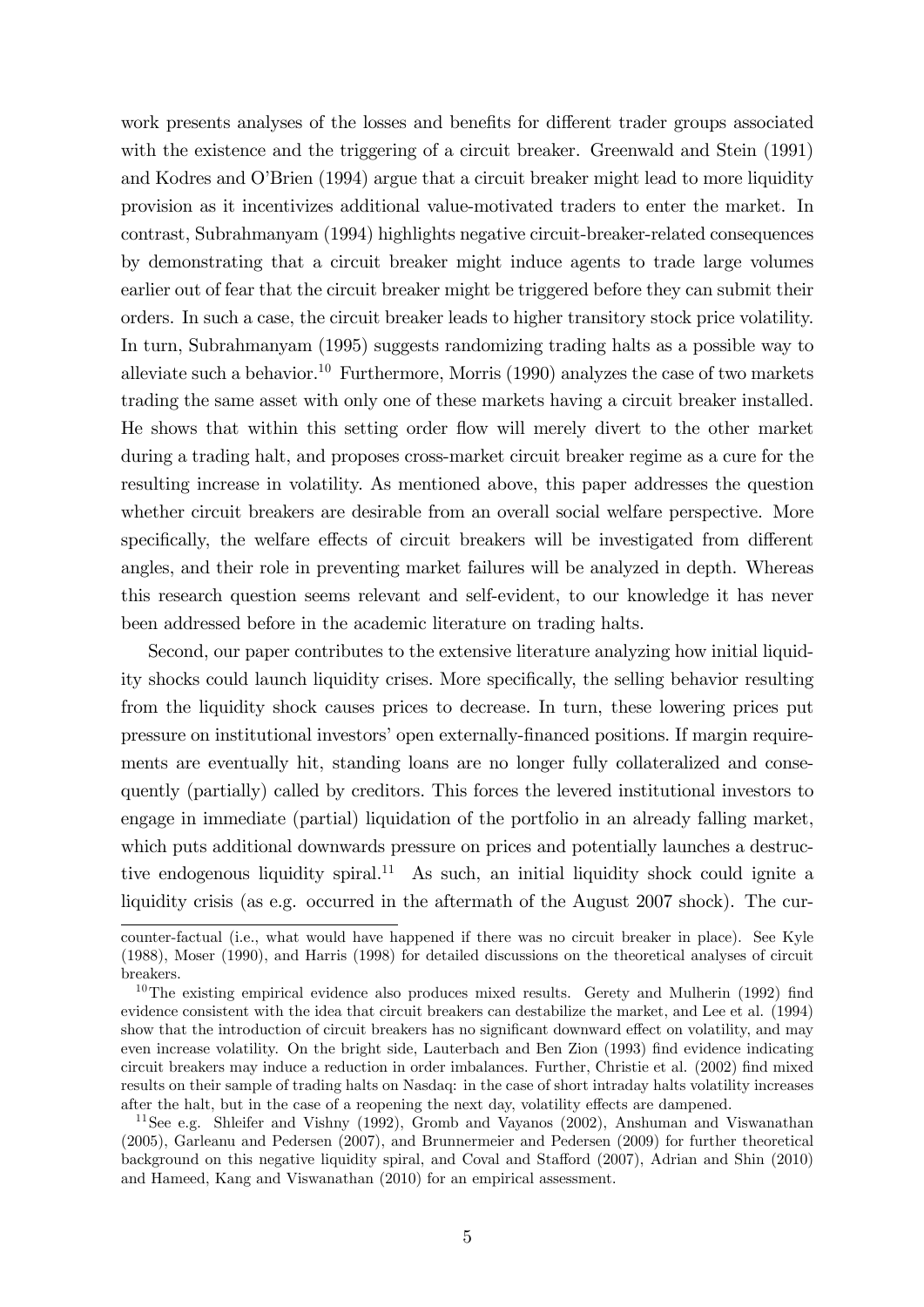rent model analyzes to what extent implementing a circuit breaker could be a useful tool to prevent a Önancial market run (and thus implicitly a negative liquidity spiral) from occurring even before the initial liquidity shock realizes.

Third, our paper also contributes to the current literature on high frequency trading (HFT) and market stability. Ex ante, it is not precisely clear whether the augmentation of fast computerized trading increases or lowers market stability. On the one hand, trading algorithms pre-programmed by humans might exhibit inferior performance in providing market stability as compared to humans when market conditions exceed the circumstances they are programmed to function in. According to this argument, human flexibility is seen as an asset in decision-making when times get rough. In contrast, this benevolent flexibility may also have a reverse effect. Overreaction to new and uncertain market conditions may lead the market to worse states than mere rational algo traders would.<sup>12</sup> Several recent theoretical papers have shed light on this trade-off. Biais, Hombert and Weill (2010) argue human traders exhibit limited cognitive abilities to manually process the vast amounts of information available these days, which could prevent them from realizing their trading gains. Installing trading algorithms could compensate this limited rationality and thus improve market liquidity as they mitigate existing market imperfections.<sup>13</sup> In turn, analyzing "equilibrium high frequency trading", Biais, Foucault and Moinas  $(2011)$  focus on the implicit adverse selection effect corresponding to a state where a subset of market participants is entitled to early and privileged access to relevant information and has the ability to trade on it before others.<sup>14</sup> Their findings indicate that HFT algorithms can increase the trading gains realized in the market (by helping traders to find counterparties), but also that "slow humans" indeed bear the downside of the implicit informational edge in this non-level playing field and incur the adverse selection cost (preventing the realization of these gains from trade).<sup>15</sup> The current paper complements this strand of the literature in that it in-depth analyzes to what extent one of the widely acclaimed and applied measures to reduce the undesired effects of HFT trading and ensure market stability (i.e. circuit breakers) may or may not be adequate in reaching this set goal. To our knowledge, this paper provides the first model ever to analyze the role of circuit breakers in solving existing coordination failures between traders and thus prevent financial markets from fully breaking down.

<sup>&</sup>lt;sup>12</sup>See Angel and McCabe (2010), Biais and Woolley (2011), Hendershott (2011), Menkveld (2011a) and Foucault  $(2012)$  for a further discussion of this tradeoff.

<sup>&</sup>lt;sup>13</sup>This result is in line with existing empirical evidence by Brogaard  $(2011)$ , Hendershott and Riordan (2011), Menkveld (2011b) and Kirilenko, Kyle, Samadi, and Tuzun (2011).

 $14$ HFTs obtain these advantages and minimize their trading latency in return for an investment in costly informational processing equipment and co-location charges set by exchanges.

<sup>&</sup>lt;sup>15</sup>Empirical work such as Brogaard (2011), Hendershott and Riordan (2011) and Kirilenko, Kyle, Samadi, and Tuzun (2011) indeed indicate the informational content of HFT orders is greater. Moreover, Jovanovic and Menkveld (2010) indicate the entry of an HFT on the Dutch market implied a 13% decrease in trading volume, which might be induced by the reduction in market participation by slow human traders.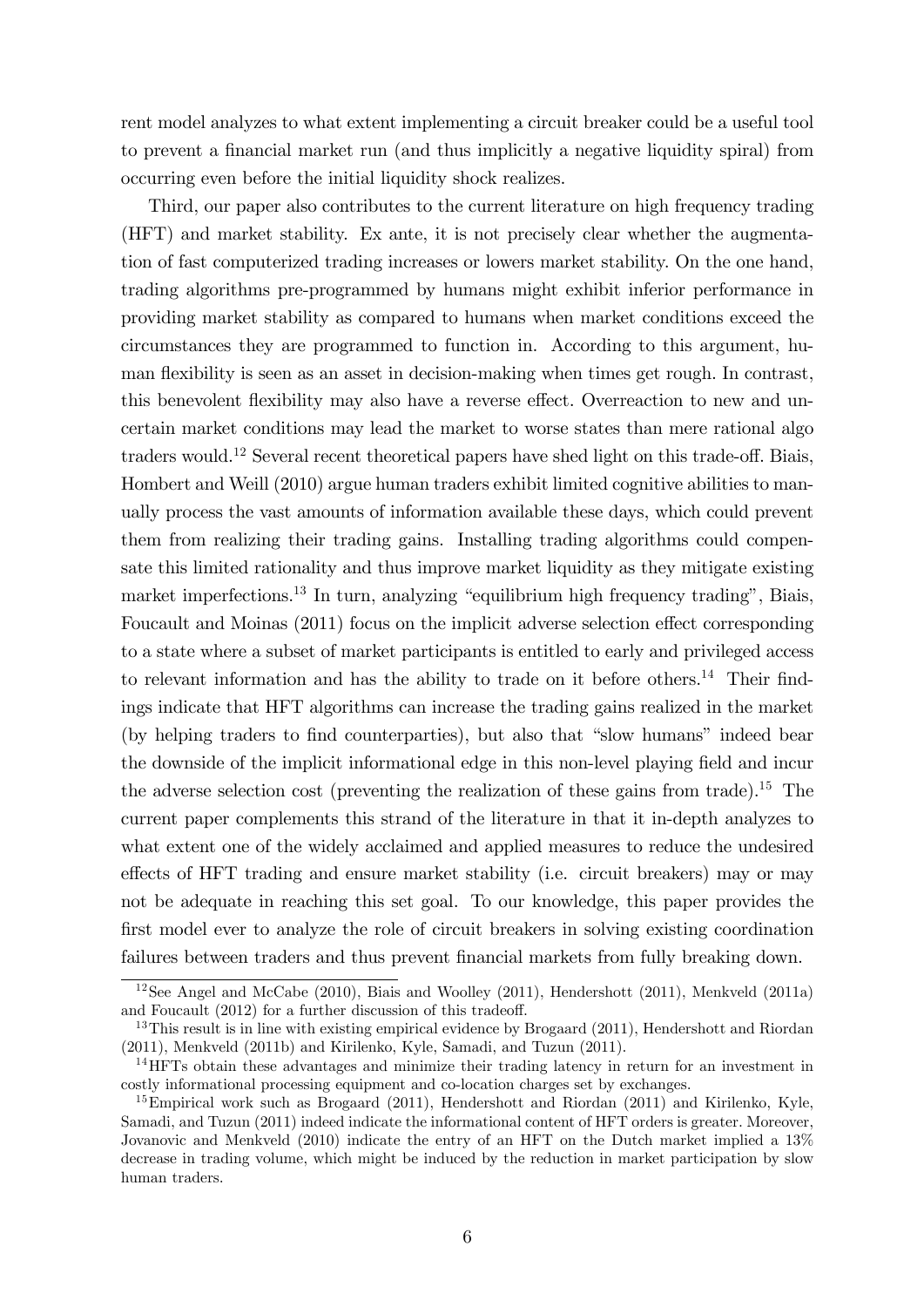The remainder of this paper is structured as follows. Section 1 introduces the setup of our model. Next, Section 2 presents the analysis of the market equilibrium in the absence and in the presence of circuit breakers. Furthermore, Section 3 provides an extension to the model, while Section 4 analyzes how installing circuit breakers affects social welfare. Finally, Section 5 concludes.

### 1 Setup

We consider an economy with three dates  $(t = 0, 1, 2)$ , two assets (a risk free bond and a risky asset), and two types of agents (risk neutral traders and a risk averse liquidity supplier). The traders are able to trade in  $t = 0$  and in  $t = 1$ . At  $t = 2$  the value of the assets is realized. The risk free bond is in infinitely elastic supply and pays off 1\$. In turn, the risky asset has a payoff  $\widetilde{Z}$  which is normally distributed with mean  $\mu$  and variance  $\sigma^2$ . The entire supply of the risky asset is held by a mass 1 of traders: each trader holds one share. With probability s, all traders are hit by a liquidity shock at  $t = 1$  and are obliged to sell their single-unit holding at that date. If they do not sell (or are not able to sell), traders obtain an outside value  $V$  from holding the asset. Throughout the analysis,  $V$  is assumed to be smaller than the transaction price if trading takes place, so that traders always prefer to liquidate their asset in case a shock occurs. As in Bernardo and Welch (2004), V will be set at zero implying the asset becomes totally worthless if traders do not sell in case of a shock. In an extension to the model (see Subsection 3.1), we also analyze a setting featuring a positive outside value V which is kept constant or even decreasing in the probability of the liquidity shock  $s^{16}$ . In turn, with probability  $1 - s$  the traders are not hit by the liquidity shock at  $t = 1$ . The final payoff of the asset is then obtained at  $t = 2$  in case the trader has held on to his share and did not opt to sell early at  $t = 0$ . As will be highlighted in detail in the analysis below, it is precisely this option to trade early at  $t = 0$  which potentially induces a coordination failure between traders to arise: under some market conditions they massively sell their shares out of fear of the negative consequences related to the possible liquidity shock in the next period, and a market run occurs.

When the traders sell at  $t = 0$  and/or  $t = 1$ , they submit their order flow to the same liquidity supplier. Traders are price takers and decide whether to sell their share such as to maximize their expected payoff. Before the early trading round, the liquidity supplier (or market maker) does not have an inventory in the risky asset. At each trading date, he can choose between two actions. He can participate in the market and absorb the trading volume submitted by traders at a particular price  $p_t$  with  $t = 0, 1$ . In that case

 $16$ The latter case for instance captures the increasing difficulties/costs traders which have not been able to sell the asset face to fullfill the margin call requirements when the probability of a liquidity shock becomes larger.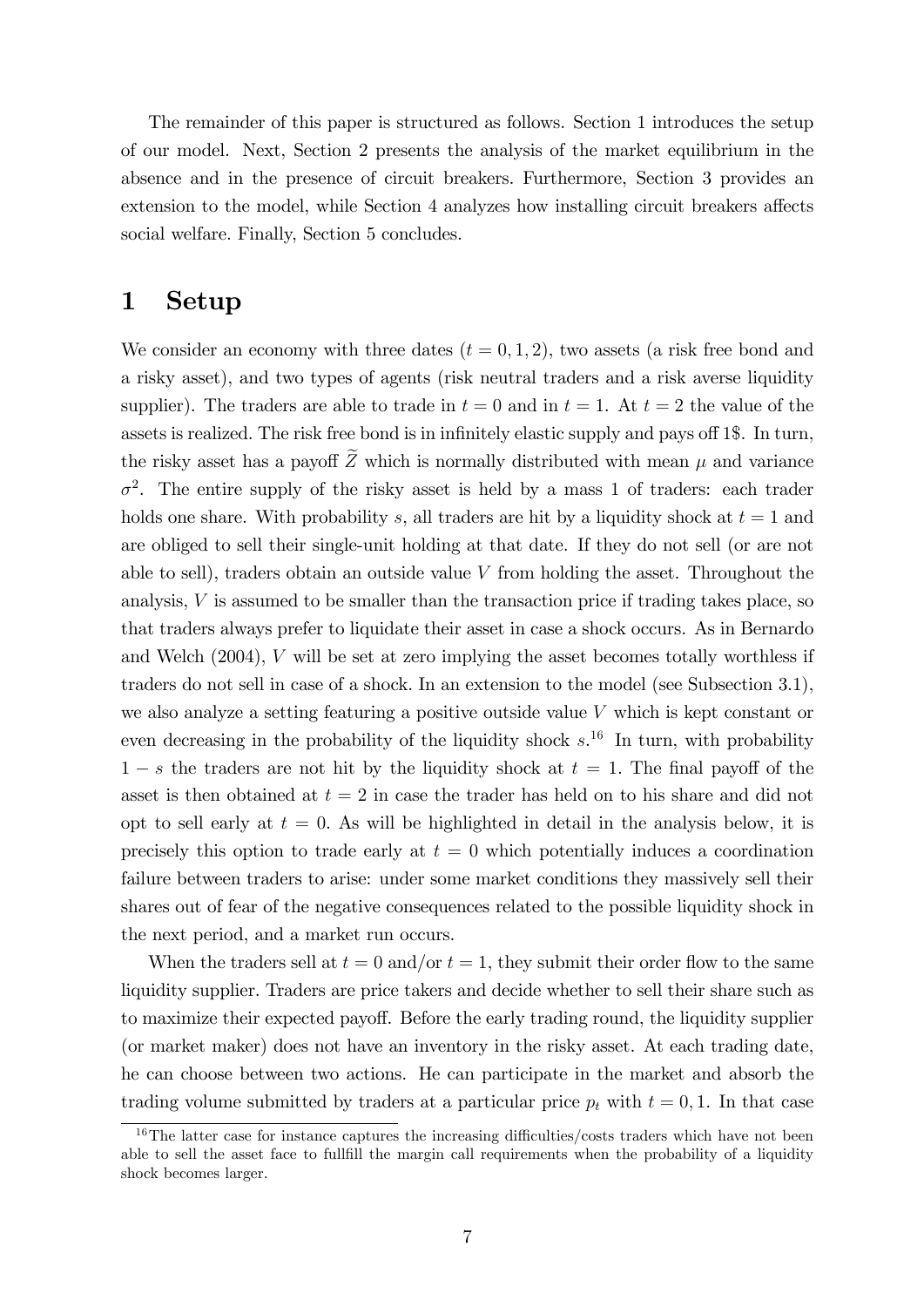he modifies his inventory position, knowing he cannot rebalance his inventory after or during the trading rounds. The market maker can also opt to stay out of the market and keep the inventory level constant. We assume that the market maker represents a competitive industry of liquidity suppliers. Therefore, the price at which the order flow is absorbed is such that the market maker is indifferent between trading and not trading. Since he is risk averse, the price offered by the market maker is below the expected value of the asset and decreases the higher his inventory position becomes. The market maker has a negative exponential utility:

$$
u(\widetilde{W}) = -e^{-\gamma \widetilde{W}} \tag{1}
$$

with  $\widetilde{W}$  being the wealth in  $t = 2$  and  $\gamma$  the risk aversion coefficient. The market maker is assumed to behave myopically. They do not take into consideration future trading possibilities when they set the price in  $t = 0$ .

Next, a circuit breaker is added to this market setting which limits trading in case it is triggered. In particular, when the price difference between two subsequent transactions becomes too large, trading is stopped immediately in the current period and is only relaunched at the next date.<sup>17</sup> Thus, the following rule defines the circuit breaker configuration:

- Trading occurs at date t if  $p_{t-1} p_t \leq \Delta$ ;
- Trading is interrupted at date t if  $p_{t-1} p_t > \Delta$ .

with  $\Delta$  a commonly-known threshold set by the exchange, and constant over time. The value of the asset before trading takes place in  $t = 0$ , is assumed to be its expected value  $\mu$ . Since we consider only one side of the market, i.e. traders possibly selling, the circuit breaker is only defined relative to price decreases.

## 2 Market Equilibrium

### 2.1 Price-Setting by Market Maker

As a first step, we analyze how the market maker sets prices when trading is unrestricted (i.e. with no active circuit breaker as in Bernardo and Welch (2004)). Consider the market maker's decision in the initial trading period (at  $t = 0$ ) and assume that a fraction

<sup>&</sup>lt;sup>17</sup>This setup corresponds to actual market practice, where the arrival of an order potentially pushing the transaction price beyond a pre-set reference price triggers the circuit breaker and instantly halts all trading (including the order triggering the circuit breaker).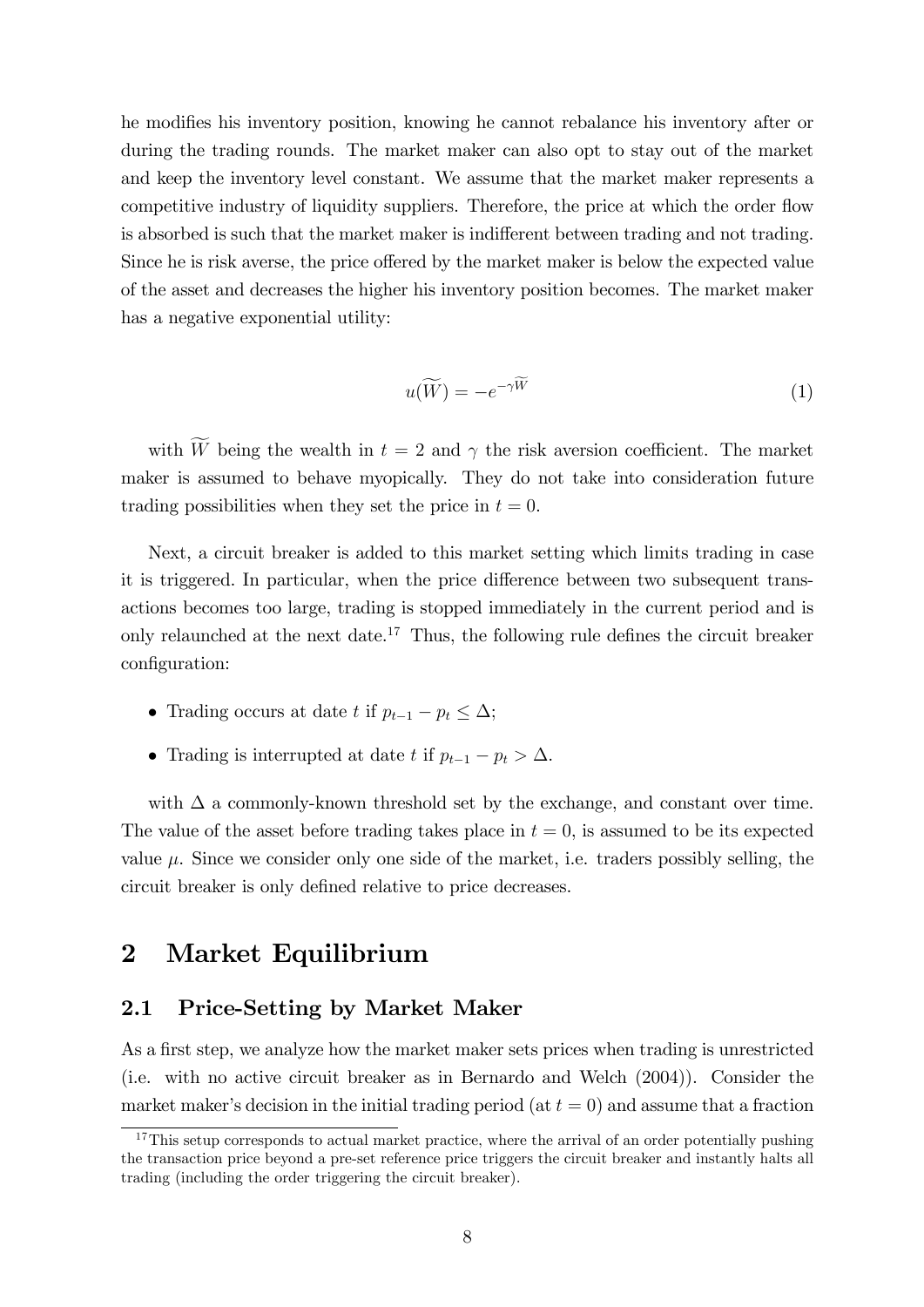$\alpha$  of traders sells the asset. If the market maker decides to abstain from absorbing any volume, his inventory does not change and the final wealth he expects to have is  $W_0$ . In contrast, if the market maker buys the shares sold by the traders, his inventory increases by  $\alpha$  shares and his expected final wealth  $\widetilde{W}_2$  is  $W_0 + \alpha \left(\widetilde{Z} - p_0\right)$ . Then, the share price  $p_0(\alpha)$  set by the competitive market maker should make him indifferent between these two actions:

$$
E\left[-e^{-\gamma W_0}\right] = E\left[-e^{-\gamma\left[W_0 + \alpha\left(\tilde{Z} - p_0\right)\right]}\right]
$$
\n(2)

which, with CARA utility, is equivalent to:

$$
E\left[W_0 + \alpha \left(\tilde{Z} - p_0\right)\right] - \frac{\gamma}{2} Var\left[W_0 + \alpha \left(\tilde{Z} - p_0\right)\right] = W_0
$$

$$
\Leftrightarrow W_0 + \alpha \left(\mu - p_0\right) - \frac{\gamma}{2} \alpha^2 \sigma^2 = W_0
$$

and yields a price equal to:

$$
p_0(\alpha) = \mu - \frac{\gamma}{2}\sigma^2 \alpha \tag{3}
$$

At the next trading period  $t = 1$  the market maker already has an inventory of  $\alpha$  shares. If a liquidity shock occurs, he increases this inventory by  $(1 - \alpha)$  shares when participating in the market. In this case, he expects final wealth to increase to:  $W_0 + \alpha \left(\tilde{Z} - p_0\right) + (1 - \alpha) \left(\tilde{Z} - p_1\right)$ . In contrast, if he opts to stay out of the market, he keeps the inventory  $\alpha$  with corresponding wealth  $W_0 + \alpha \left(\tilde{Z} - p_0\right)$ . Thus, the price  $p_1((1 - \alpha); \alpha)$  set by the market maker at  $t = 1$  given his starting inventory  $\alpha$  must compensate the additional risk he accepts to take by buying the assets, and make him indifferent between these two actions:

$$
E\left[u\left(W_0+\alpha\left(\widetilde{Z}-p_0\right)\right)\right]=E\left[u\left(W_0+\alpha\left(\widetilde{Z}-p_0\right)+(1-\alpha)\left(\widetilde{Z}-p_1\right)\right)\right]
$$
 (4)

This implies a price:

$$
p_1((1-\alpha);\alpha) = \mu - \frac{\gamma}{2}\sigma^2(1+\alpha)
$$
\n(5)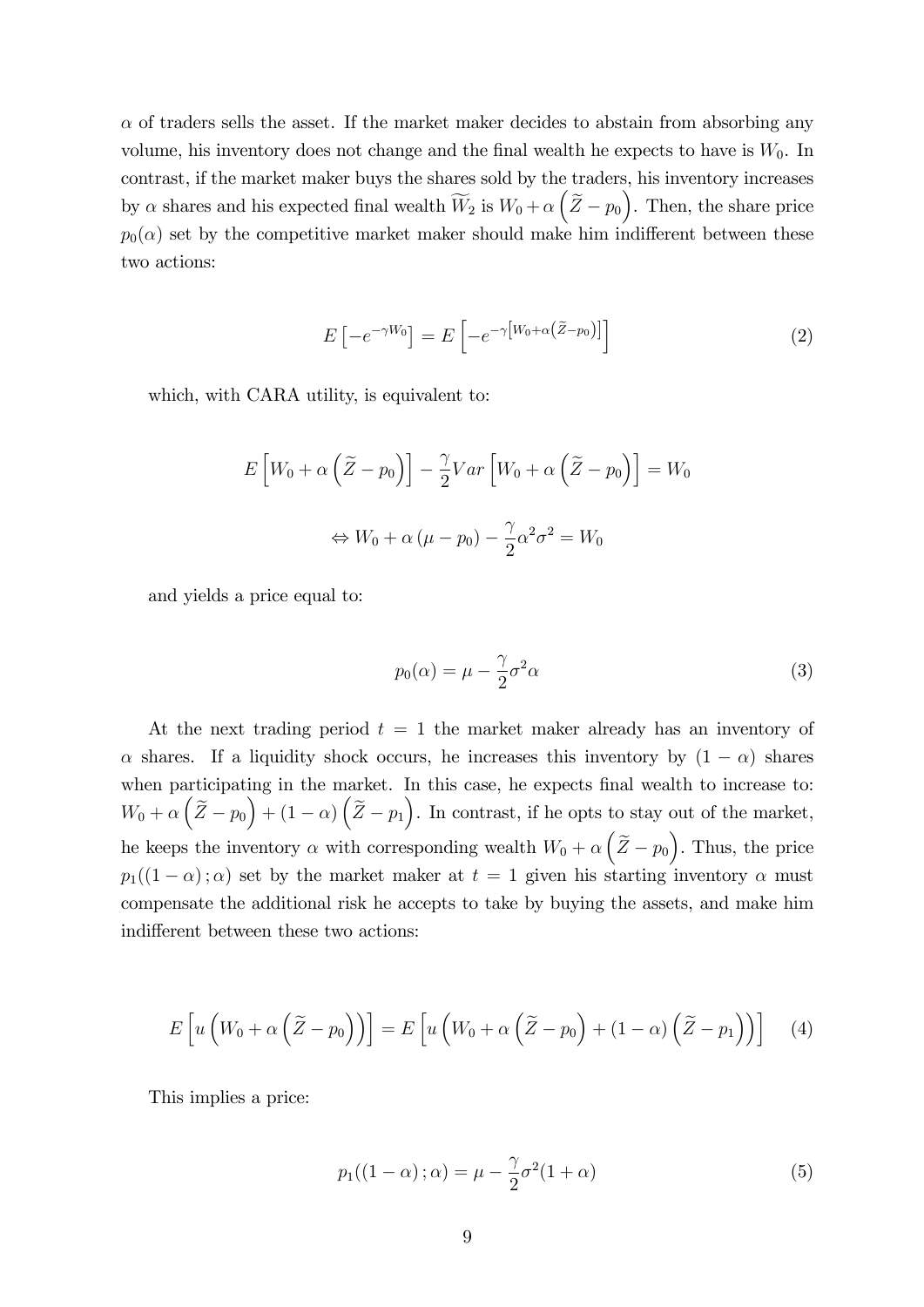Noteworthy, the price at the late trading round not only decreases with the risk level of the asset  $\sigma^2$  and with the market maker's risk aversion  $\gamma$ , but also with the size of the volume traded in the previous trading round  $\alpha$ . Thus, a smaller trading volume at  $t = 0$  (or equivalently a higher trading volume at  $t = 1$ ) leads to a lower price impact in  $t = 1$ .<sup>18</sup> Although this last effect seems counter-intuitive, it directly stems from the different consequences an increase in the inventory has on the expected payo§ and on the variance of the holding. Although the market maker ends up with a volume of 1, he imposes a price impact that is larger than  $\frac{\gamma}{2}\sigma^2$  by the factor of  $(1+\alpha)$ . The associated price decrease allows the market maker to compensate the additional risk he takes by absorbing the additional volume in order to make him indifferent to the previous inventory position. Thus, in equilibrium, the price  $p_1((1 - \alpha); \alpha)$  is such that the increase in the expected payoff compensates the increase of the disutility due to a larger inventory:

$$
(1 - \alpha)\left(\mu - p_1\right) = \frac{\gamma}{2}\sigma^2(1 - \alpha^2)
$$
\n(6)

where the LHS is the increase in the expected payoff if the market maker absorbs the additional volume and the RHS is the increase in the disutility. While the increase in the expected payoff is linear in the volume  $\alpha$ , the increase in the disutility is quadratic in  $\alpha$ . Thus, when the traded volume in  $t = 1$  becomes smaller (which is equivalent to a higher  $\alpha$ ), the decrease of the additional expected payoff is larger than the decrease of the additional disutility due to risk. To compensate the higher disutility, the market maker has to reduce the price more with higher  $\alpha$ . The factor by which the price is reduced  $(1 + \alpha)$  corresponds to the factor by which the decrease in the variance of the holding is smaller than the decrease in the expected payoff.<sup>19</sup>

### 2.2 Circuit Breaker Thresholds

In a next step, we introduce a circuit breaker to this setting. This mechanism is triggered when the transaction price at  $t$  decreases substantially with respect to the previous transaction price. In the early trading round (at  $t = 0$ ), trading is interrupted when the trading volume is "too high" (i.e. when  $\alpha$  is too large since a high volume increases the inventory of the market maker and pushes the price down). More precisely, the circuit breaker is triggered if  $\mu - p_0(\alpha) > \Delta$ , which is equivalent to  $\frac{\gamma}{2}\sigma^2 \alpha > \Delta$ . Thus, for a given level of the circuit breaker level  $\Delta$  the threshold of the volume size up from which trading is interrupted is:

<sup>&</sup>lt;sup>18</sup>Hence, the price impact is not linear: for a specific amount of shares traded, the price impact in the second period  $(t = 1)$  depends on how the amount of shares traded in both periods is distributed over time.

<sup>&</sup>lt;sup>19</sup>More specifically:  $(1 - \alpha)(\mu - p_1) = \frac{\gamma}{2}\sigma^2(1 - \alpha)(1 + \alpha)$  then holds.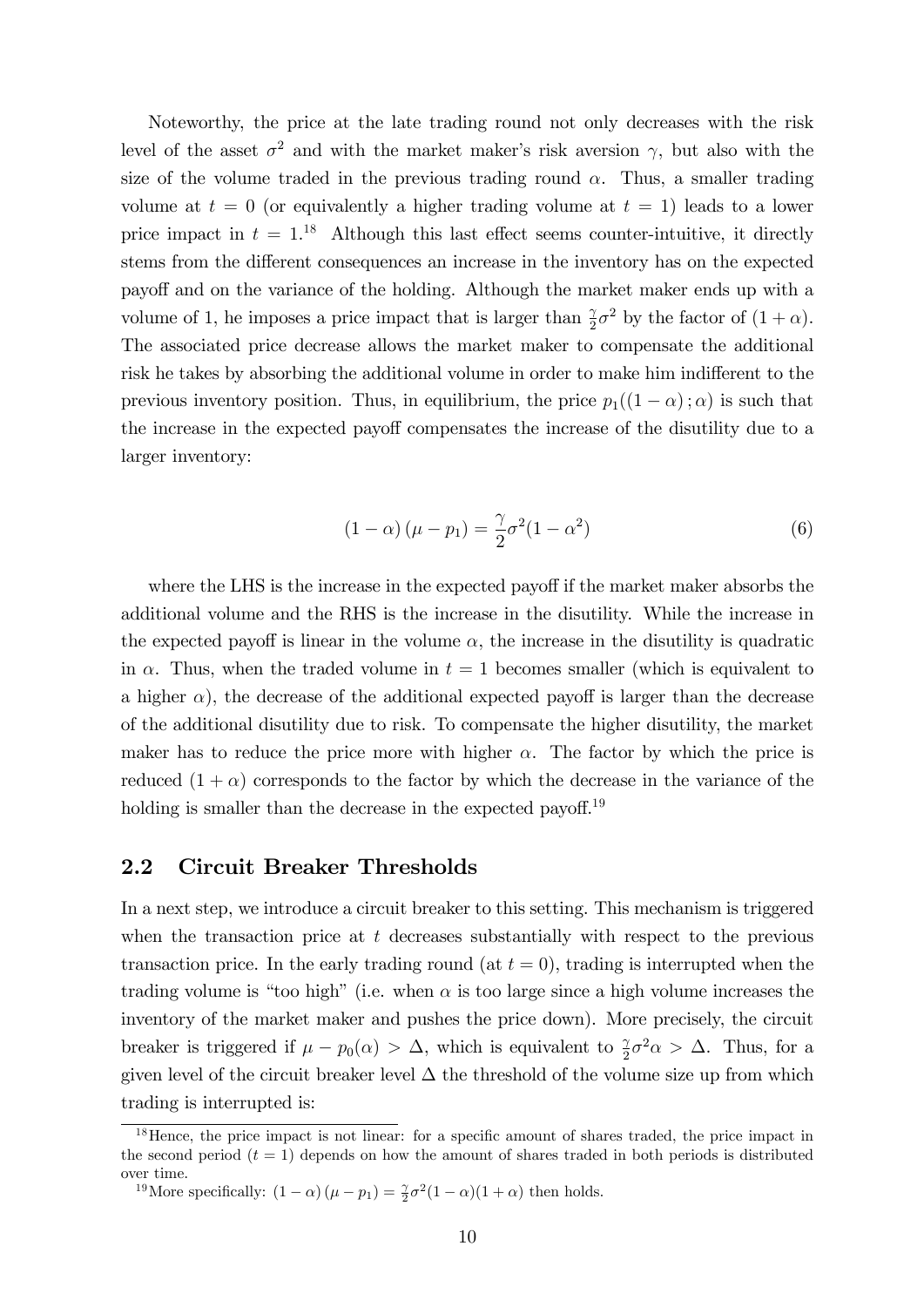$$
\widetilde{\alpha} = \frac{2\Delta}{\gamma \sigma^2} \tag{7}
$$

If the traded volume at  $t = 0$  is smaller than or equal to this level (i.e.  $\alpha \leq \tilde{\alpha}$ ) the circuit breaker is never triggered and trading always takes place. In contrast, if the volume is larger than this threshold (i.e.  $\alpha > \tilde{\alpha}$ ), trading is always interrupted and traders cannot sell their shares in  $t = 0$ . Since we consider a competitive market maker, the price he offers  $p_0(\alpha)$  is the highest price he is willing to pay. At a higher price, the trading interruption could be avoided but the market maker would be better off staying out of the market. Thus, the market maker never has an incentive to set a price which could prevent the trading interruption. As such, only the action chosen by traders  $\alpha$ determines whether the circuit breaker is triggered or not.

In the late trading round at  $t = 1$ , the conditions under which the circuit breaker is triggered depend on whether traders were able to trade in the previous trading round or not. We consider these two distinct cases separately:

 In the Örst case, trading took place in the early trading round such that the market maker now has a positive inventory in the asset and the newly-set reference price is  $p_0(\alpha)$ . It follows that the circuit breaker is triggered in  $t = 1$  if the price difference becomes too large, i.e.  $p_0(\alpha) - p_1((1 - \alpha); \alpha) > \Delta$ . This occurs when the circuit breaker level  $\Delta$  is equal to or smaller than the risk premium required by the market maker on the entire volume of 1:

$$
\frac{\gamma}{2}\sigma^2 > \Delta\tag{8}
$$

 In the second case, the circuit breaker has been triggered in the early trading round such that trading was interrupted. As a result, the market maker has kept his inventory at the initial zero level and the reference price for the circuit breaker is now  $\mu - \Delta$  (i.e. the attained circuit breaker level of the previous trading period). The market reopens for the late trading round (at  $t = 1$ ), and the circuit breaker is triggered if the transaction price for the entire volume is too low relative to this reference price, i.e.  $\mu - \Delta - p_1(1; 0) > \Delta$ . This is the case if the circuit breaker level is equal to or smaller than half of the risk premium required on the entire volume:

$$
\frac{\gamma}{4}\sigma^2 > \Delta\tag{9}
$$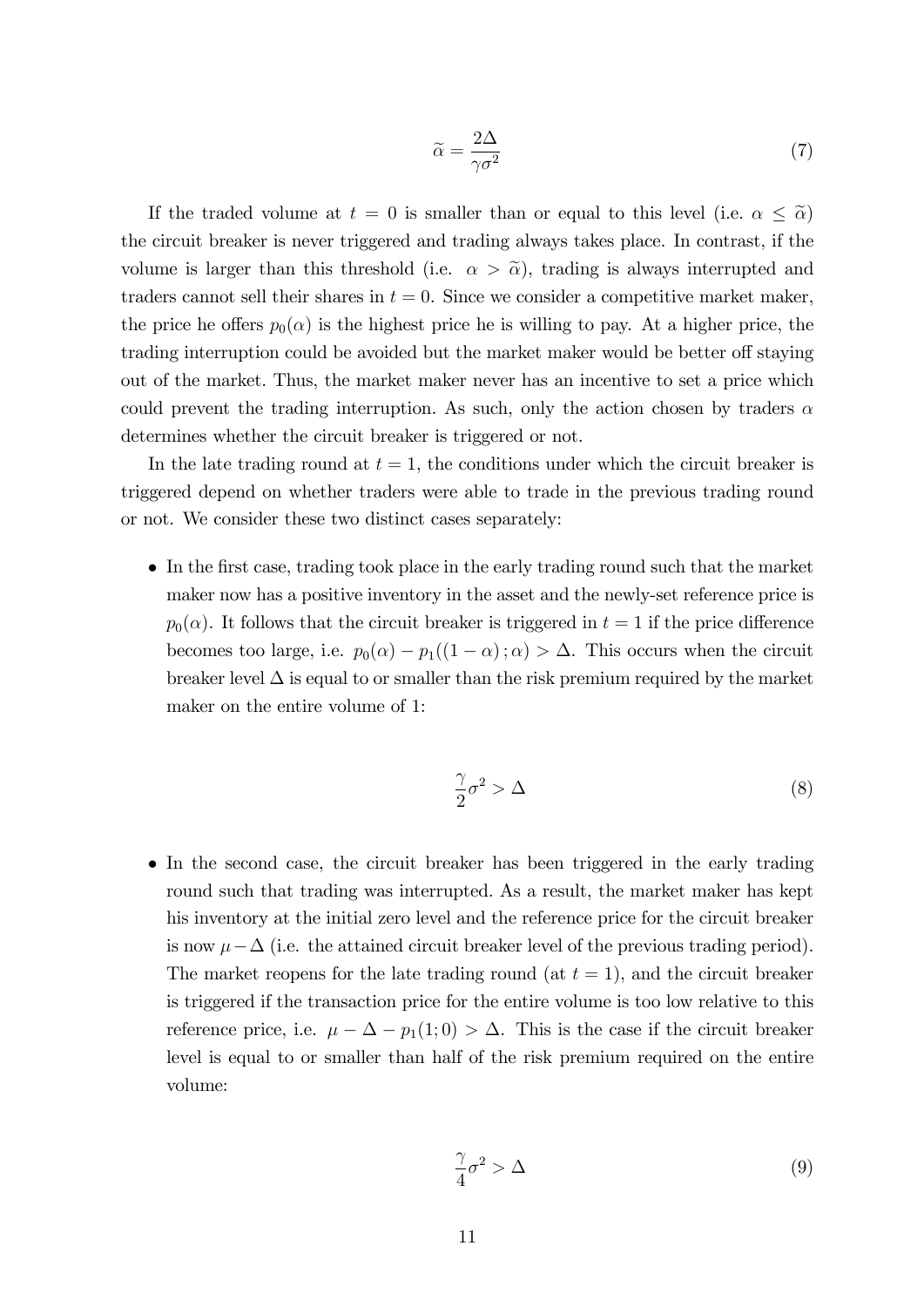The computation of both these thresholds for the late trading round relies on the assumptions that (i) the market maker never sets a higher price in equilibrium and (ii) the traders all sell their shares if they are hit by a liquidity shock. In fact, the first assumption always holds since the competitive market maker offers the highest price he is willing to pay, as in the early trading round. Moreover, the second assumption will turn out to correspond to equilibrium behavior by traders, as we will see later on in this section. Intuitively, if traders suffer a liquidity shock, they do not have any utility gain in keeping the asset. Therefore, none of them will be willing to refrain from trading in order to let others trade. Furthermore, the possibility to trade at  $t = 1$  is determined completely exogenously and does not depend on any strategic choices of the traders. Therefore the circuit breaker levels at which trading is interrupted are fully determined by the parameters of the model: i.e. the risk aversion of the market maker  $\gamma$  and the risk level of the asset  $\sigma^2$ . For a given trading volume in the late trading period  $1-\alpha$ only these parameters determine the price impact and thus whether or not the circuit breaker is triggered. Interestingly, the computed thresholds indicate that the parameter regions at which trading can occur in  $t = 1$  differ depending on whether or not trading took place in the previous trading period. If traders already traded at  $t = 0$ , trading in the late round can only occur if the circuit breaker level  $\Delta$  is larger than in the case in which traders did not trade in  $t = 0$  because trading was interrupted. This is due to the difference in the reference prices and the difference in the transaction prices at  $t = 1$  between both cases. In the first case with trading in  $t = 0$ , the reference price is higher and the transaction price is lower than in the second case. Thus, when trading took place in the initial trading period, the circuit breaker level  $\Delta$  must be larger to also allow trading in the late trading period.

Overall, this analysis yielding the exogenous circuit breaker thresholds already shows two general beneficial effects of a circuit breaker: when the selling pressure becomes too large in the early period, a circuit breaker (i) interrupts trading so as to avoid a large number of socially undesirable trades corresponding to a market run, and (ii) subsequently permits traders to trade in a larger parameter range at  $t = 1$  when they need to trade because of the shock. Furthermore, do note traders can influence the trading possibilities in  $t = 1$  by choosing  $\alpha$  in  $t = 0$ , but only to a limited extent. Only for a middle range of  $\Delta$  trading in  $t = 1$  depends on whether traders traded at the previous date. For very tight and very lenient levels of  $\Delta$ , trading in  $t = 1$  is completely independent of the actions at  $t = 0$ . We summarize these results in the following lemma.

**Lemma 1** Assuming that a liquidity shock has occurred at  $t = 1$ :

• When  $\Delta > \frac{2}{2}$  $\frac{\gamma}{2}\sigma^2$ : trading always takes place at  $t=1$ , regardless of whether or not trading occurred at  $t = 0$ ;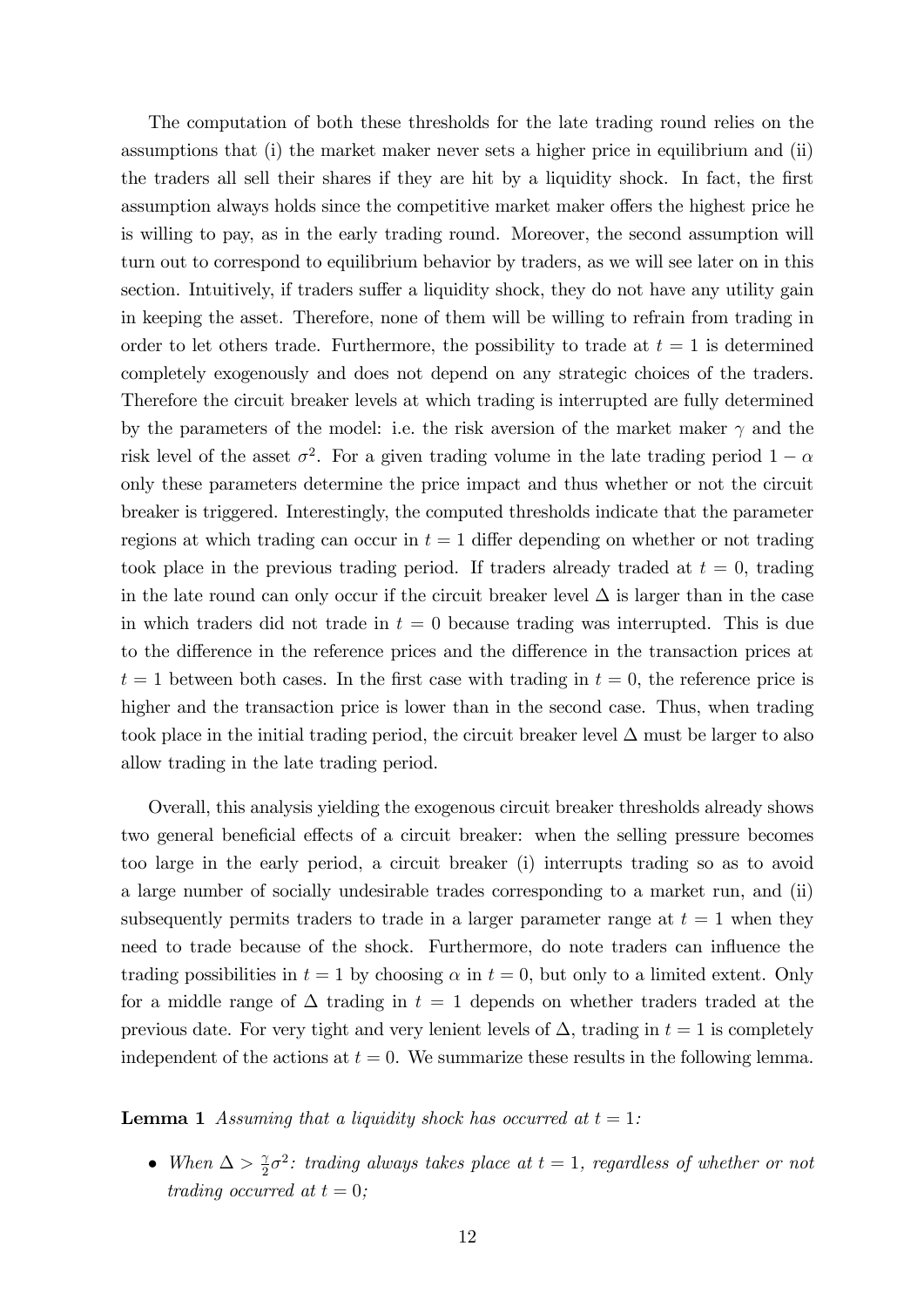- When  $\frac{\gamma}{4}\sigma^2 < \Delta \leq \frac{\gamma}{2}$  $\frac{\gamma}{2}\sigma^2$ : trading only takes place at  $t=1$  if trading was halted by the circuit breaker at  $t = 0$ , otherwise it is halted by the circuit breaker;
- When  $\Delta \leq \frac{\gamma}{4}$  $\frac{\gamma}{4}\sigma^2$ : trading is always halted by the circuit breaker at  $t=1$ , regardless of whether or not trading occurred at  $t = 0$ .

These results indicate that a very tight circuit breaker level always prevents traders from trading when they are hit by a liquidity shock at  $t = 1$  (i.e. when trading is socially desirable). As such, the existence of a circuit breaker might in fact push them into socially undesirable trading at  $t = 0$ , out of fear of a liquidity shock in the next period. However, traders will not be able to engage in a run because the same tight limit applies to trading at  $t = 0$ . Indeed, for trading to take place in  $t = 0$ ,  $\alpha$  has to be smaller than 0:5. In turn, if the circuit breaker limit takes an intermediate level, the socially desirable result can be reached in which traders only trade when they are hit by the shock. However, this intermediate case also encompasses the socially less desirable case in which traders only trade in the early period and thereby prevent themselves from being able to trade in case of a shock. Finally, a very lenient circuit breaker limit never hinders trading at  $t = 1$  in case of a shock. However, the same loose limit evidently also applies for trading in the early period. Thus, under this regime, traders might be able to run or to trade large quantities when these are socially undesirable. In that sense, the circuit breaker might prove to be useless in preventing socially undesirable trades.

### 2.3 Equilibrium Behavior

Now that we have derived the two exogenous thresholds for the setting including a circuit breaker, let us focus on the optimal trading decisions (i.e. the determination of  $\alpha$ ) within the three parameter zones corresponding to these thresholds. Throughout this analysis we assume that the outside value  $V = 0$ , i.e. the asset becomes totally worthless if traders do not sell in case of a shock. This assures perfect comparability to the Bernardo and Welch (2004) setting. Note that within the first extension to the model, presented in Subsection 3.1, we will develop a setting featuring a positive outside value  $V$  which is constant or even decreasing in the probability of the liquidity shock s, and discuss the differences with the  $V = 0$  setting.

Consider an individual trader who deliberates on selling his share. If he anticipates that  $\alpha$  other traders will also sell their share to the market maker at  $t = 0$ , he will expect to receive the price  $p_0(\alpha)$  for his share assuming that the circuit breaker will not be triggered. Since the circuit breaker's threshold level at  $t = 0$  (i.e.  $\tilde{\alpha}$ ) only depends on exogenous parameters, the trader knows with certainty whether a conjectured volume induces an interruption in trading or not. In turn, if the trader opts to wait until  $t = 1$ ,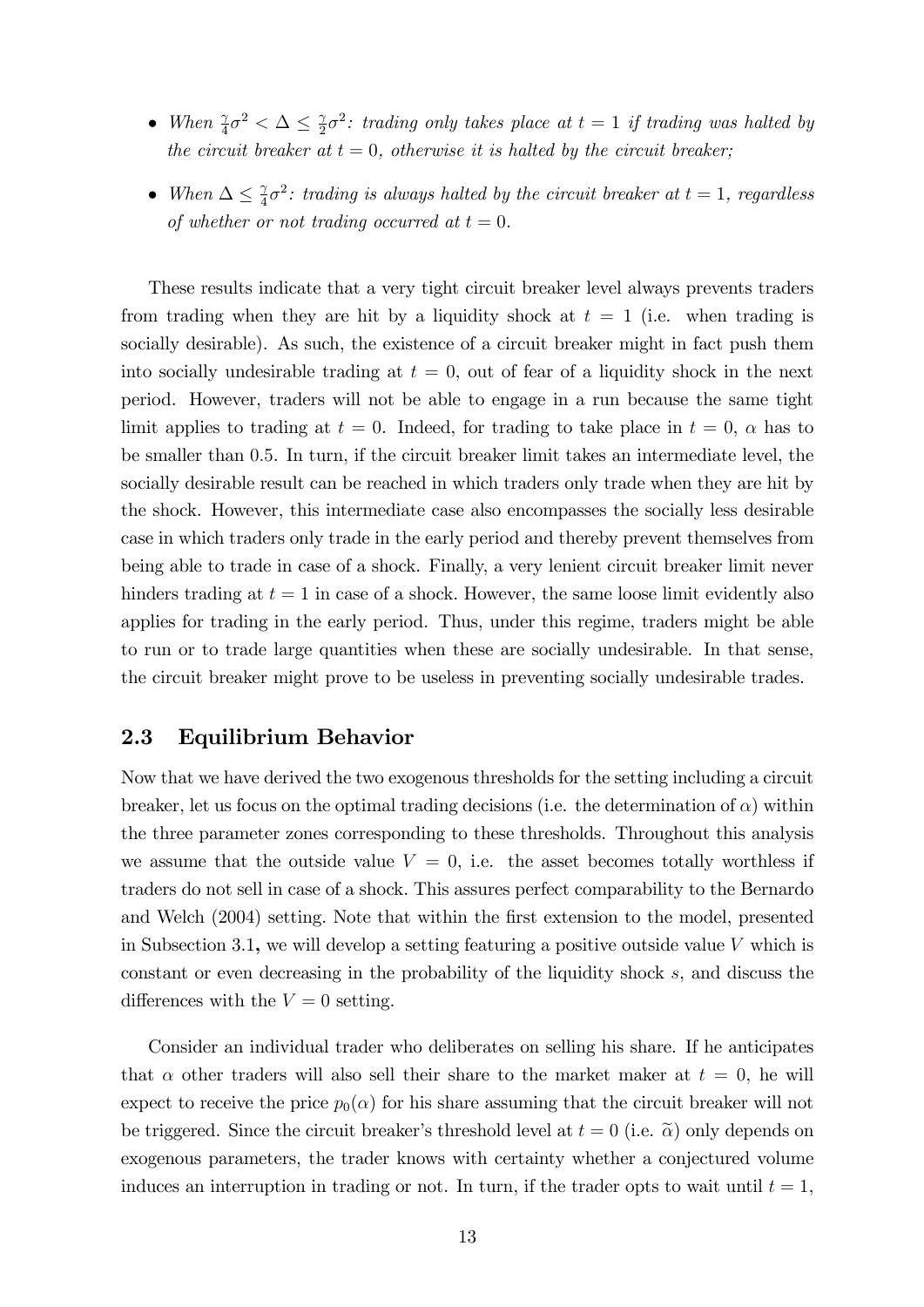he will either be forced to sell his share with probability s (if trading can take place at that date), or he can hold on to the asset until  $t = 2$  to receive the expected value  $\mu$ with probability  $1 - s$ . Now, define the indicator variable  $I_t$  (with  $t = 0, 1$ ) as a variable taking the value 1 if trading takes place in period  $t$  and  $0$  if the circuit breaker is triggered in period t. At  $t = 1$ , trading only hinges on exogenous variables and therefore  $I_1$  is exogenously determined. In turn, at  $t = 0$  trading depends on the volume submitted to the market maker:  $I_0(\alpha)$ . Do note the transaction price at  $t = 1$  depends on  $\alpha$  but also on  $I_0(\alpha)$ . If trading was interrupted at  $t = 0$  because of a too large order flow  $\alpha$ , when trading occurs in  $t = 1$  the complete volume is sold as if  $\alpha$  had been zero in the early trading round.

The trader sells his share for a conjectured price  $p_0(\alpha)$  only if the price he receives is larger than the expected payoff when waiting until the next trading round. This tradeoff is captured by the function  $F(\alpha)$ , which is the expected net benefit of selling shares at  $t = 0$ :

$$
F(\alpha) = p_0(\alpha) \cdot I_0(\alpha) - s \cdot p_1(\alpha, I_0(\alpha)) \cdot I_1 - (1 - s) \cdot \mu \tag{10}
$$

This function differs from Bernardo and Welch (2004) to the extent that it integrates the possibility of a trading interruption. In particular, the transaction price at  $t = 1$ now features a different form than in the unrestricted trading benchmark case since it hinges on whether trading took place at  $t = 0$  or not. As long as the number of traders trading at  $t = 0$  is small enough not to trigger the circuit breaker, the transaction price at  $t = 1$  decreases with  $\alpha$  as in Bernardo and Welch (2004). However, if trading was interrupted at  $t = 0$ , the price at  $t = 1$  jumps up to the level that corresponds to the situation in which the entire trading volume is sold at  $t = 1$ :  $p_1(\alpha > \tilde{\alpha}, 0) = p_1(0, 1)$ .

The strategies chosen by traders depend on the sign of this function. The case in which all traders wait until  $t = 1$  (i.e.  $\alpha^* = 0$ ) is a pure strategy Nash equilibrium iff  $F(0) \leq 0$ . In turn, the case in which all traders sell at  $t = 0$  (i.e.  $\alpha^* = 1$ ) is a pure strategy Nash equilibrium iff  $F(1) \geq 0$ . Finally, a fraction  $\alpha^* \in (0,1)$  of traders selling is a mixed strategy Nash equilibrium iff  $F(\alpha^*) = 0$ . As in Bernardo and Welch (2004),  $\alpha^* = 0$  is never a Nash equilibrium. If nobody sells at  $t = 0$ , the inventory of the market maker remains at a zero level. Thus, if a single trader tenders his share, he would obtain the price without price impact  $\mu$ , and moreover this trader knows that the circuit breaker will not be triggered in  $t = 0$ . As such, this trader has a costless insurance against tomorrow's liquidation risk and he will always deviate. Formally, the function  $F(0)$  is always positive and jumps to a higher level when  $I_1$  is equal to zero:

$$
F(0) = \mu \cdot 1 - s \cdot p_1(0, 1) \cdot I_1 - (1 - s) \cdot \mu > 0 \text{ for } I_1 = 0, 1 \tag{11}
$$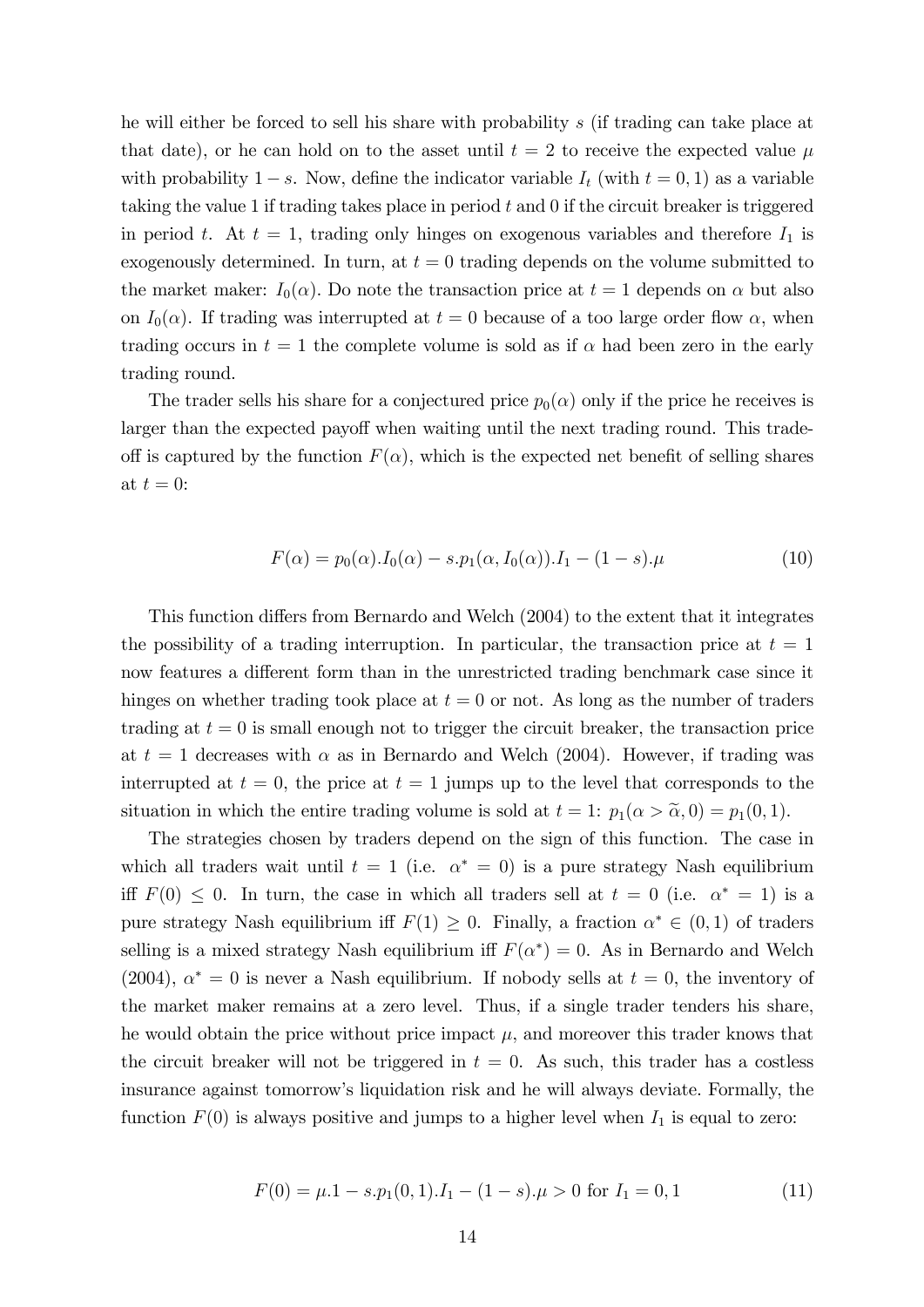Traders can perfectly anticipate in which of the three parameter regions described in Lemma 1 they will be at  $t = 1$ , since all parameters are common knowledge in the entire game. They take this knowledge into account when deciding upon whether or not to trade at  $t = 0$ . In the following subsections, we will consider each of the delineated parameter ranges in turn, and analyze equilibrium behavior keeping the functional form  $F(\alpha)$  mentioned in Equation (10) in mind.

#### 2.3.1 First case:  $\Delta > \frac{2}{3}$  $rac{\gamma}{2}\sigma^2$

Within this parameter range traders know they can always trade at  $t = 1$ , regardless of their decision at  $t = 0$  (see Lemma 1), and thus  $I_1 = 1$ . Moreover, the volume threshold triggering the circuit breaker within  $t = 0$  is larger than one in this parameter region (i.e.  $\tilde{\alpha} > 1$ ). As such, trading takes place even if all traders sell their share at  $t = 0$  (i.e.  $I_0(\alpha^*) = 1$  for all  $\alpha^* \in (0,1)$ ). Thus, the circuit breaker is configured so leniently that it never impedes trading, and hence never prevents a market run. This unrestricted situation corresponds to the equilibrium derived in Bernardo and Welch (2004). Additional traders sell their shares at  $t = 0$  as long as their expected profit, given the beliefs on the number of entering traders, is weakly positive:

$$
F(\alpha^*) = p_0(\alpha^*) - s.p_1(\alpha^*) - (1 - s)\mu \ge 0
$$
\n(12)

We summarize traders' equilibrium behavior within the parameter range  $\Delta > \frac{2}{3}$  $rac{\gamma}{2}\sigma^2$ in the following proposition:

**Proposition 1** If  $\Delta > \frac{2}{9}$  $\frac{\gamma}{2}\sigma^2$  trading is never halted. At  $t=0$ , traders play the following strategies: if  $s \geq \frac{1}{2}$  $\frac{1}{2}$  all traders sell their share (i.e.  $\alpha^* = 1$ ) and there is a market run, if  $s < \frac{1}{2}$  only a fraction  $\alpha^* = \frac{s}{1-s}$  $\frac{s}{1-s}$  of traders sell their share. In the case of a liquidity shock at  $t = 1$ , all other traders sell.

### Proof. See Appendix. ■

As pointed out in Bernardo and Welch (2004), the trading volume is convex in the probability of a shock s: if traders expect that only a few other traders sell at  $t = 0$ , they prefer to wait, whereas if traders expect many of the others to sell, they also sell at  $t = 0$  and the number of traders selling rises faster than the probability of a shock. This implies that the transaction prices at both dates are decreasing and concave in s and that the price volatility measured by the relative price difference between  $t = 1$  and  $t = 0$  is increasing and convex in s.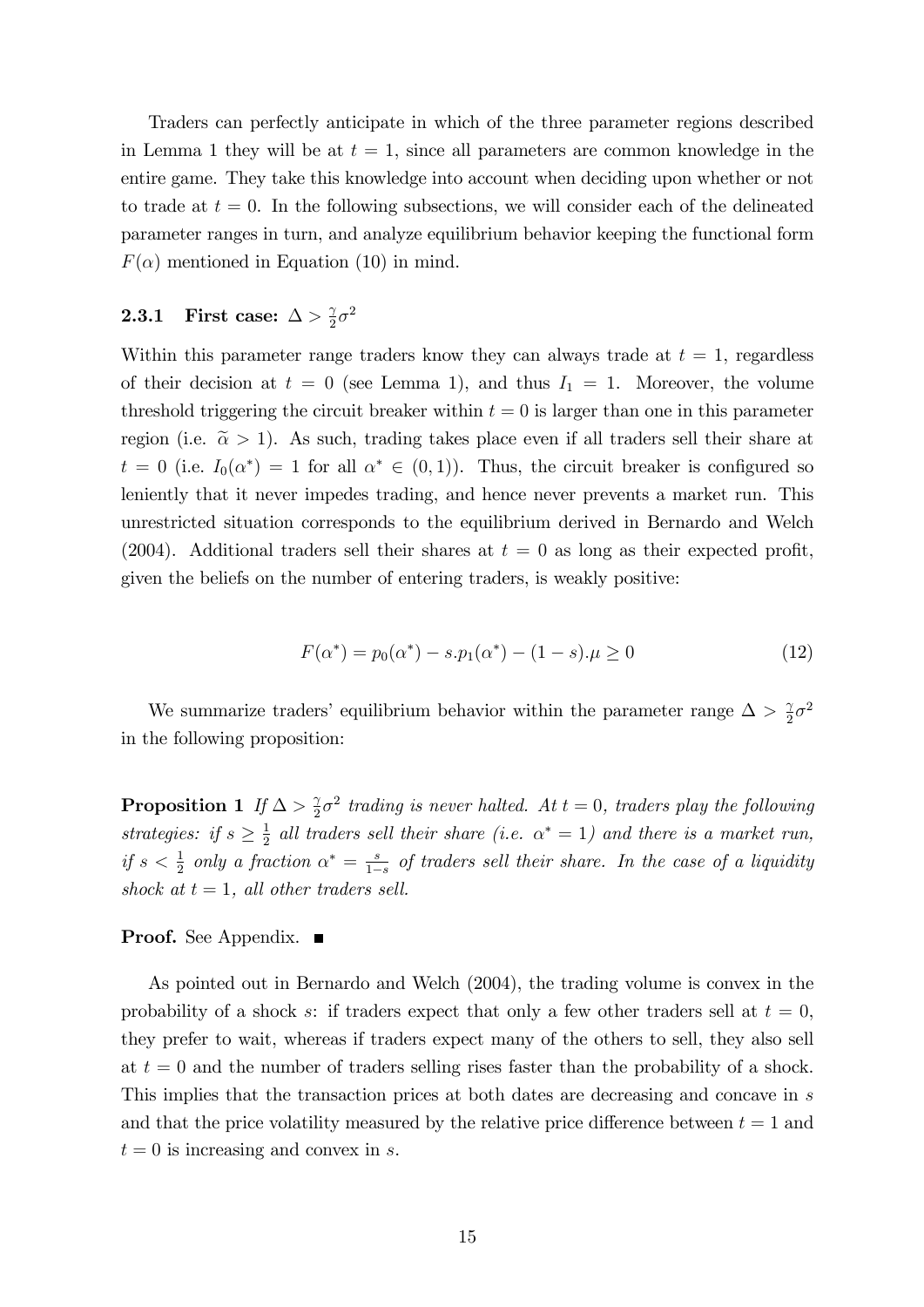#### **2.3.2** Second case:  $\frac{\gamma}{2}\sigma^2 \ge \Delta > \frac{\gamma}{4}$  $rac{\gamma}{4}\sigma^2$

In this second case, traders know that when trading took place at  $t = 0$ , it will be halted in the next trading round in the case of a liquidity shock. However, if they submit a large enough order flow to trigger the circuit breaker at  $t = 0$ , they will be able to trade in the next round in case of a liquidity shock (see Lemma 1). Put formally, if  $\alpha^*$  is equal to or smaller than the threshold  $\tilde{\alpha}$ , trading takes place at  $t = 0$  so that  $I_0(\alpha^* \leq \tilde{\alpha}) = 1$ and  $I_1 = 0$ . In the opposite case:  $I_0(\alpha^* > \tilde{\alpha}) = 0$  and  $I_1 = 1$ .

Now, consider the former case first and assume that  $\alpha^* \leq \tilde{\alpha}$ . In this parameter range we know that  $\tilde{\alpha} < 1$ , thus this assumption implies that  $\alpha^* < 1$ . The equilibrium trading volume at  $t = 0$  is determined by the following equality:

$$
F(\alpha^*) = p_0(\alpha^*) - (1 - s)\mu = 0\tag{13}
$$

The trading volume  $\alpha^*$  making traders indifferent between trading in  $t = 0$  and waiting until the payoff is realized depends on the size of the price impact at  $t = 0$  and the size of the loss in case of a shock at  $t = 1$  (see proof of Proposition 2):

$$
\alpha^* = \frac{2s\mu}{\gamma \sigma^2} \tag{14}
$$

A higher price impact  $\gamma \sigma^2$  induces fewer traders to sell at  $t = 0$  and to accept a loss in case of a shock at  $t = 1$ . In turn, the larger the loss is when the liquidity shock occurs  $s\mu$ , the higher is the number of traders who are induced to anticipate the sale of their asset.

In contrast to the previous case, the trading volume here increases linearly with the probability of a shock  $s$ . As such, there no longer is an accelerator effect active. In fact, do note the accelerator effect evidenced in Bernardo and Welch (2004) and in the unrestricted case stems from the fact that both the trading loss if a trader trades at  $t = 0$  and the trading loss if he trades at  $t = 1$  increase in the early period's volume  $\alpha$ . In that unrestricted equilibrium, the number of traders selling is such that the two losses are equal, or:

$$
-\frac{\gamma}{2}\sigma^2\alpha = -s\frac{\gamma}{2}\sigma^2(1+\alpha)
$$
\n(15)

where the RHS represents the trading loss in  $t = 1$  and the LHS the loss in  $t = 0$ . When a liquidity shock becomes more likely, the loss at  $t = 1$  becomes larger not only because the risk premium is larger in expectation  $(s<sub>2</sub>)$  $(\frac{\gamma}{2}\sigma^2)$  but also because the effect of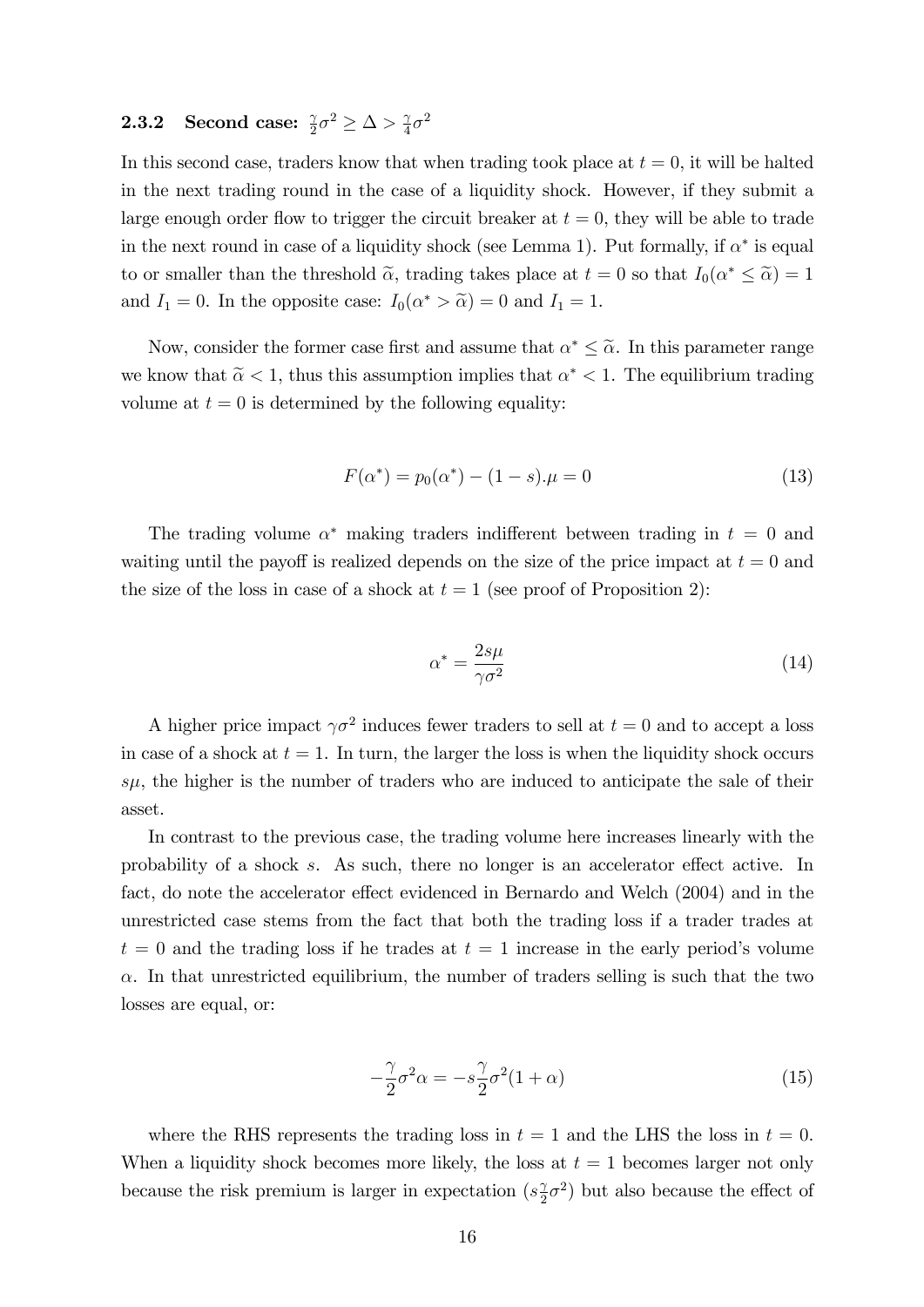$\alpha$  on the loss becomes more important. It is the combination of these two effects that leads to an increasing and convex relationship between the equilibrium trading volume and the likelihood of a liquidity shock in the unrestricted case. But in the restricted case - where the circuit breaker takes intermediate values - the trading loss incurred at  $t = 1$  if traders do not sell at  $t = 0$  is linear in s since there is no trading at  $t = 1$ . The equilibrium condition equalizing the trading losses is:

$$
-\frac{\gamma}{2}\sigma^2\alpha = -s\mu.
$$
 (16)

Since  $\alpha$  does not affect the RHS, a higher likelihood of the liquidity shock has no other effect than increasing the loss at  $t = 1$  linearly which translates into a linear increase of  $\alpha^*$ .

So far in this subsection, all results were derived and discussed under the assumption that  $\alpha^*$  is small enough to allow trading at  $t = 0$ . Evidently, this is only true if  $\alpha^*$  is smaller than the threshold  $\tilde{\alpha}$  which is equivalent to the following condition given the parameter region analyzed in this second case:

$$
s\mu \le \Delta \tag{17}
$$

Within the analyzed parameter region traders know that they will not be able to trade in  $t = 1$  if they trade in  $t = 0$ . Therefore, the total amount of shares traded in  $t = 0$  increases with the loss traders suffer if they are hit by the liquidity shock in  $t = 1$ , s. Thus, for trading to be possible, the circuit breaker rule  $\Delta$  must be defined larger than the potential loss related to the liquidity shock and the impossibility to trade in that case, which is precisely what induces traders to trade more in  $t = 0$ .

Next, if the traders know that a number  $\alpha^*$  would like to trade (i.e.  $F(\alpha^*) = 0$ ) but that trading cannot take place because the price impact would be so large that the circuit breaker is triggered (i.e.  $\alpha^* > \tilde{\alpha}$ ), they can either restrict themselves or submit orders knowing that trading is then necessarily postponed to the next date. As already highlighted above, it appears that no trading cannot be an equilibrium because a deviating trader can trade without price impact at  $t = 0$ . Using similar arguments, it could be proven that restricting to any volume strictly smaller than  $\tilde{\alpha}$  is not deviationproof (as there always are trading gains to be made and no subset of traders can be restricted to trade), such that the circuit breaker is always triggered at  $t = 0$ . As a consequence, the trading strategy of traders is always:

$$
\alpha^* = \frac{2s\mu}{\gamma \sigma^2} \tag{18}
$$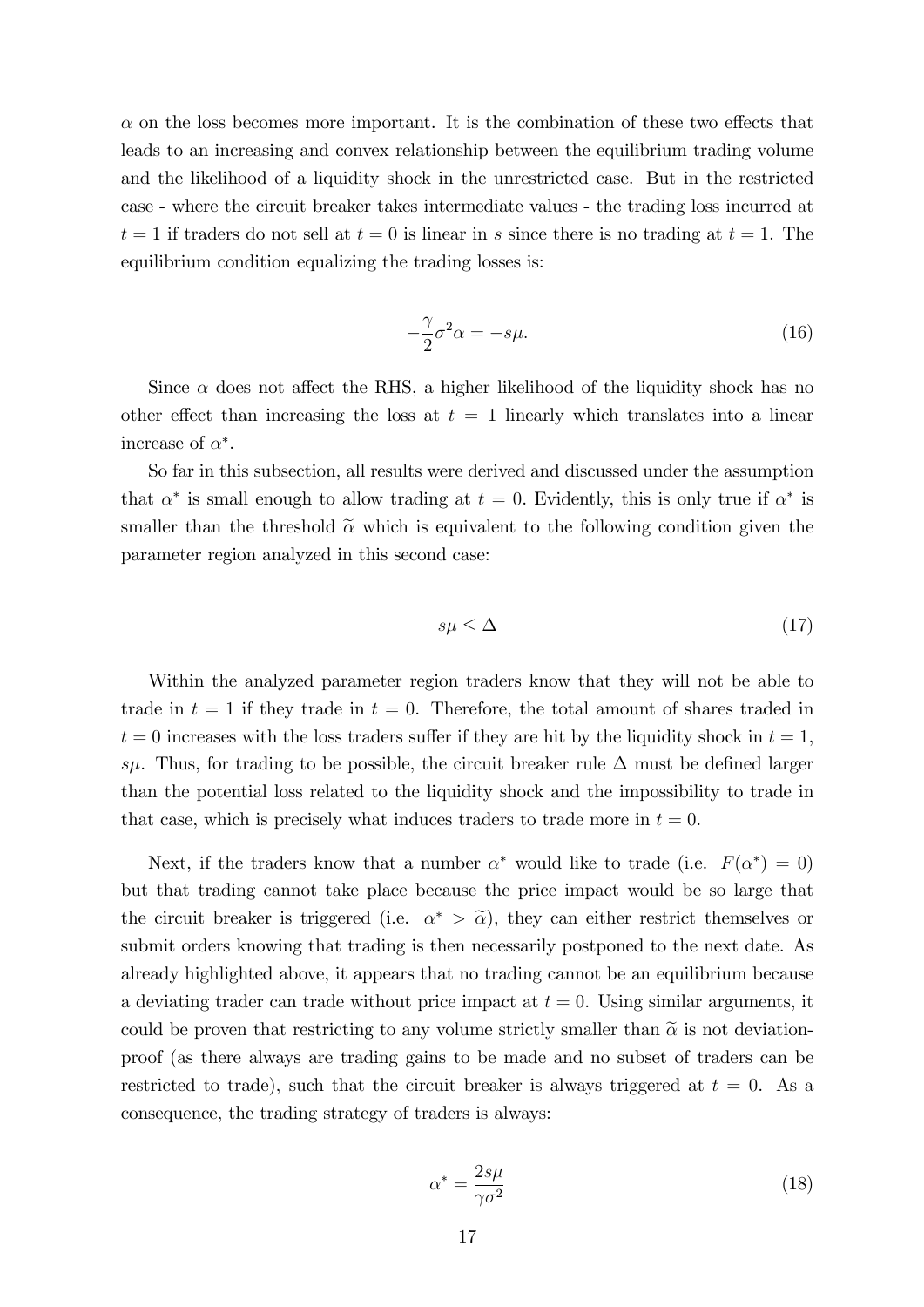regardless of whether they trigger the circuit breaker or not. If the threshold at which the circuit breaker is triggered is large enough,  $\alpha^*$  traders trade at  $t = 0$  and those who do not sell in the early trading round can obtain the expected payoff  $\mu$  at  $t = 2$  if they are not hit by a liquidity shock. In turn, if the circuit breaker is set quite tightly, trading at  $\alpha^*$  is always halted. In that case traders can trade in  $t = 1$  if they suffer a liquidity shock.

We summarize traders' equilibrium behavior within the analyzed parameter range in the following proposition:

Proposition 2  $If \frac{\gamma}{2}\sigma^2 \geq \Delta > \frac{\gamma}{4}$  $\frac{\gamma}{4}\sigma^2$ , trading can only take place within one of both trading periods:

- If  $s\mu < \Delta \leq \frac{\gamma}{2}$  $\frac{\gamma}{2}\sigma^2$ , trading only takes place at  $t=0$  and  $\alpha^*=\frac{2s\mu}{\gamma\sigma^2}$  $rac{2s\mu}{\gamma\sigma^2}$ . Trading is always halted at  $t = 1$ .
- If  $\frac{\gamma}{4}\sigma^2 < \Delta \leq s\mu$ , trading is halted at  $t = 0$ . Trading only takes place at  $t = 1$  in the case of a liquidity shock.

### **Proof.** See Appendix. ■

Within this parameter range, the circuit breaker avoids a market run to happen since trading at  $t = 0$  is always smaller than 1. Thus, by avoiding large trading volumes at  $t = 0$  it prevents socially undesirable trades from occurring, which is the positive side of the circuit breaker. However, if the selling pressure at  $t = 0$  is not large (e.g. due to a low probability of a liquidity shock s), the existence of the circuit breaker has two negative effects. First, it might lead to a higher (socially undesirable) trading volume at  $t = 0$  than would be the case in the unrestricted case, as traders take into account the impossibility to trade at  $t = 1$ . Second, the circuit breaker hinders traders to trade at  $t = 1$  if they need to because of the liquidity shock. As such, it impedes socially desirable trades from occurring.

#### **2.3.3** Third case:  $\Delta \leq \frac{\gamma}{4}$  $\frac{\gamma}{4}\sigma^2$

In this third case, traders know that they will never trade at  $t = 1$  (see Lemma 1). Thus, the equilibrium number of traders trading at  $t = 0$  is determined as in the previous case, assuming that trading takes place at  $t = 0$ :

$$
F(\alpha^*) = p_0(\alpha^*) - (1 - s)\mu = 0 \Leftrightarrow \alpha^* = \frac{2s\mu}{\gamma \sigma^2}
$$
\n(19)

However, the circuit breaker level  $\Delta$  is tighter than in the previous case and therefore, the traded volume must be smaller than in the previous case in order not to trigger the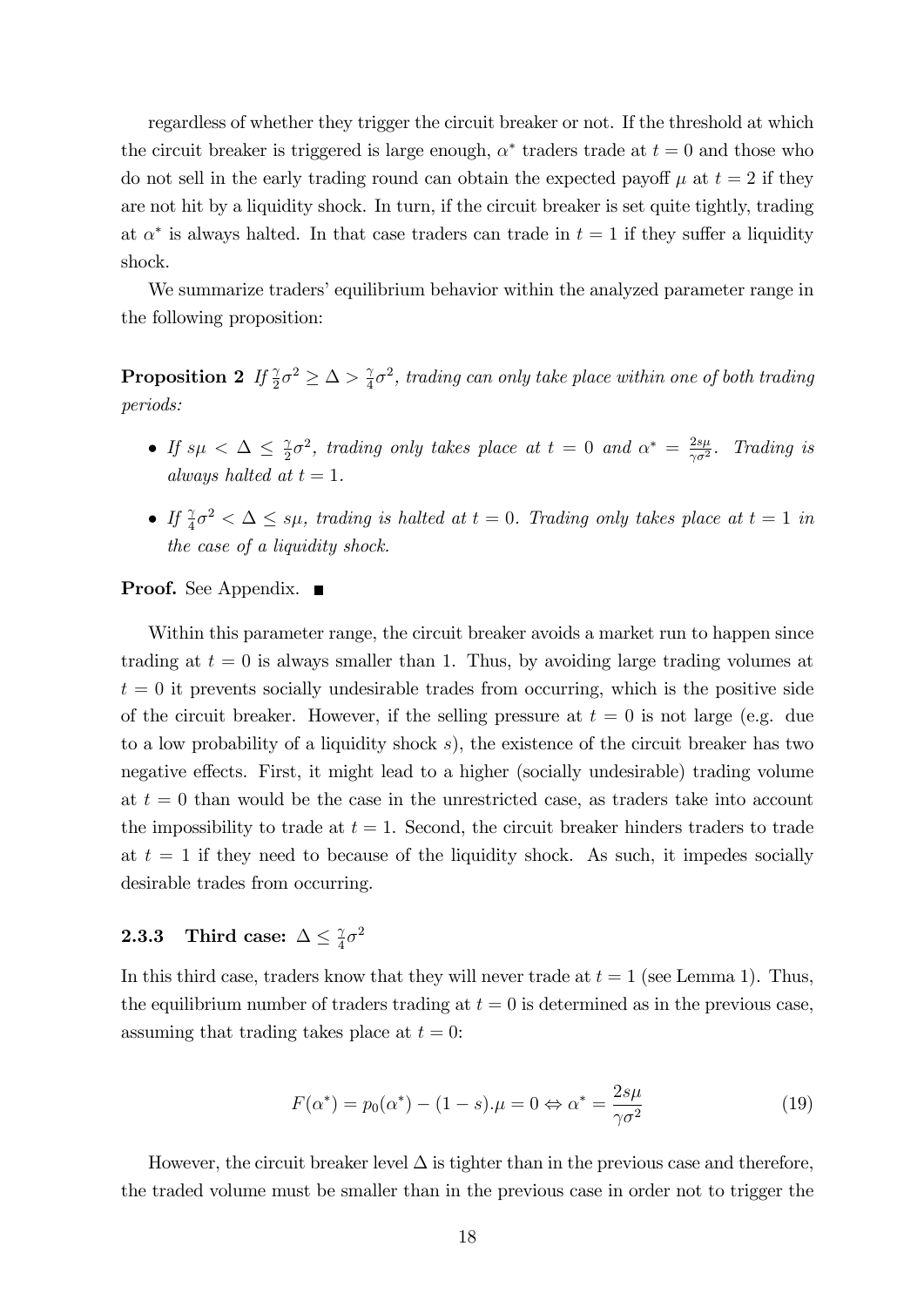circuit breaker. Some higher volume levels that can be traded in the previous case cannot be traded here (see proof of Proposition 3).

As in the previous two cases, in case  $\alpha^*$  triggers the circuit breaker no trader will restrict himself from selling his share for the benefit of the others. Due to this coordination failure among traders, trading is never restricted in equilibrium and traders always submit a total order flow of  $\alpha^* = \frac{2s\mu}{\gamma \sigma^2}$  $\frac{2s\mu}{\gamma\sigma^2}$ , even when they know that trading will be halted.

**Proposition 3** Trading is always halted at  $t = 1$ .

- If  $s\mu < \Delta \leq \frac{\gamma}{4}$  $\frac{\gamma}{4}\sigma^2$ , a fraction  $\alpha^* = \frac{2s\mu}{\gamma \sigma^2}$  of traders trades at  $t = 0$ .
- If  $\Delta < s\mu \leq \frac{\gamma}{4}$  $\frac{\gamma}{4}\sigma^2$ , trading is also halted at  $t=0$ .

**Proof.** See Appendix. ■

Thus, within this case, the circuit breaker is defined so tightly that trading might never occur, preventing socially undesirable trades but also socially desirable trades from occurring. Although market runs are always avoided, this case allows only for socially undesirable trading in  $t = 0$  if anything.

### 2.4 Discussion of the Different Equilibria

We finalize this market equilibrium section by distilling four unique equilibria differing in the way trading strategies are affecting the circuit breaker rule across both trading rounds. These four equilibria are depicted by differently-colored areas in Figure 1. In turn, Figure 2 displays the trading volumes in the early trading round  $(t = 0)$  for the different equilibria. Within both graphs, the underlying value of the asset  $\mu$  is normalized to one for illustrational purposes.

First of all, the yellow area represents the equilibrium in which the price limit of the circuit breaker is defined in such a lenient way that trading is never impeded. This zone perfectly coincides with the first case mentioned within the previous subsection (i.e. with  $\Delta > \frac{2}{2}$  $(\frac{\gamma}{2}\sigma^2)$ , we label it the *"unrestricted equilibrium*" as the presence of the circuit breaker does not affect the trading possibilities and the equilibrium choices of traders. More specifically, the realization of this equilibrium does not depend on the probability of the liquidity shock s in the sense that trading always takes place for any value of s. However, the number of traders selling their asset depends on the size of s since a market run occurs only if a future liquidity shock has a likelihood of more than 50%. Do note this unrestricted equilibrium perfectly corresponds to the Bernardo and Welch (2004) outcome.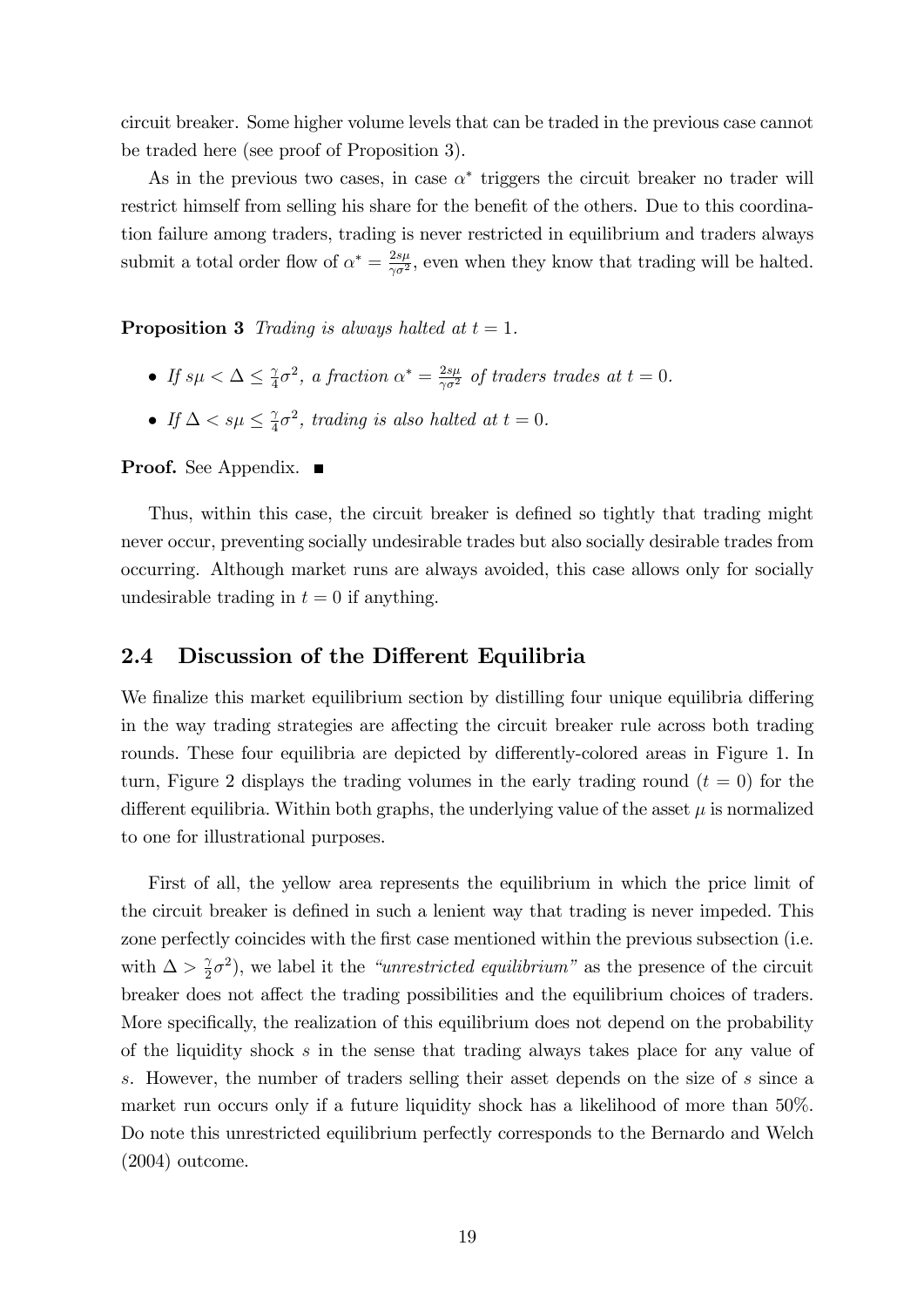In turn, when the circuit breaker is more restrictive, we can identify three other cases in which trading is halted in at least one trading round due to the triggering of the circuit breaker: either trading takes place in the early trading round only and is interrupted in the late round, or trading is only possible in the late trading round because it is halted in the early one, or trading is interrupted in both trading rounds. In these three cases, the circuit breaker has two effects: not only does it influence the trading possibilities of traders, but it also affects the number of traders trading in equilibrium (as compared to a fully unrestricted setup like Bernardo and Welch (2004)) since traders can anticipate future as well as possibly current trading halts and integrate these anticipations in their choices. Which equilibrium concretely realizes depends on the size of the price limit  $(\Delta)$ relative to the risk premium  $(\gamma \sigma^2)$  as well as on how  $\Delta$  relates to the loss in case of a liquidity shock  $(s\mu)$ . We now discuss each of the three delineated "restricted equilibria" in turn.

A Örst restricted equilibrium is represented by the blue area in Figure 1 and is labeled "early-trading equilibrium". Within this parameter zone, trading always takes place in the early trading round as the likelihood of the liquidity shock is small and the price limit of the circuit breaker takes intermediate values. In fact, traders do not know their future liquidity needs but trade nevertheless. However, contrary to a fully unrestricted setup like Bernardo and Welch (2004) in which traders only trade because they expect others to trade, in the present case the choice of trading is also driven by the fear that trading can be interrupted. This is particularly visible when we compare the equilibrium number of traded shares in this equilibrium with the number of trades in the fully unrestricted case (see Figure 2). For small values of s, the fear that a large number among the other traders trades is small, therefore trading in the fully unrestricted case is small. However, in the present case featuring a more restrictive circuit breaker, traders also anticipate that in case of a shock the volume pushed into the market will be large and therefore trading will be halted in the late trading round. This induces a higher number of traders to already trade in  $t = 0$  as compared to the fully unrestricted case. This number will always be small enough such as to avoid a large price movement and thereby to avoid that the circuit breaker is triggered in  $t = 0$ . Thus, for small values of s the presence of the circuit breaker induces more traders to sell their share than in the fully unrestricted case. In turn, for larger values of s the fear that a higher number of traders trade at  $t = 0$  is greater. As a consequence, in the fully unrestricted case the amount of traded shares increases in a convex way. In contrast, for the present restricted equilibrium, traders know that the circuit breaker will halt trading if too many among them trade in  $t = 0$ . Therefore the number of traders trading at  $t = 0$  is smaller when the circuit breaker interrupts trading at  $t = 1$ , as compared to the fully unrestricted case. Thus, when the liquidity shock has a larger probability of occurring, the existence of the circuit breaker induces fewer traders to trade in  $t = 0$  in comparison to the fully unrestricted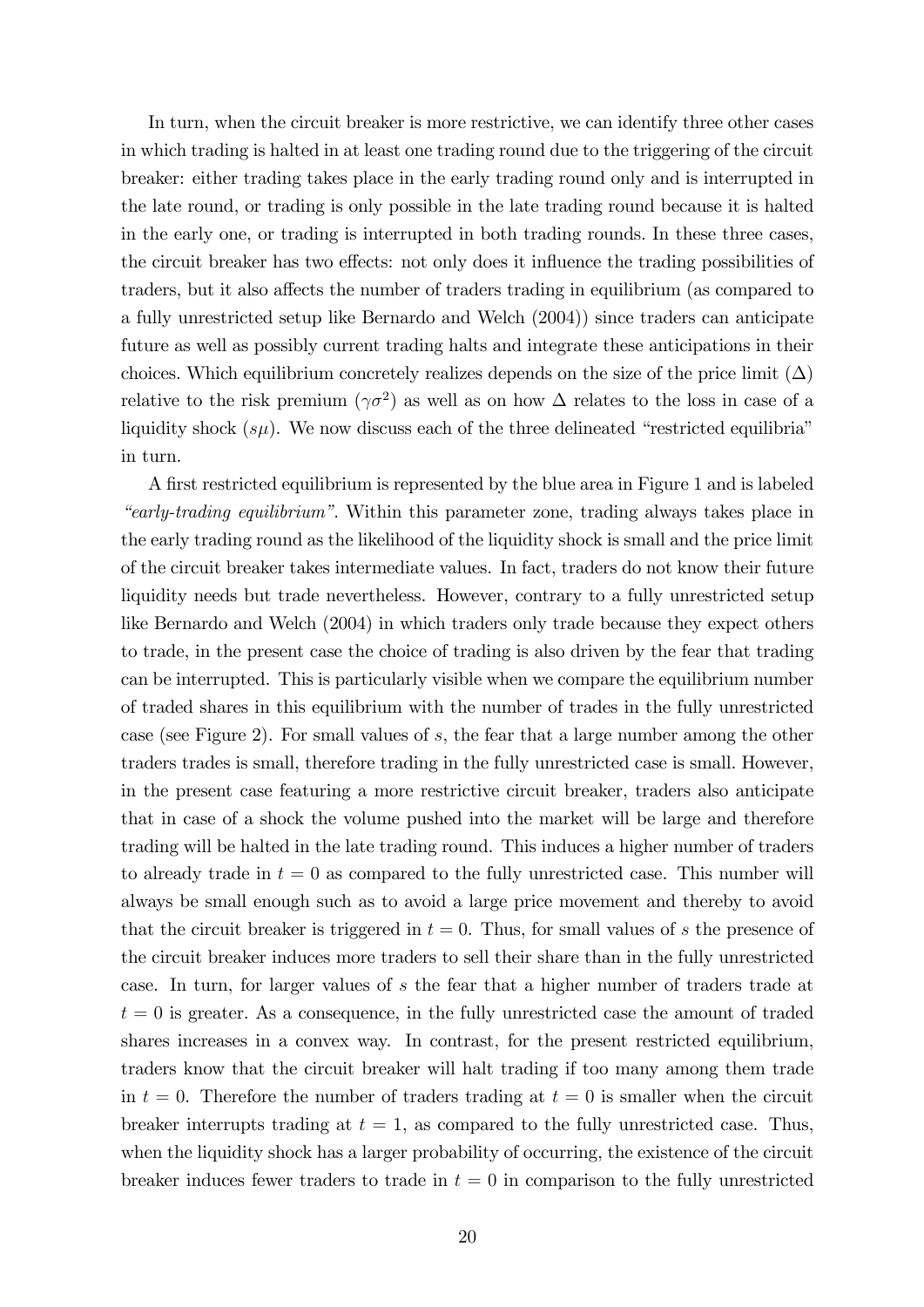case.

A second restricted equilibrium which is labeled  $\mathscr{L}$  at  $\mathscr{L}$ -trading equilibrium<sup>n</sup> is represented by the red area in Figure 1. Within this zone, the liquidity shock is very likely and the price limit takes intermediate values. In this parameter zone, trading is always interrupted in  $t = 0$  because the selling pressure is strong and pushes the potential transaction price below the price limit of the circuit breaker. In turn, trading only takes place in  $t = 1$  in case of a shock.

Finally, a third restricted equilibrium which is labeled  $\degree$ no-trading equilibrium<sup>n</sup> is represented by the green area in Figure 1 in which the price limit is tight and the liquidity shock likely. Within this parameter zone, trading is halted in both trading rounds. Because the liquidity shock is likely, many traders would like to liquidate their share in the early trading round. However, the circuit breaker is defined so tightly that they can never sell.

#### Please insert Figures 1 and 2 around here.

In a market without an active circuit breaker as in Bernardo and Welch (2004), there is always a market run if the probability of the liquidity shock is larger than 0:5. The same occurs in the case in which there is a circuit breaker on the market with a large price limit (i.e. the "unrestricted equilibrium"). However, in all other equilibria, a market run in  $t = 0$  is always prevented from occurring since there is either no trading in the early trading round (in the "no-trading equilibrium" and the "late-trading equilibrium") or the volume is smaller than 1 in the case of the "early-trading equilibrium". The zone in which a market run is avoided due to the presence of a circuit breaker is indicated in Figure 2. Do note, however, that the market run is avoided at the cost that traders cannot trade anymore if they are hit by the liquidity shock at the later period in all equilibria except the "late-trading equilibrium" case. Thus, avoiding the market run through a circuit breaker mechanism and thereby reducing or avoiding socially undesirable trades comes at the cost of also impeding the realization of socially desirable trades. More light will be shed on this issue in Section 4 which features a welfare analysis.

### 3 Extensions

### 3.1 Extension 1: Positive Outside Value

We implement a strictly positive and constant outside value  $V$ . Traders then know they can obtain a positive payoff from keeping the asset in case they suffer a liquidity shock but cannot trade. This outside value  $V$  is assumed smaller than the lowest possible transaction price if trading takes place such that traders always prefer to liquidate their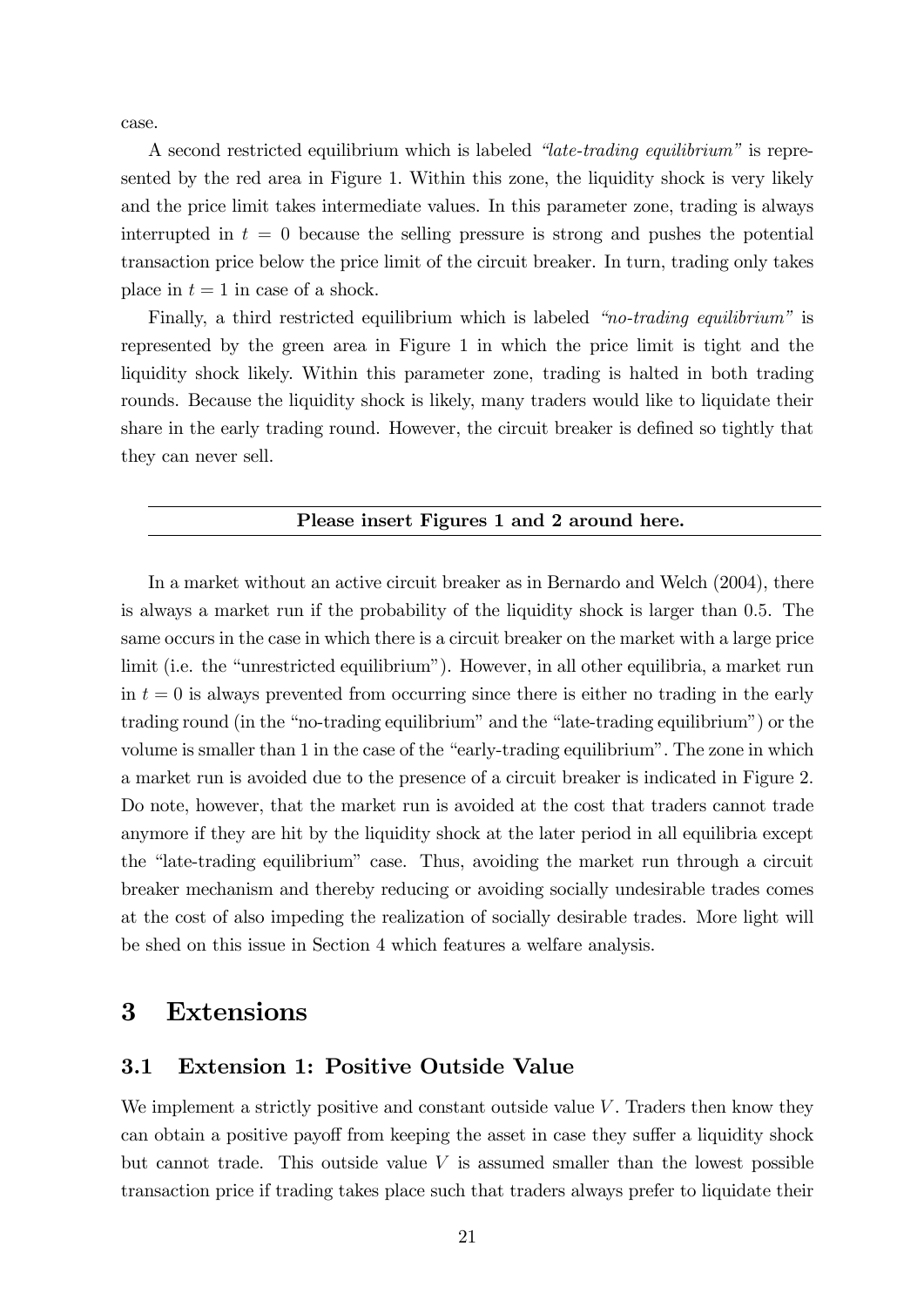asset in case a shock occurs. More specifically, we assume V at most equals  $\overline{V} = \mu - \frac{2}{2}$  $rac{\gamma}{2}\sigma^2$ which corresponds to the largest possible price impact at  $t = 1$  in any of the equilibria in which the circuit breaker is triggered.<sup>20</sup>

Focussing on the four above-mentioned equilibria, adding a positive outside value to the model modifies the parameter regions in which these equilibria are realized. In particular, the parameter region in which the "early-trading equilibrium" is played becomes larger while the parameter regions in which the "late-trading equilibrium" and the "no-trading equilibrium" are realized become smaller. This is illustrated in Figure 3 in which the 45<sup>°</sup>-line represents the zero outside value setting (where  $s = \Delta$  as in Figure 1) and the steeper dashed line depicts the set upper limit with  $V = \overline{V}$  (and resultingly  $s=\frac{\Delta}{1-\Delta}$  $\frac{\Delta}{1-V}$ ). The underlying economic intuition goes as follows. When traders know they face a zero outside value when the liquidity shock occurs in combination with a trading halt, they have a strong incentive to already sell their asset in  $t = 0$ . This selling pressure pushes the price down and is likely to trigger the circuit breaker (if its price limit is defined tight enough). In turn, when traders obtain a strictly positive outside value their incentive to sell the asset early (i.e. at  $t = 0$ ) becomes smaller because the opportunity costs they bear in case of a liquidity shock and a halted market are lower. As a result, the selling pressure at  $t = 0$  reduces, which lowers the probability that the circuit breaker is triggered in the early trading period. Thus, trading takes place at  $t = 0$ for a larger set of parameters, and is more likely to be halted within the next period.

Proposition 4 presents tradersí strategies for this adapted setting. In essence, this proposition combines Propositions 1 - 3 for the setting including a positive and constant outside value V .

**Proposition 4** Suppose traders obtain an outside value V (with  $0 < V < \overline{V}$  and  $\overline{V} =$  $\mu-\frac{\gamma}{2}$  $(\frac{\gamma}{2}\sigma^2)$  if they suffer a liquidity shock and cannot trade at  $t=1$ . Furthermore, assume that  $0 < \Delta \leq \frac{\gamma}{2}$  $\frac{\gamma}{2}\sigma^2$  such that trading is restricted in at least one period. Then:

- $\bullet$  if  $s \leq \frac{\Delta}{\mu 1}$  $\frac{\Delta}{\mu - V}$ , trading only takes place at  $t = 0$  (with  $\alpha^* = \frac{2s}{\gamma \sigma^2} (\mu - V)$ ), and trading is halted at  $t = 1$  (i.e. the "early-trading equilibrium").
- if  $s > \frac{\Delta}{\mu V}$  and  $\frac{\gamma}{4}\sigma^2 < \Delta$ , trading only takes place at  $t = 1$ , and trading is halted at  $t = 0$  (i.e. the "late-trading equilibrium").
- if  $s > \frac{\Delta}{\mu V}$  and  $\frac{\gamma}{4}\sigma^2 \geq \Delta$ , trading is always halted at  $t = 0$  and  $t = 1$  (i.e. the  $\eta$ <sup>2</sup>no-trading equilibrium").

In turn, if  $\Delta > \frac{1}{2}$  $\frac{\gamma}{2}\sigma^2$  there is unrestricted trading in both periods (i.e. the "unrestricted equilibrium"), and the outside value is irrelevant.

 $^{20}$ In particular, this price impact is attained within the "late-trading equilibrium" in which there is trading at  $t = 1$ . Although this limit is in principle irrelevant for the other equilibrium cases in which there is no trading at  $t = 1$ , these equilibria are also represented with the indicated limit on V.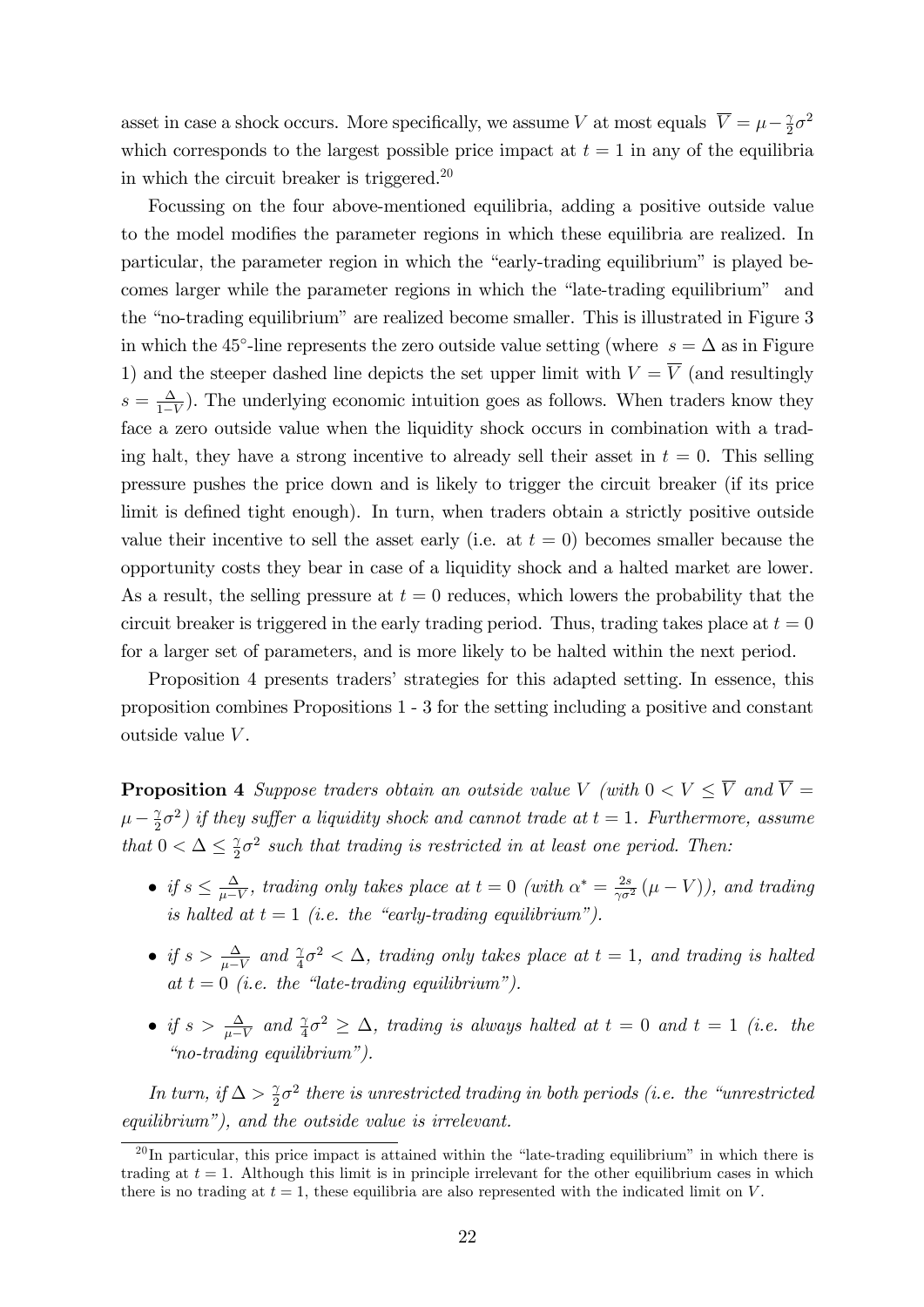### **Proof.** See Appendix. ■

Up to now, the outside value V was considered as an exogenous parameter. In practice, however, V might hinge on the probability of a liquidity shock s. If, for instance, the liquidity shock faced by traders corresponds to the possibility of a margin call on a particular position in financial assets, then a larger overall liquidity shock might increase their costs if they cannot sell the underlying asset to fulfill the margin call but need to obtain the money elsewhere. Thus, V then becomes a decreasing function of s. <sup>21</sup> In such a case, the line separating the equilibria with restricted trading would still lie above the 45<sup>°</sup>-line in Figure 1, but now features a concave shape. As such, the "late-trading equilibrium" is played in a larger parameter region, in particular when the probability of the liquidity shock is large. Conversely, the "early-trading equilibrium" is realized less when the probability s is high. The underlying intuition is as follows. As the probability of the shock increases, the incentive of traders to liquidate their asset at  $t = 0$  becomes stronger. They anticipate that trading is more likely to be blocked and at the same time their outside value if they face a liquidity shock becomes smaller. Thus, waiting is more costly which augments the selling pressure at  $t = 0$  and thereby also the triggering of the circuit breaker. As a consequence, trading is then postponed to the next period (or completely impeded). This setting is represented in Figure 4 where the red line separates the "early-trading equilibrium" from the "late-trading equilibrium" (and from the "no-trading equilibrium") when the parameter  $V$  is a decreasing function of s.

### Please insert Figures 3 and 4 around here.

### 4 Welfare Analysis

In Section 2 we highlighted that the circuit breaker has two opposite effects on welfare. On the bright side, it might impede undesired trades in the early trading round when traders trade at a cost without knowing whether they truly need to sell their asset. However, the circuit breaker might also hinder trading when traders suffer a liquidity shock in which case their utility loss stems from the impossibility to sell, which is a less desirable feature. In this section we construct a welfare measure in order to determine under which circumstances a restrictive circuit breaker regime is better from a social

 $21$ This setting captures how the occurrence of a significant margin call might expose the fragility of the Önancial system and ignite a destructive endogenous liquidity spiral resulting in a liquidity crisis. See e.g. Shleifer and Vishny (1992), Gromb and Vayanos (2002), Anshuman and Viswanathan (2005), Garleanu and Pedersen (2007), and Brunnermeier and Pedersen (2009) for further theoretical background.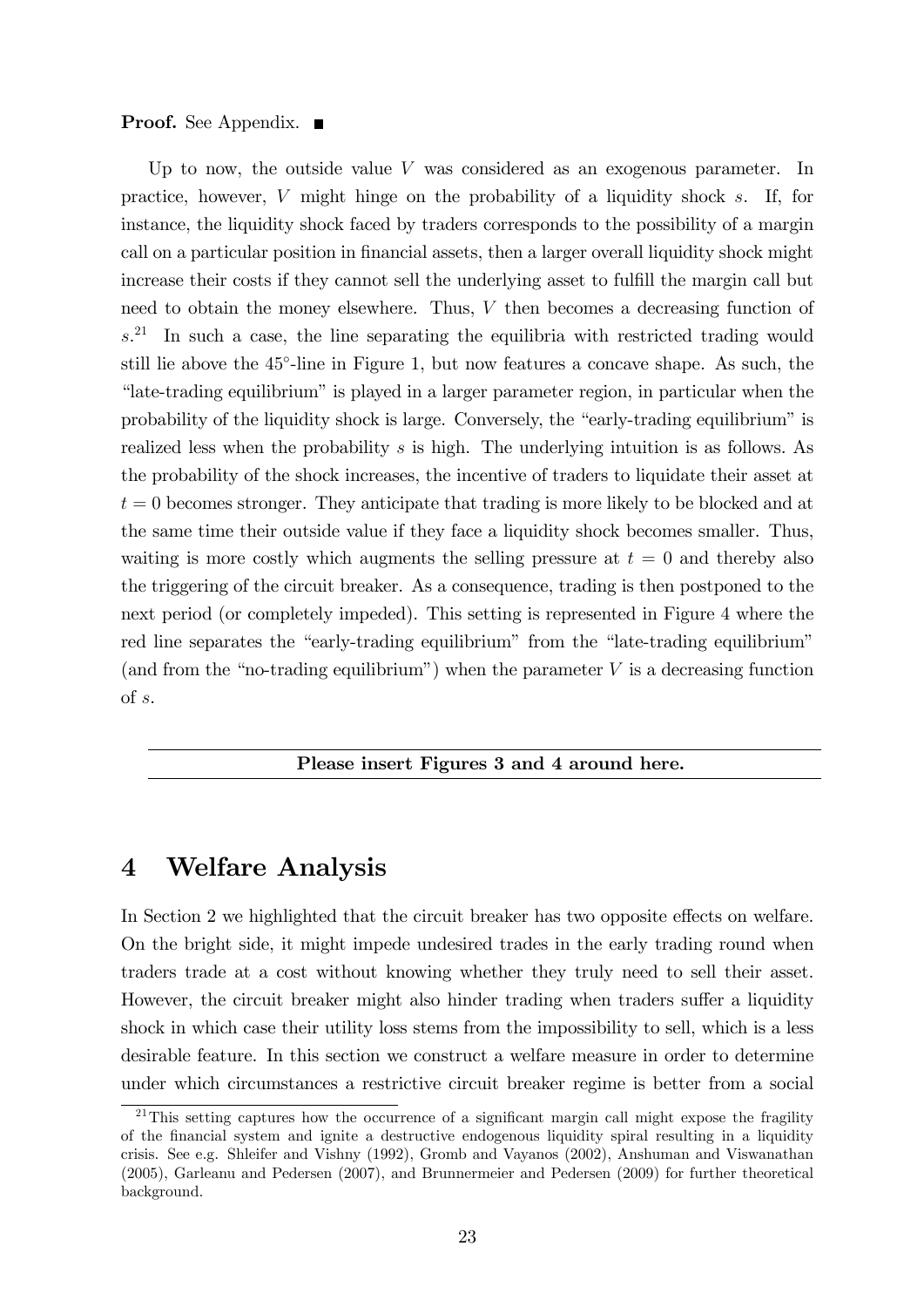point of view than a market without such a device. More specifically, welfare is computed as the sum of all trading gains of those traders who trade in one of the two trading rounds and the utility attached to holding the asset of those traders who do not trade but keep the asset until the last date. Since the market making sector has no profit by definition, it does not enter the calculation of welfare. As such, the computed trader welfare measure comprises overall welfare in this setup.

Our welfare measure depends on the proportion of traders that trade and on the transaction prices at which this trading occurs, both of which hinge on whether the circuit breaker was triggered or not. In the four equilibria presented in Subsection 2.4, the circuit breaker is triggered in different circumstances and prices as well as the number of trades differ accordingly across the individual equilibria. Therefore, we will first identify the welfare function for each of the four equilibria, and compare them in the subsequent part of our welfare analysis. Throughout the analysis, we will also incorporate the outside value parameter V such that we can easily analyze welfare for the zero outside value and for the positive outside value settings.

First, within the "unrestricted equilibrium", the circuit breaker price limit is set very leniently (i.e.  $\Delta > \frac{1}{2}$  $(\frac{\gamma}{2}\sigma^2)$  such that it never prevents trading from occurring and the outside value V becomes irrelevant. The market functions as if there was no active circuit breaker, and we reach the equilibrium of Bernardo and Welch (2004): a fraction  $\alpha^*$  of the traders trades in  $t = 0$ , and a fraction  $(1 - \alpha^*)$  trades at  $t = 1$  in case they are hit by a liquidity shock. The welfare level, which we denote by  $W_1$ , could then be computed as follows:

$$
W_1 = \alpha^* \cdot p_0(\alpha^*) + (1 - \alpha^*) \cdot [s \cdot p_1(1 - \alpha^*) + (1 - s) \cdot \mu]
$$

Substituting the equilibrium values for  $\alpha^*$  and for the transaction prices into this equation yields the level of welfare achieved under our unrestricted equilibrium (or even broader, for a market without an active circuit breaker as in Bernardo and Welch (2004)). Within this unrestricted equilibrium the trading volume takes two different forms hinging on the magnitude of the probability of the liquidity shock s. As a consequence, the welfare function also features a different shape depending on s. In the first case, a liquidity shock is very likely (i.e.  $s > \frac{1}{2}$ ), and a market run occurs (i.e.  $\alpha^* = 1$ ). All traders sell in the early trading round and the welfare level is equal to the price obtained by traders:

$$
W_1 = \mu - \frac{\gamma}{2}\sigma^2 \tag{20}
$$

In contrast, if the liquidity shock is not likely (i.e.  $s \leq \frac{1}{2}$ )  $(\frac{1}{2})$  a market run does not take place and the proportion of traders selling their asset in the early trading round is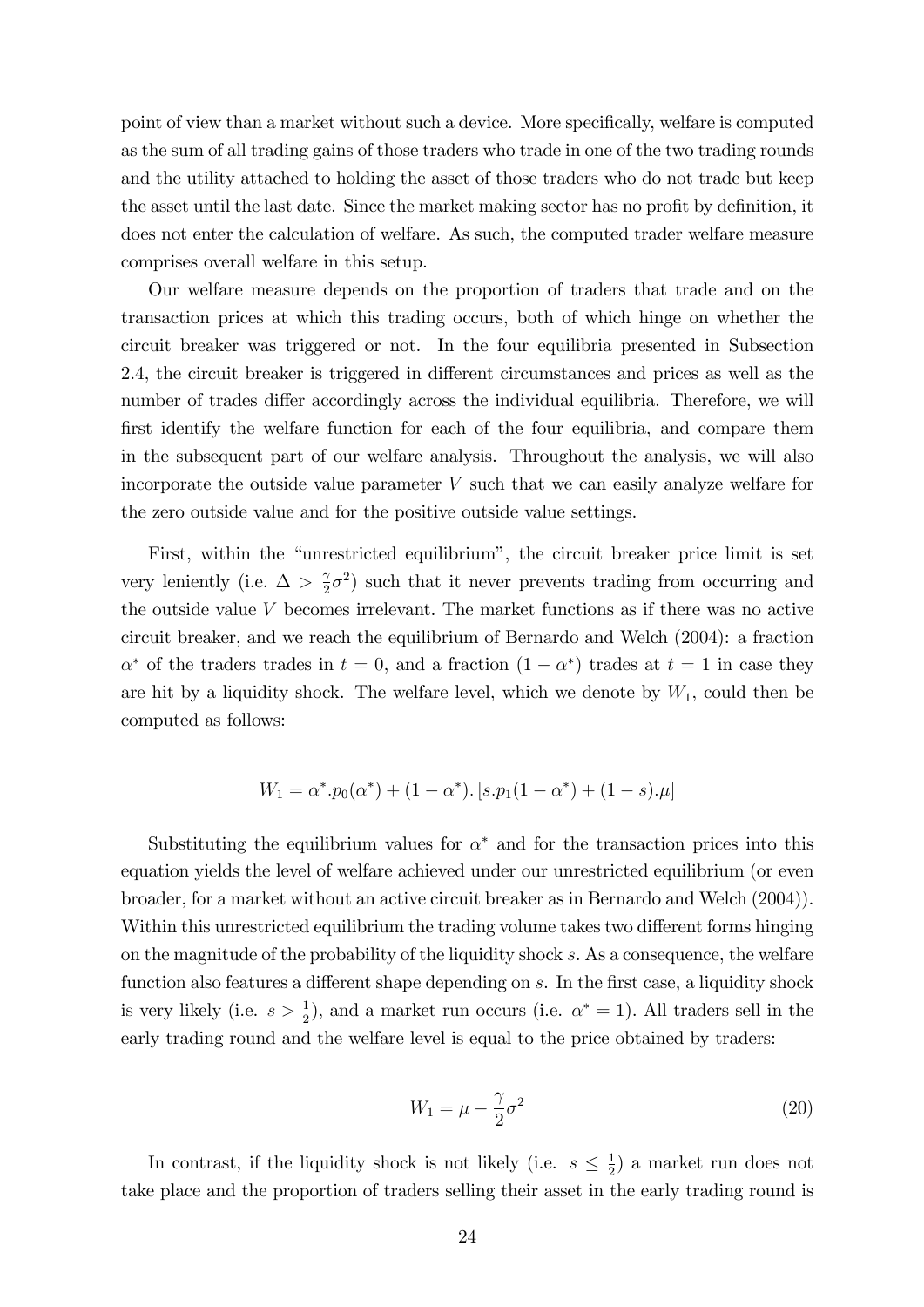proportional to the likelihood of the liquidity shock (i.e.  $\alpha^* = \frac{s}{1-s}$  $\frac{s}{1-s}$ ). In this case, the remaining  $(1 - \alpha^*)$  traders sell their share in the late trading round if they are hit by a shock or receive the payoff of the asset (which is expected to equal  $\mu$ ) at  $t = 2$  otherwise. The welfare level is then:

$$
W_1 = \mu - \frac{\gamma}{2}\sigma^2 \cdot \frac{s}{1-s}
$$
 (21)

Under these conditions, welfare  $W_1$  decreases with the probability s and is at its lowest level when the market run occurs. When the liquidity shock becomes more likely, traders conjecture a higher proportion among them to sell and are therefore incentivized to sell themselves (which is the accelerator effect also evidenced in Bernardo and Welch (2004)). This increases the number of socially undesirable trades and therefore creates a higher welfare loss. The lenient circuit breaker is completely ineffective in preventing this welfare loss from occurring.

Second, within the "early-trading equilibrium", the price limit of the circuit breaker takes intermediate values (i.e.  $\frac{\gamma}{2}\sigma^2 \geq \Delta > s(\mu - V)$ ). Since the circuit breaker halts trading in the late trading round, traders who did not sell in the early trading round obtain a utility gain  $\mu$  from holding the asset if they are not hit by the liquidity shock or from the outside value  $V$  if they are hit by a shock. In this case, welfare is computed as follows:

$$
W_2 = \alpha^* \cdot p_0(\alpha^*) + (1 - \alpha^*) \cdot [s \cdot V + (1 - s) \cdot \mu]
$$
\n(22)

Replacing the equilibrium value for the number of traders liquidating their asset, i.e.  $\alpha^* = \frac{2s}{\gamma \sigma^2} (\mu - V)$ , into this equation yields the welfare level:

$$
W_2 = (1 - s) \cdot \mu + s \cdot V \tag{23}
$$

Noteworthy, the welfare level is the same as if none of the traders had sold their asset but all had waited until the payoff is paid out. More specifically, within this equilibrium the welfare gain of those traders who have sold in the early trading round if there is a liquidity shock at the later period exactly offsets the welfare loss of those traders who either did not sell in the case there is a shock or who have sold early and the shock did not occur.

Third, within the "late-trading equilibrium", the circuit breaker takes intermediate values but the likelihood of the liquidity shock is large (i.e.  $\frac{\gamma}{4}\sigma^2 < \Delta \leq s(\mu - V)$ ). A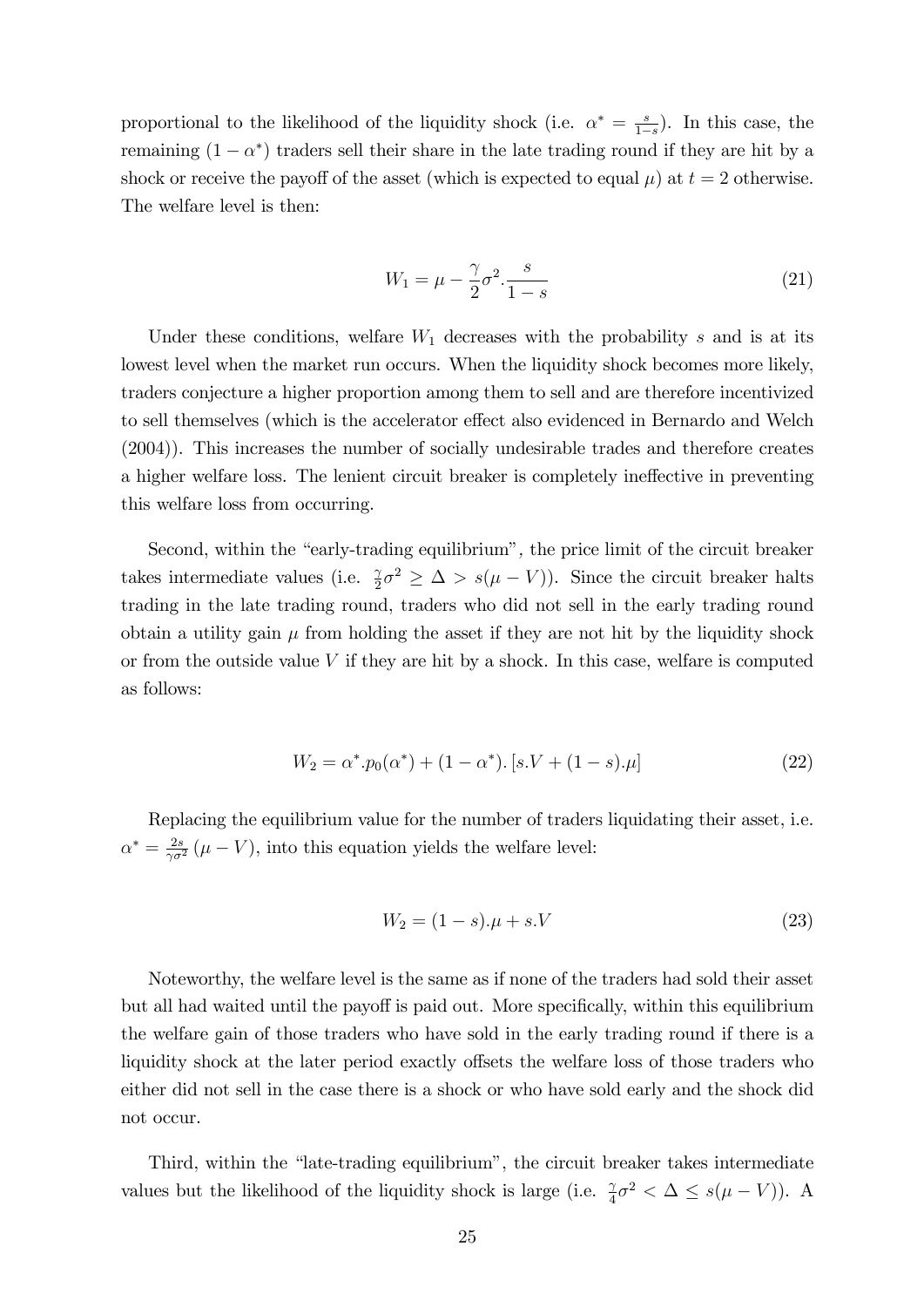large fraction of traders would like to sell in the early trading round but the volume is large enough to trigger the circuit breaker and trading is postponed to the late trading round. Traders obtain a utility gain by trading in the late trading round if they suffer a shock or by waiting until the payoff  $\mu$  is paid out. Welfare is computed as follows:

$$
W_3 = s.p_1(\alpha = 0) + (1 - s) \cdot \mu \tag{24}
$$

Replacing the price function into this equation yields the welfare level of this equilibrium:

$$
W_3 = \mu - \frac{\gamma}{2}\sigma^2 \tag{25}
$$

Here, the unique welfare loss stems from the necessity to sell the asset at a discount when the liquidity shock occurs. In this equilibrium, trading is always desirable because it only occurs when it is driven by a shock.

Finally, within the "no-trading equilibrium", the price limit of the circuit breaker is defined very tightly  $(\Delta \leq Min\left\{\frac{\gamma}{4}\sigma^2, s.(\mu - V)\right\})$  and trading never occurs in equilibrium. Traders then obtain a utility gain of  $\mu$  if they are not hit by the liquidity shock and a utility of  $V$  if they are hit by the shock, and welfare is:

$$
W_4 = s.V + (1 - s) \cdot \mu \tag{26}
$$

Evidently, in this no-trading equilibrium, welfare losses result from the inability of traders to sell in the second trading round when the liquidity shock occurs.

Overall, from a social point of view, this setting induces two types of welfare losses for traders: (i) the trading cost due to the price impact and (ii) the realization of potentially undesired trades. Hence, the "first-best equilibrium" yielding maximum welfare would be an equilibrium in which there is no price impact and in which there are no "superfluous" trades. Do note that in the absence of a price impact (i.e.  $\gamma = 0$ ), no market run occurs because traders know that a large selling pressure will not move the price. As such, there is no incentive to trade early and undesired trades are avoided. However, the existence of a price impact (i.e.  $\gamma > 0$ ) in our model conduces to the two delineated types of welfare losses. In this setting, the best welfare outcome is the one in which all traders wait to trade until  $t = 1$ , and only trade in case they have been hit by the liquidity shock. Thus, a regulator or market succeeding in delaying all trading until the late trading round realizes this outcome avoiding socially undesirable trades and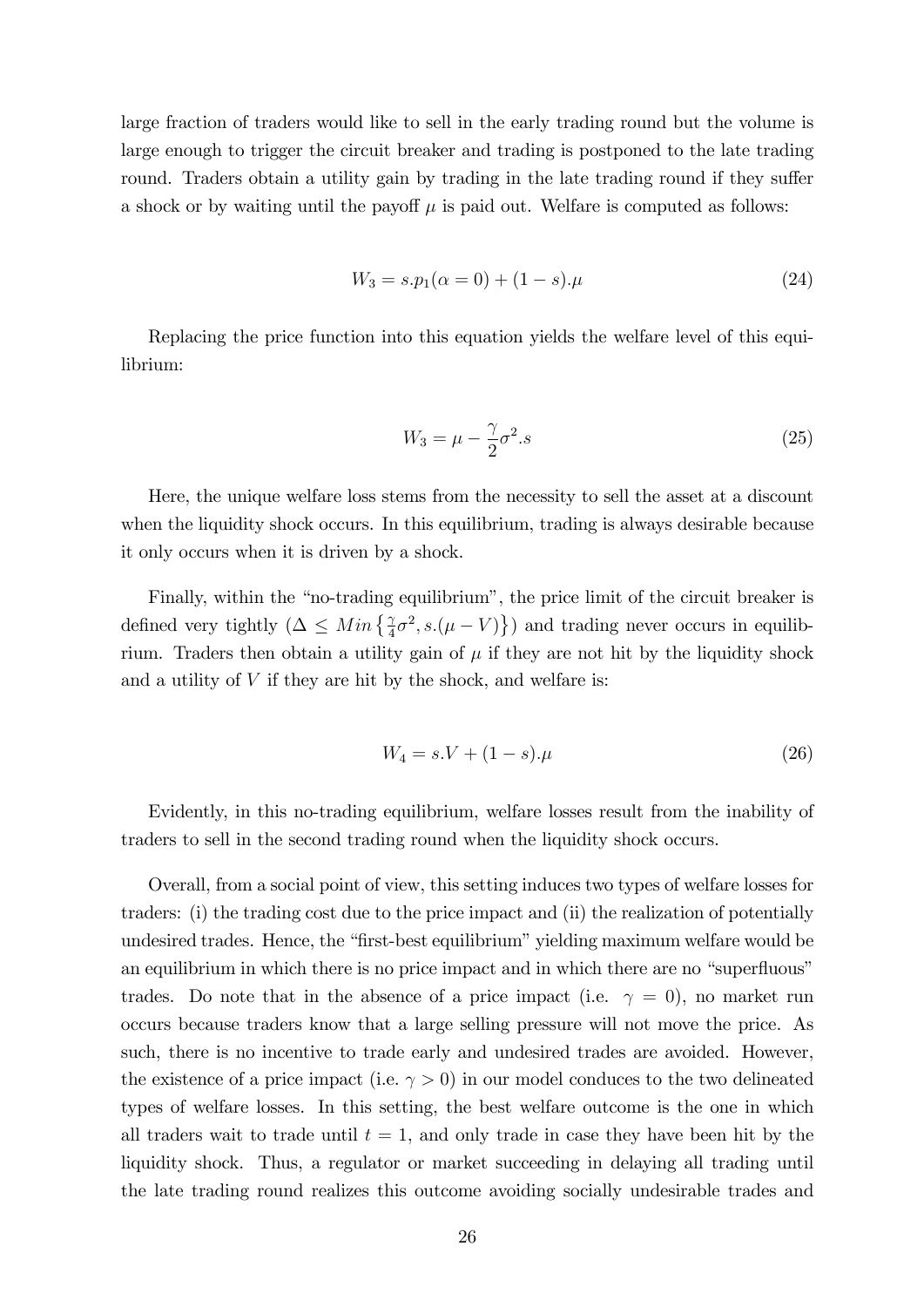minimizing market impact costs. Within the analysis presented below, we will verify to what extent installing a circuit breaker contributes in reaching this goal. Throughout this analysis, we will keep this realizable best outcome (given  $\gamma > 0$ ) as a benchmark to which we compare the welfare obtained within the different circuit breaker regimes.

The only equilibrium matching the mentioned benchmark is the "late-trading equilibrium", under which the circuit breaker rule forces traders to wait until the last trading round to sell their asset. Thus, only socially desirable trades are taking place, and traders' utility is always maximal despite the associated trading costs. In turn, when trading occurs at the "wrong" date (i.e. not based on actual liquidity needs but only driven by the fear that others also trade), this is detrimental to social welfare.<sup>22</sup> This result is captured within the following lemma.

**Lemma 2** The "late-trading equilibrium" always produces the highest level of welfare achievable:  $W_3 = \max[W_1, W_2, W_3, W_4].$ 

### **Proof.** See Appendix. ■

As demonstrated in Subsections 2.4 and 3.1, the extent to which this "late-trading" equilibrium" is played (and thus the extent to which the first-best welfare outcome can be realized) hinges upon two conditions. First, the price limit  $\Delta$  must be positioned between two values (i.e.  $\frac{\gamma}{2}\sigma^2 \geq \Delta > \frac{\gamma}{4}$  $(\frac{\gamma}{4}\sigma^2)$  which are completely determined by the characteristics of the asset and of the market. Second, the loss in case of a liquidity shock and when trading is impeded at  $t = 1$  (i.e.  $s(\mu - V)$ ) must be larger than the price limit of the circuit breaker, which is the case only if  $s(\mu - V) > \frac{2}{4}$  $rac{\gamma}{4}\sigma^2$ . When the latter condition is not satisfied, the socially optimal circuit breaker cannot be implemented. In contrast, if the latter condition is satisfied, the circuit breaker can always be defined such as to lie within the indicated interval and to be smaller than  $s(\mu - V)$ . This implies that an exchange or a regulator aiming to implement the socially optimal solution may succeed in reaching its set target if it is able to tailor the circuit breaker limit  $\Delta$  as follows:  $s(\mu - V) > \Delta > \frac{2}{4}$  $\frac{\gamma}{4}\sigma^2$ . Thus, setting the welfare-maximizing circuit breaker level implies accounting (i) for the individual characteristics of the asset, and (ii) for the characteristics of the aggregate shock which may hit the entire trader population. However, evidently, for a given economic setting (i.e. a given shock probability s and market liquidity  $\gamma$ , attaining the optimal circuit breaker design might not be possible for any kind of asset. Even if the design of the circuit breaker is security-specific, the effectiveness of this device depends on market wide variables.

 $22$ Noteworthy, the "early-trading equilibrium" is actually always rendering the same welfare level as the "no-trading equilibrium" (i.e.  $W_2 = W_4$ , see Proposition 5) which clearly indicates the welfare loss induced by early trading.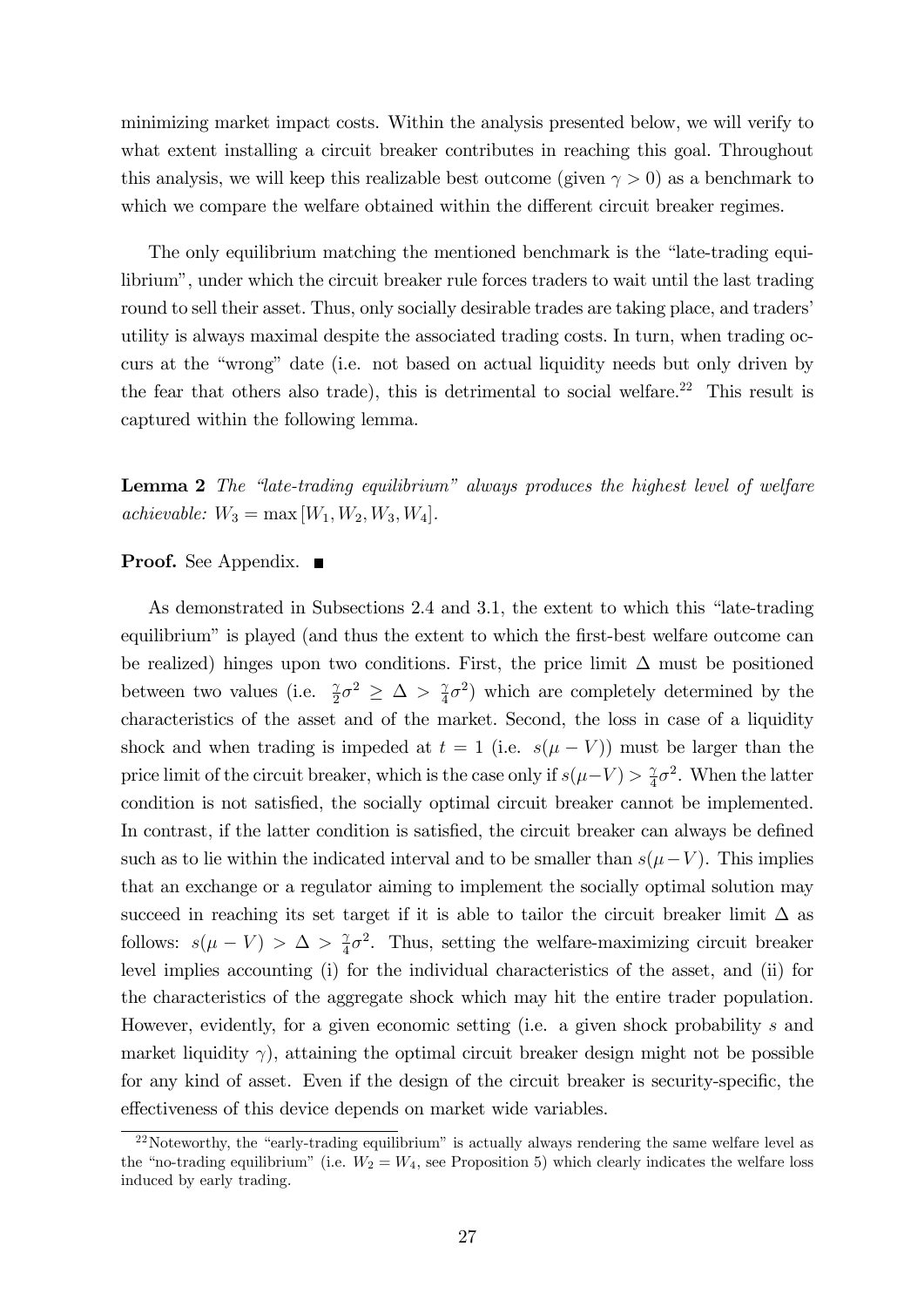We now turn to an in-depth analysis of the other equilibria to explore what happens to welfare if condition  $s(\mu - V) > \Delta > \frac{2}{4}$  $\frac{\gamma}{4}\sigma^2$  is not met. More specifically, we compare welfare levels across the three remaining equilibria (i.e. the "unrestricted equilibrium", the "early-trading equilibrium", and the "no-trading equilibrium") which will allow us to make further statements on how the circuit breaker configuration affects welfare. Do note that since the welfare equations across the different equilibria all do not depend on the circuit breaker level  $\Delta$ , any comparison to the "unrestricted equilibrium" is completely identical to comparing to the fully unrestricted case in which no circuit breakers are installed at all as in Bernardo and Welch (2004).

As a starting point, we find that having a tightly-set circuit breaker on the market may lead to lower or higher welfare as compared to the "unrestricted equilibrium". Remember that welfare gains and losses are not only determined by the number of traders trading but also by the size of the price impact. Accordingly, the results on welfare differ depending on whether the price impact  $(\gamma \sigma^2)$  is large relative to the loss traders incur if they are hit by the shock but unable to trade  $(\mu - V)$ .

First, consider the case in which the price impact is relatively small, i.e.  $\gamma \sigma^2 < \mu - V$ (or  $\frac{\gamma \sigma^2}{2(\mu - V)} < \frac{1}{2}$  $\frac{1}{2}$ ) which is depicted in Figure 5. This condition implies that  $1 - \frac{\gamma \sigma^2}{2(\mu - 1)}$  $2(\mu - V)$ is larger than  $\frac{1}{2}$ . We know the "early-trading equilibrium" can only realize for values of  $s < \frac{\gamma \sigma^2}{2(\mu - V)}$ . Furthermore, recall that the number of trades is larger relative to the "unrestricted equilibrium" when s is smaller than  $1 - \frac{\gamma \sigma^2}{2(\mu - V)}$  which is always the case within this parameter configuration. Since the number of undesired trades in  $t = 0$  is always larger when the "early-trading equilibrium" occurs, the welfare it generates is always smaller compared to the "unrestricted equilibrium". In turn, in the "no-trading equilibrium", traders do not trade and the unique source of welfare is the final payoff in case there is no liquidity shock and the outside value in case of a shock. Although this equilibrium does not feature any undesired trades, it also impedes traders to trade when they suffer a liquidity shock which is a utility loss compared to the "unrestricted" equilibrium". In fact, within this "unrestricted equilibrium", the welfare loss due to undesired trades in  $t = 0$  is small because of the small price impact. Therefore, welfare is always higher in the "unrestricted equilibrium" than in the "no-trading equilibrium". Summarizing, as compared to the "unrestricted equilibrium", for this parameter range the "early-trading equilibrium" and the "no-trading equilibrium" always correspond to a lower welfare level.

Second, when the price impact is larger (i.e. when  $\gamma \sigma^2 > (\mu - V)$ , or  $\frac{\gamma \sigma^2}{2(\mu - V)} > \frac{1}{2}$  $\frac{1}{2})$ as depicted in Figure 6, results change in favor of a restrictive circuit breaker. Consider first the "early-trading equilibrium". We can distinguish two zones. For values of  $s$ smaller than  $1 - \frac{\gamma \sigma^2}{2(\mu - 1)}$  $\frac{\gamma \sigma^2}{2(\mu - V)}$ , the number of undesirable trades in  $t = 0$  is again larger than in the "unrestricted equilibrium". As a consequence, welfare is smaller. Notice that the previously mentioned conditions imply the absence of a market run on a market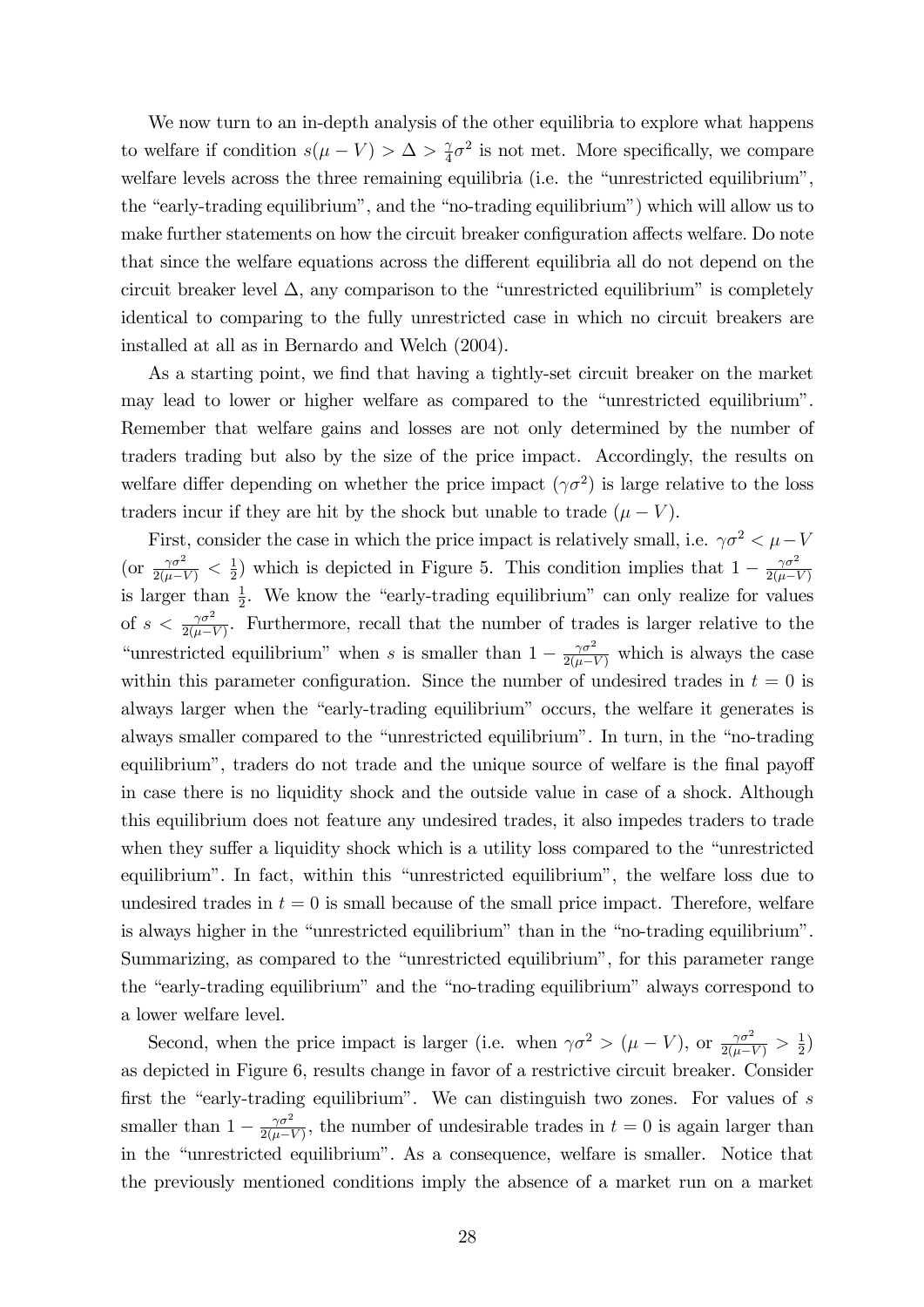without circuit breaker. This case illustrates the advantage of a market where trading is unrestricted. If a liquidity shock is not likely, traders trade little in the unrestricted case because they know that they will have the possibility to trade in the next period if they need to. Traders also know that the other traders have the same anticipation and thus the total volume in  $t = 0$  is small (this is the opposite of the accelerator effect). If a circuit beaker is in place and is defined tight enough so as to block trading in the late trading round, traders anticipate the impossibility to trade at a later period and know that the other traders have the same anticipation. The total volume pushed in the market is then larger, and thereby also the number of potentially undesirable trades which leads to additional welfare losses. However, the equilibrium is now also realizable for values of s larger than  $1 - \frac{\gamma \sigma^2}{2(\mu - 1)}$  $\frac{\gamma \sigma^2}{2(\mu - V)}$ . When the liquidity shock occurs with a higher probability the number of undesirable trades becomes smaller than in the "unrestricted equilibrium", and therefore welfare is higher in the "early-trading equilibrium". Thus, even though traders trade at the "wrong" date and cannot liquidate in case of a shock, they can achieve a higher total welfare. This occurs even if there is no market run in the "unrestricted equilibrium". Next, consider the "no-trading equilibrium" in which welfare decreases with the probability of a liquidity shock. In the extreme case, when s tends towards 1, welfare in this "no-trading equilibrium" tends towards  $V$  where  $V$ has an upper bound at  $\mu - \frac{\gamma}{2}$  $\frac{\gamma}{2}\sigma^2$ . Therefore, in this particular case a market run in the "unrestricted equilibrium" is always better from a social point of view than no trading at all despite the large price impact. Moreover, when s is lower than  $1 - \frac{\gamma \sigma^2}{2(\mu - 1)}$  $\frac{\gamma \sigma^2}{2(\mu - V)}$ , welfare is also higher in the "unrestricted equilibrium" than in the "no-trading equilibrium". This is because the number of undesirable trades is small (due to the convex relationship between  $\alpha^*$  and s in the "unrestricted equilibrium") when trading is unrestricted and thus welfare losses are small. On the other hand, the gain if traders can trade in  $t = 1$  is also small (due to the large price impact) but is larger than the utility loss related to early trading. In turn, when s takes intermediate values (i.e.  $1 - \frac{\gamma \sigma^2}{2(\mu - V)} < s < \frac{\gamma \sigma^2}{2(\mu - V)}$ ) welfare is larger in the "no-trading equilibrium". Compared to a situation without trading, unrestricted trading (without a market run) leads to a welfare gain for those traders who liquidate their asset in the late trading round due to the liquidity shock, but it also leads to a welfare loss due to undesired trades in the early trading round. The welfare loss is larger than the welfare gain and thus, no trading is better from a social point of view.

All the delineated results are illustrated in Figures 5 and 6, and summarized in the following proposition.

**Proposition 5** The welfare rankings across the four equilibria (i.e. "unrestricted equilibrium" -  $W_1$ , the "early-trading equilibrium" -  $W_2$ , the "late-trading equilibrium" -  $W_3$ , and the "no-trading equilibrium" -  $W_4$ ) are as follows: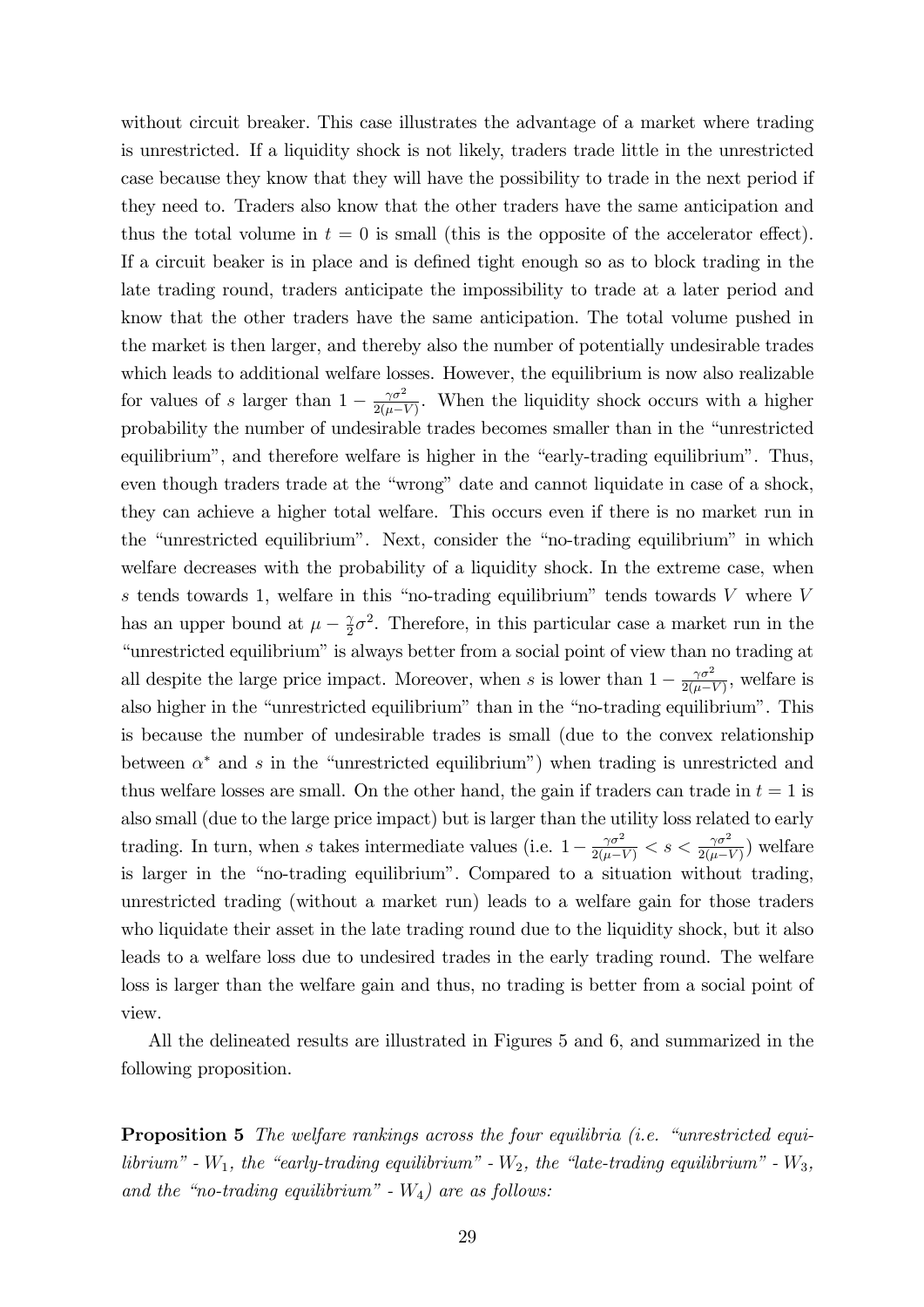• 
$$
If \frac{\gamma \sigma^2}{2(\mu - V)} < \frac{1}{2}: W_3 > W_1 > W_2 = W_4
$$
  
\n• 
$$
If \frac{\gamma \sigma^2}{2(\mu - V)} \ge \frac{1}{2}:
$$
  
\n
$$
-0 \le s < 1 - \frac{\gamma \sigma^2}{2(\mu - V)}: W_3 > W_1 > W_2 = W_4
$$
  
\n
$$
-1 - \frac{\gamma \sigma^2}{2(\mu - V)} \le s < \frac{\gamma \sigma^2}{2(\mu - V)}: W_3 > W_2 = W_4 > W_1
$$
  
\n
$$
- \frac{\gamma \sigma^2}{2(\mu - V)} \le s \le 1: W_3 > W_1 > W_2 = W_4
$$

**Proof.** See Appendix. ■

Proposition 5 yields further insights on the welfare losses that occur when the best equilibrium (which is the "late-trading equilibrium") is not realized, We now compare the welfare of the three other equilibria to this best equilibrium in order to analyze the nature of the welfare losses incurred relative to this social optimum.

It follows immediately from the first part of the proposition that, compared to the socially best case, the welfare loss when the "unrestricted equilibrium" is realized is smaller than the welfare loss when the "early-trading equilibrium" or the "no-trading" equilibriumî are played assuming that the price impact is small. In turn, when the price impact is large, the ranking of the welfare losses depends on the likelihood of the liquidity shock s.

Focusing on the "unrestricted equilibrium" first, this case generates two types of welfare losses as compared to the "late-trading equilibrium". First, since there is always trading in the early trading round, those traders who sold their share incur a utility loss if the shock eventually does not occur. This loss increases with the size of the price impact. Second, if a liquidity shock takes place, those traders who need to trade in the late period suffer a higher price impact than in the socially optimal case.<sup>23</sup> Therefore, when the price impact is small (i.e.  $\gamma \sigma^2 < (\mu - V)$ ), the welfare loss with respect to the "late-trading equilibrium" is small.

Next, the "no-trading equilibrium" leads to a unique large utility loss for traders as compared to the "late-trading equilibrium": if they are hit by the liquidity shock, they cannot sell their asset and lose therefore the equivalent of the selling price at that period minus the outside value. This loss increases the smaller the price impact is. If the shock does not occur, traders obtain the same utility than in the "late-trading equilibrium". Thus, the total welfare difference here depends not only on the size of the price impact but also on the probability of the liquidity shock.

Finally, when the "early-trading equilibrium" is implemented, traders suffer two types of utility losses compared to the "late-trading equilibrium". If the liquidity shock occurs, those traders who did not trade in the early trading round lose the value of the security reduced by the outside value  $\mu - V$ , while they could have traded and recuperate a

 $^{23}$ See the discussion in Subsection 2.1 on equilibrium prices for the intuition.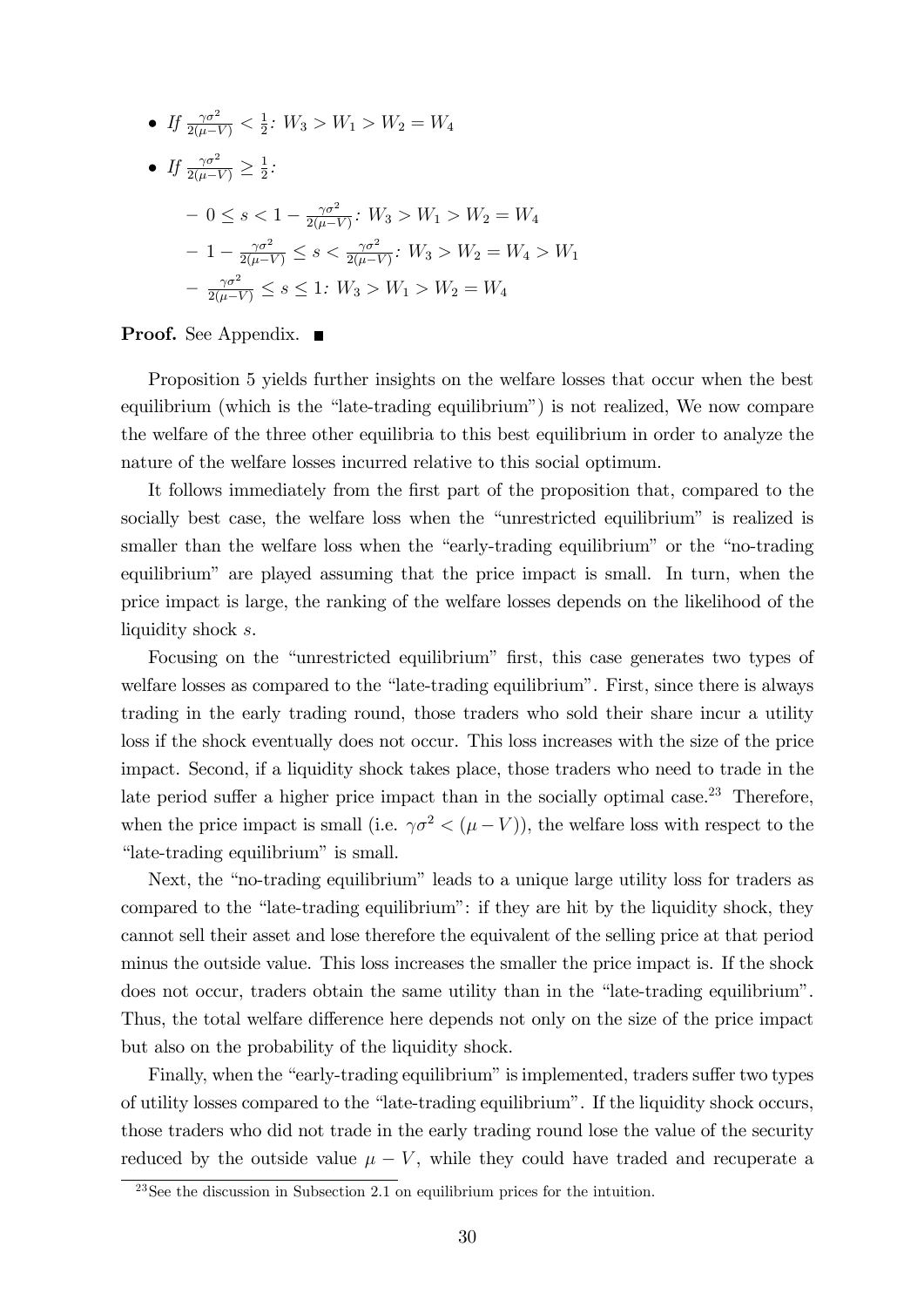larger part of the value in the "late-trading equilibrium". This loss increases the smaller the price impact is. If the liquidity shock does not occur, those traders who traded in the early trading round incur a utility loss compared to the "late-trading equilibrium" because they pay the price impact. These two types of utility losses are differently a§ected by the size of the price impact. Therefore, here again, the size of the total welfare loss relative to the "late-trading equilibrium" depends not only on the price impact but also on the probability of the liquidity shock. Since the welfare here is the same as in the "no-trading equilibrium" (see Proposition 5), the total welfare loss relative to the "late-trading equilibrium" is also higher when the price impact becomes smaller.

In conclusion, if the price impact is small (i.e.  $\gamma \sigma^2 < (\mu - V)$ , or part 1 of Proposition 5), the welfare loss generated by the "unrestricted equilibrium" is small while the welfare loss generated by the "early-trading equilibrium" and by the "no-trading equilibrium" is high. In turn, consider the case in which the price impact is large (i.e.  $\gamma \sigma^2 > (\mu - V)$ , or part  $2$  of Proposition 5). From above we know that the welfare loss induced by the "unrestricted equilibrium" always increases with the price impact. In contrast, the welfare loss generated by the "early-trade equilibrium" and the "no-trade equilibrium" decreases with the price impact in the case in which there is a liquidity shock. Therefore, when the probability of a liquidity shock is small (i.e. when  $s < 1 - \frac{\gamma \sigma^2}{2(\mu - 1)}$  $\frac{\gamma \sigma^2}{2(\mu - V)}$ , the "unrestricted" equilibrium" outranks the "early-trade equilibrium" and the "no-trade equilibrium" as it yields a smaller welfare loss as compared to the socially best equilibrium. If, in turn, the probability of the shock takes intermediate values (i.e.  $1 - \frac{\gamma \sigma^2}{2(\mu - V)} \leq s < \frac{\gamma \sigma^2}{2(\mu - V)}$ ), the "unrestricted equilibrium" performs worse. Finally, when the liquidity shock is very likely, the welfare of traders if the event they cannot trade is close to zero. Therefore, when a market run occurs, the welfare loss compared to the "late-trading equilibrium" is smaller.

As a final step in our welfare analysis, we turn to a more detailed examination of the impact of having a positive outside value  $V$  on our welfare results. The outside value that traders obtain if they cannot trade in the late trading round reduces the loss associated with the impossibility to trade and therefore increases their welfare if trading is interrupted by the circuit breaker. As a consequence, the parameter region in which the "early-trading equilibrium" has a lower welfare relative to the "unrestricted" equilibrium" becomes smaller. An increase in  $V$  reduces the threshold on  $s$  above which traders are better off in the "early-trading equilibrium": i.e.  $1 - \frac{\gamma \sigma^2}{2(\mu - 1)}$  $\frac{\gamma \sigma^2}{2(\mu - V)}$  decreases in  $V$ . Thus, although the "early-trade equilibrium" becomes more likely with a strictly positive outside value (compared to a zero outside value), it is also more likely that it yields a higher welfare than the "unrestricted equilibrium" because the strictly positive outside value lowers the selling pressure in the early trading round. Next, considering the setting in which the outside value decreases with s, the parameter region where the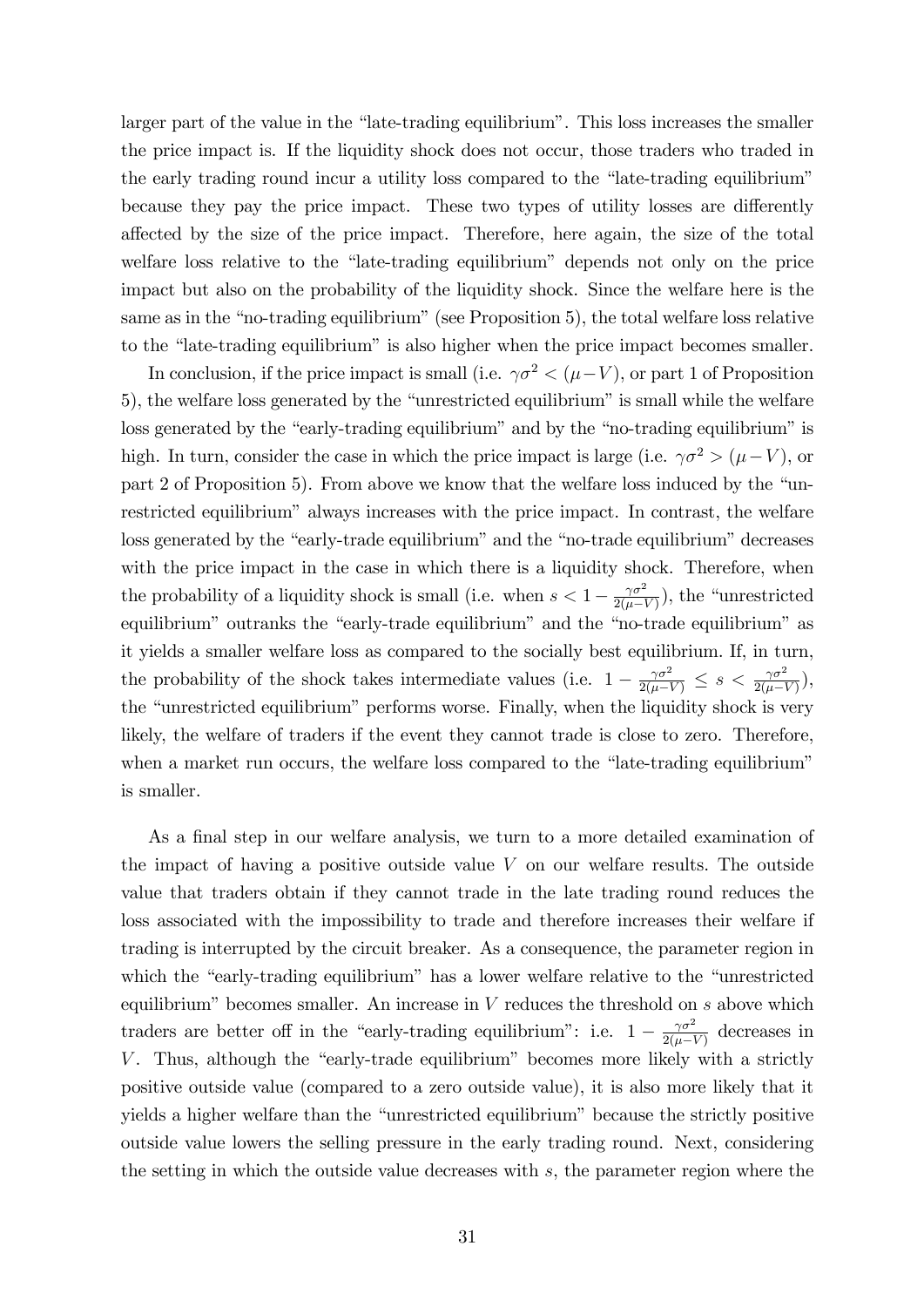"early-trading equilibrium" leads to a higher welfare than the "unrestricted equilibrium" decreases with s. The more likely the shock is, the smaller is the outside value that investors can recoup in the event of a trading halt and the more they are induced to sell in  $t = 0$  which lowers the welfare in the "early-trading equilibrium".

Overall, when the outside value of traders increases, the parameter regions where the restricted equilibria lead to a smaller welfare compared to the unrestricted one become smaller as the selling pressure in  $t = 0$  is then smaller. At the limit, if the outside value approaches its upper bound which corresponds to the transaction price if all investors sell at  $t = 1$ , welfare in the "early-trade equilibrium" and in the "no-trading" equilibrium" approaches welfare in the "late-trading equilibrium", which is the socially best case. Thus, when investors have a high outside value, it is always socially optimal to implement a circuit breaker regime, regardless of what type of equilibrium is realized. If traders cannot trade in  $t = 1$ , their loss is compensated by the outside value.

### Please insert Figures 5 and 6 around here.

### 5 Concluding Remarks

In the recent volatile times upon financial markets, exemplified by the 2010 flash crash, across the globe regulators and market operators have developed a renewed interest in an "old" instrument to curb market volatility: "circuit breakers". These trading halt mechanisms are currently actively updated/reinstalled to face modern market circumstances, restore stability and thereby prevent vicious liquidity crises from taking place. Surprisingly, to our knowledge, no research has been conducted on the usefulness of circuit breakers to attain this goal. This paper aims to fill this gap in the academic literature, and contribute to the ongoing debate between regulators, market operators and market practitioners on the validity of circuit breakers in doing so. To this extent, we construct a liquidity crisis setting in which traders fail to coordinate their actions and trade massively although they should refrain from it (see Shiller (1987)). More specifically, our framework of analysis is a financial market translation of the seminal model of bank runs developed by Diamond and Dybvig (1983) in the spirit of Bernardo and Welch (2004). Within this translated version of the model, traders might perform a collective early market run out of fear of not being able to satisfy potential urgent liquidity needs in the future. We analyze how installing a circuit breaker within this setting may alleviate this coordination failure and thereby prevent such a market run (and the associated welfare losses) from occurring.

The effectiveness of the circuit breaker is shown to hinge upon two factors. A first driving factor is how the price limit at which trading is interrupted is defined relative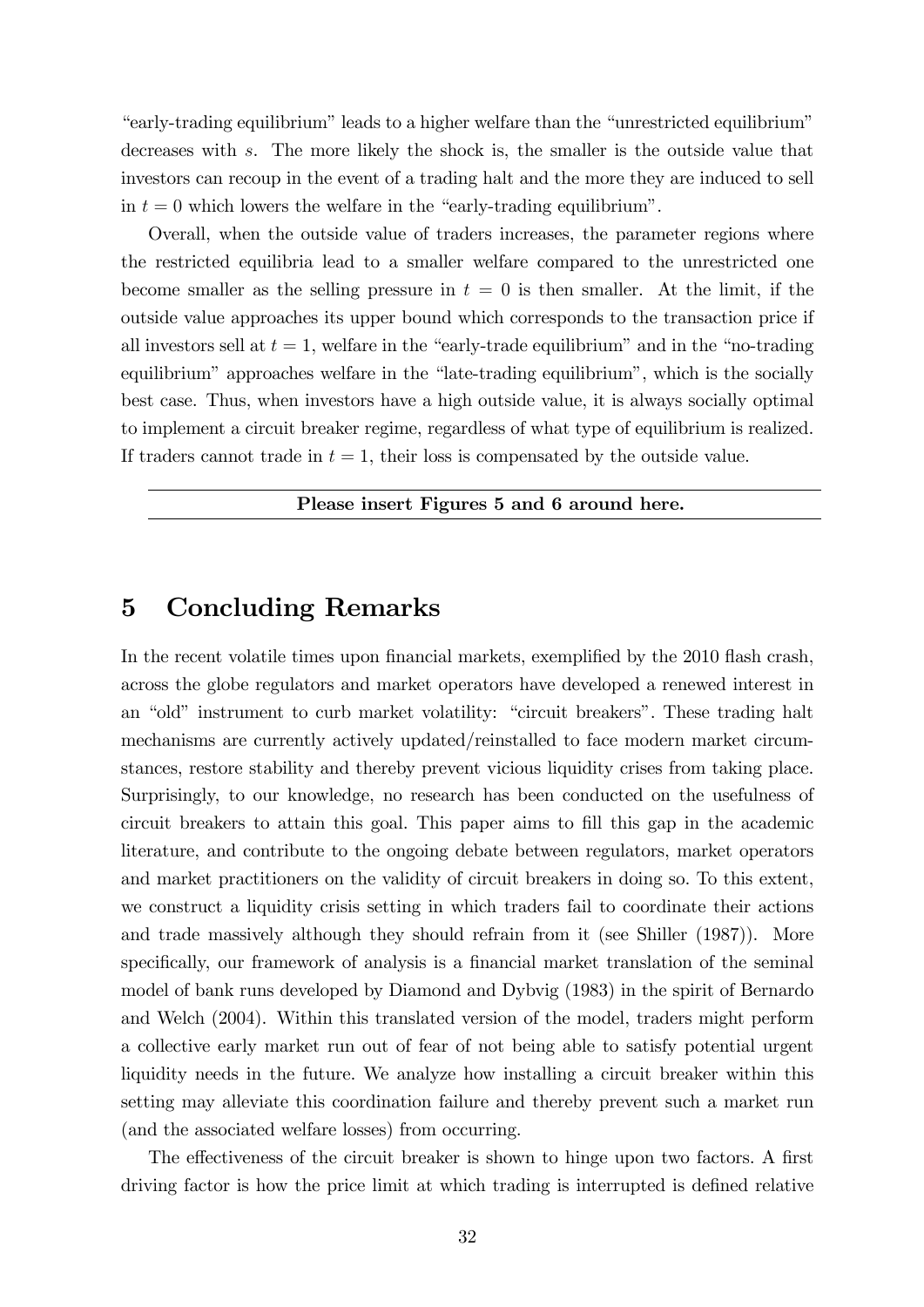to the price impact traders incur upon selling. A second driving factor is the expected loss due to the possibility of a liquidity shock. Bearing this in mind, we distinguish four separate equilibrium cases in our analysis depending on the parameter regions where the price limit of the circuit breaker is set. In a first *"unrestricted equilibrium*" a very lenient price limit is set, and trading is never impeded. Under these conditions, installing a circuit breaker is totally ineffective in preventing a market run from occurring. A second *early-trading equilibrium*" realizes when the applied price limit is tight relative to the price impact and when the expected loss in case of a liquidity shock is small. Under these circumstances, traders rationally anticipate that trading is halted if they suffer a liquidity shock. Thus, traders might be induced to trade more in the early trading round as compared to the unrestricted case. Next, a third "late-trading equilibrium" arises when the price limit takes intermediate values and the expected loss related to a liquidity shock is large. In this case, large early selling pressure triggers the circuit breaker. As such, trading is only possible in the second trading round and traders only realize trades if these are motivated by liquidity reasons. Finally, a fourth  $\emph{``no-trading}$ equilibrium" occurs when the circuit breaker is set very tightly and the expected loss due to the liquidity shock is large. Under these circumstances, trading is halted in both trading rounds.

Overall, the "late-trading equilibrium" appears optimal as the circuit breaker exogenously forces agents to delay trading until they are aware of their true liquidity needs. As such, within this equilibrium the circuit breaker effectively resolves the existing coordination failure among traders and leads to the highest possible level of social welfare. However, this equilibrium is not always realizable as its implementation entails specific economic conditions are met. When this is not the case (and thus when one of the other three equilibria is played), the circuit breaker is shown to actually prevent the realization of socially desirable trades and stimulate the occurrence of socially undesirable trades.

Finally, in future research we plan to investigate to what extent circuit breakers are successful in reaching their intended target of lowering price volatility and thus increasing market stability. In doing so, the trade-off between volatility and welfare will be analyzed. Furthermore, we intend to verify how introducing uncertainty on the circuit breaker price limit and sequential trading affects our results.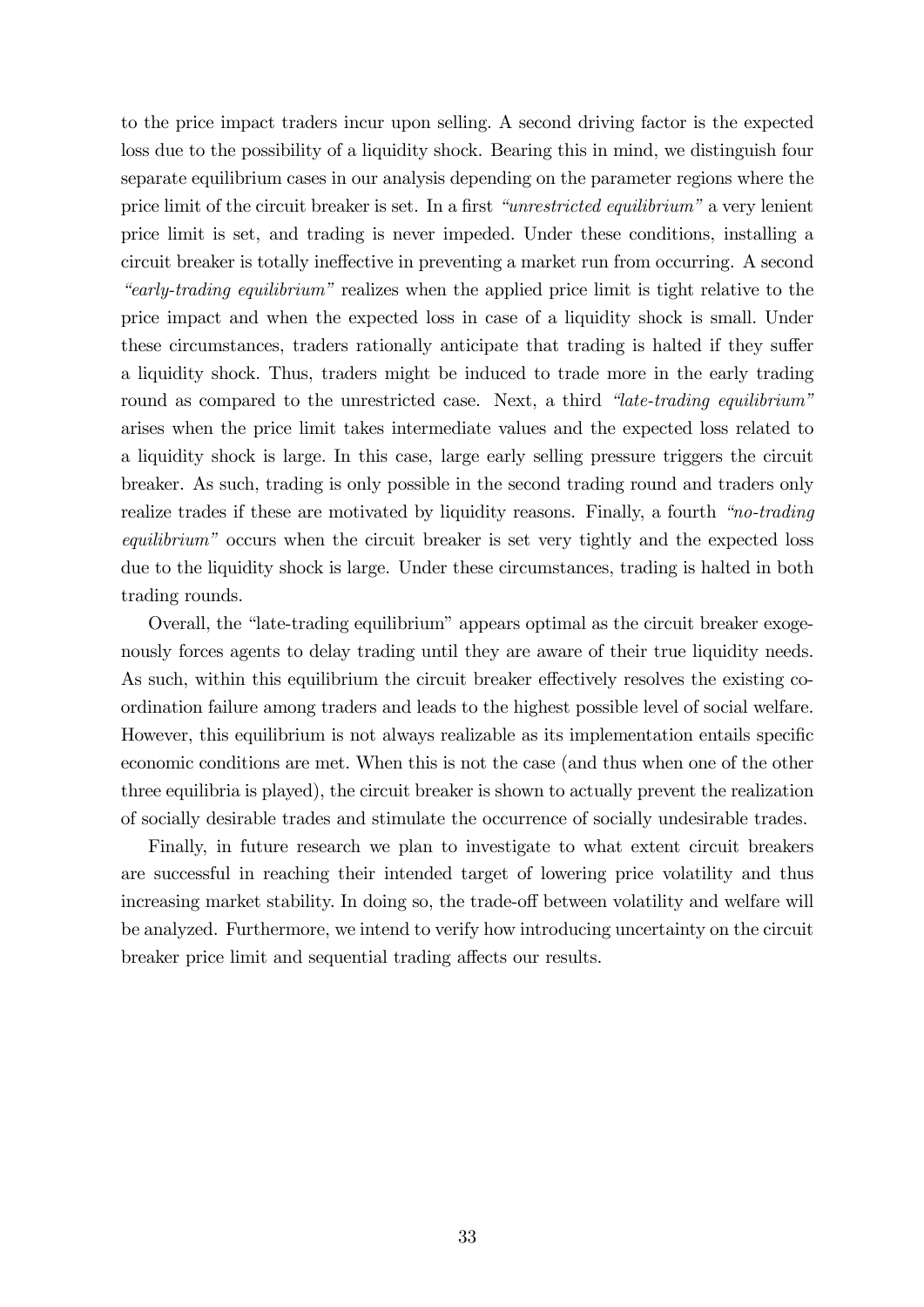## Appendix: Proofs

### Proof of Proposition 1.

By assumption  $\Delta > \frac{2}{3}$  $\frac{\gamma}{2}\sigma^2$  holds, which is equivalent to  $\frac{2\Delta}{\gamma \sigma^2} > 1$ . The circuit breaker is triggered if  $\alpha > \tilde{\alpha} = \frac{2\Delta}{\gamma \sigma^2}$  $\frac{2\Delta}{\gamma \sigma^2}$ . Thus  $\tilde{\alpha} > 1$ . Since  $\alpha \in [0, 1]$ , the circuit breaker is never triggered.

Q.e.d.  $\blacksquare$ 

### Proof of Proposition 2.

The indifference condition of traders is:

$$
F(\alpha^*) = p_0(\alpha^*) - (1 - s)\mu = 0
$$

With  $p_0(\alpha^*) = \mu - \frac{\gamma}{2}$  $\frac{\gamma}{2}\sigma^2\alpha^*$ , the equality becomes:

$$
\mu - \frac{\gamma}{2}\sigma^2 \alpha^* = (1 - s)\mu
$$

$$
\Leftrightarrow \frac{\gamma}{2}\sigma^2 \alpha^* = s\mu
$$

$$
\Rightarrow \alpha^* = 2\frac{s\mu}{\gamma \sigma^2}
$$

To be a feasible equilibrium:

$$
\alpha^* \leq \widetilde{\alpha} \Leftrightarrow 2 \frac{s\mu}{\gamma \sigma^2} \leq \frac{2\Delta}{\gamma \sigma^2} \Leftrightarrow s\mu \leq \Delta
$$

If  $s\mu > \Delta$ , traders cannot trade the amount  $\alpha^*$  in  $t = 0$  because it launches the circuit breaker. They have two possible strategies: or some of them refrain from trading so as to reduce  $\alpha$  enough, or a total amount of  $\alpha^*$  is submitted but traders know that they can trade in  $t = 1$  if they are hit by a shock.

If a trader refrains from trading today, his expected utility is:  $s.0 + (1 - s)\mu$ . If the same traders submits his order, and trading is halted in  $t = 0$ , his expected utility is:

$$
sp_1(1)+(1-s)\mu
$$

We know that

$$
sp_1(1) + (1 - s)\mu > (1 - s)\mu
$$

therefore an individual trader never optimally refrains from trading.

Q.e.d.  $\blacksquare$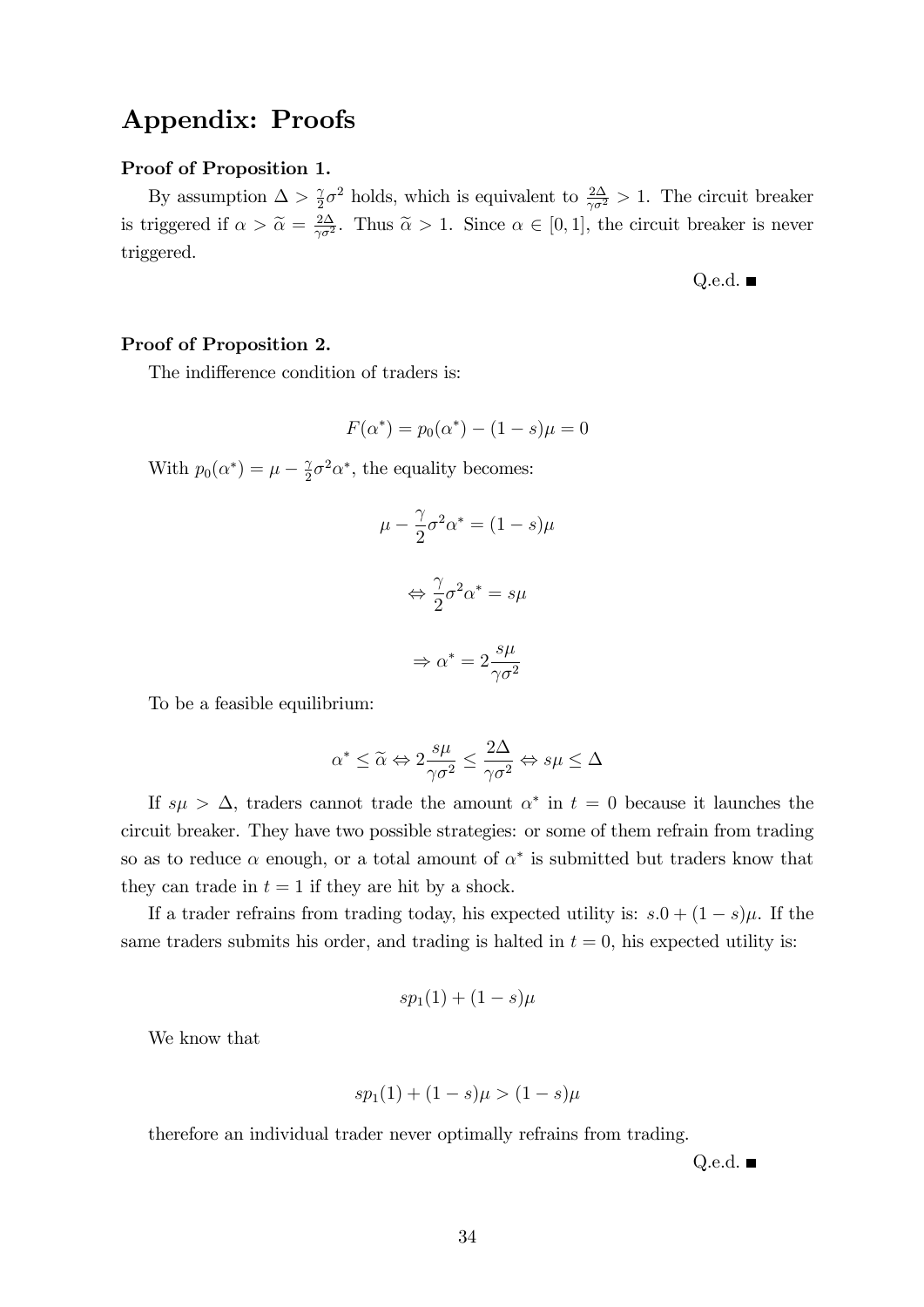### Proof of Proposition 3.

For trading to take place:

$$
\alpha^* = 2\frac{s\mu}{\gamma\sigma^2} \le \frac{2\Delta}{\gamma\sigma^2} \Leftrightarrow s\mu \le \Delta
$$

Therefore:  $s\mu \leq \Delta \leq \frac{\gamma}{4}$  $\frac{\gamma}{4}\sigma^2$ .

Here, s $\mu$  has an upper bound at  $\frac{\gamma}{4}\sigma^2$  which bounds also  $\alpha^*$  whereas in the previous case the upper bound for  $s\mu$  is  $\frac{\gamma}{2}\sigma^2$ . All trading volumes  $\alpha^*(s\mu)$  with  $s\mu \in \left[\frac{\gamma}{4}\right]$  $\frac{\gamma}{4}\sigma^2, \frac{\gamma}{2}$  $\frac{\gamma}{2}\sigma^2$ are possible in the previous case while they are not possible in this case.

Q.e.d.  $\blacksquare$ 

#### Proof of Proposition 4.

### Part 1

Assume that  $\frac{\gamma}{4}\sigma^2 < \Delta \leq \frac{\gamma}{2}$  $\frac{\gamma}{2}\sigma^2$ . If trading took place in  $t=0$ , it is interrupted at  $t = 1$ . Consider first that  $\alpha^* < \tilde{\alpha}$  (i.e. trading takes place in  $t = 0$  but not in  $t = 1$ ). The condition for the equilibrium number of traders who liquidate their share,  $\alpha^*$ , is:

$$
F(\alpha^*) = p_0(\alpha^*) - sV - (1 - s)\mu = 0 \tag{27}
$$

This yields the following result:

$$
\alpha^* = \frac{2s}{\gamma \sigma^2} (\mu - V) \tag{28}
$$

In order to satisfy the condition that  $\alpha^* < \tilde{\alpha}$ , the following must hold:

$$
\frac{2s}{\gamma \sigma^2} (\mu - V) < \frac{2\Delta}{\gamma \sigma^2} \tag{29}
$$

which is equivalent to:

$$
s(\mu - V) \le \Delta \tag{30}
$$

Thus, trading the amount  $\alpha^* = \frac{2s}{\gamma \sigma^2} (\mu - V)$  at  $t = 0$  is an equilibrium if and only if  $s(\mu - V) \leq \Delta \leq \frac{\gamma}{2}$  $rac{\gamma}{2}\sigma^2$ .

Consider now that  $\alpha^* > \tilde{\alpha}$ . If  $\alpha^*$  traders submit their shares, trading is interrupted in  $t = 0$ . By the same reasoning as in Proposition 2, traders never refrain from trading in order to let others trade. Therefore the equilibrium number of traders selling their share is: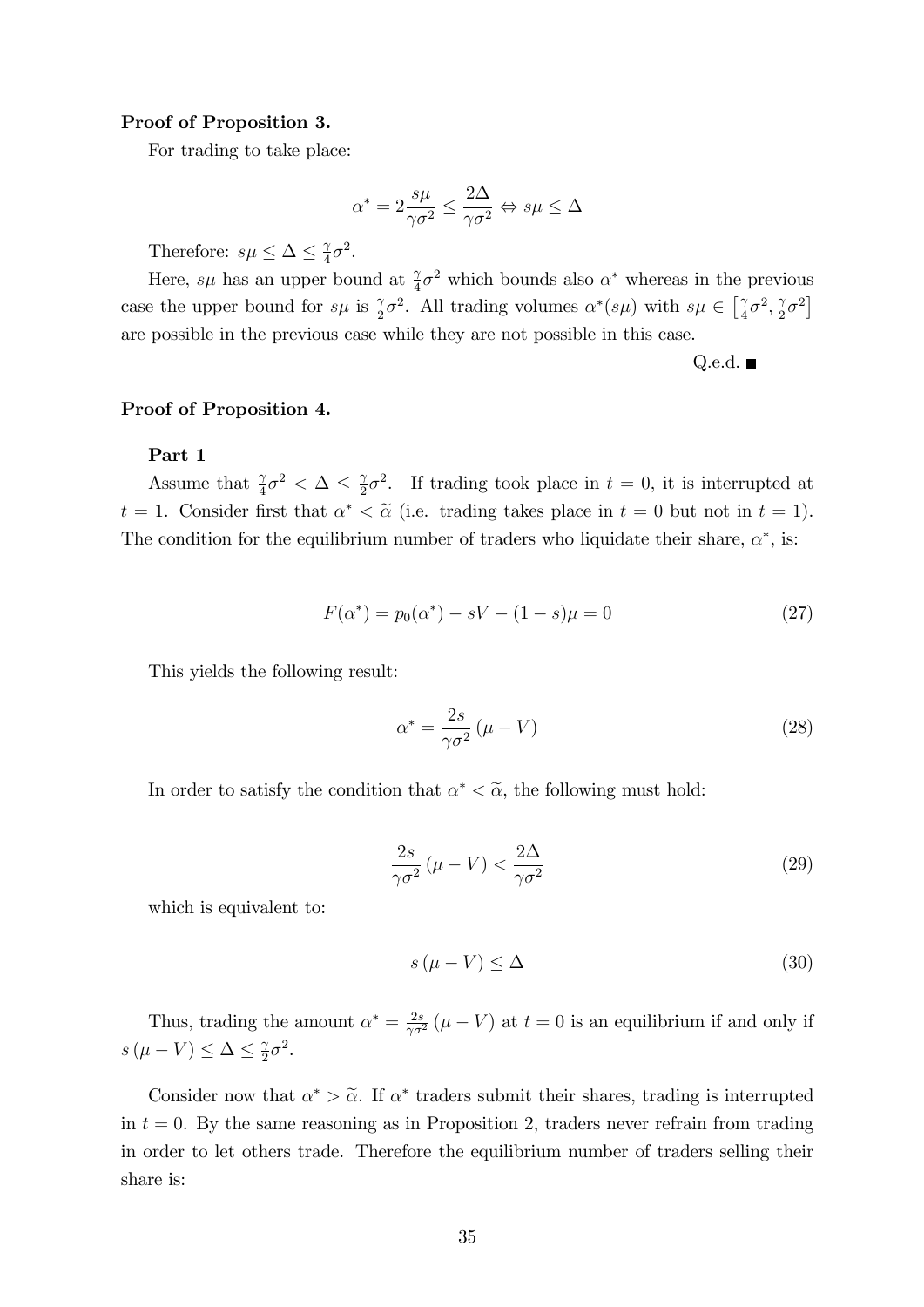$$
\alpha^* = \frac{2s}{\gamma \sigma^2} (\mu - V) \tag{31}
$$

and trading is postponed to  $t = 1$ .

At  $t = 1$  the transaction price in case of trading is:  $\mu - \frac{2}{3}$  $\frac{\gamma}{2}\sigma^2$  and constitutes the upper bound of the outside value:

$$
V \le \overline{V} = \mu - \frac{\gamma}{2}\sigma^2 \tag{32}
$$

### Part 2

Assume that  $\Delta \leq \frac{\gamma}{4}$  $\frac{\gamma}{4}\sigma^2$ . Trading never takes place in  $t = 1$ . The traders face the same trade-off as in the previous part, hence the equilibrium number of traders selling their share is given by Equation 31. Trading takes place if and only if the condition in Equation 30 is satisfied. Otherwise trading never takes place.

$$
Q.e.d. \blacksquare
$$

### Proof of Lemma 2.

In order to show that the "late-trading equilibrium" leads the welfare ranking, we compare the welfare in this case to the welfare obtained in all other cases.

### Part 1

Welfare in the "late-trading equilibrium" and the "no-trading equilibrium" are  $W_3 =$  $\mu-\frac{\gamma}{2}$  $\frac{\gamma}{2}\sigma^2 s$  and  $W_4 = sV + (1-s)\mu$ , respectively. To show that  $W_3 > W_4$  for all  $s \in [0,1]$ , we proceed by contradiction.

Assume that  $W_3 < W_4$ . This is equivalent to:

$$
\mu - \frac{\gamma}{2}\sigma^2 s < sV + (1 - s)\mu \Leftrightarrow 0 > \mu - \frac{\gamma}{2}\sigma^2 - V
$$

When the "late-trading equilibrium" is realized and  $s = 1$ , the transaction price in  $t = 1$  is  $\mu - \frac{\gamma}{2}$  $\frac{\gamma}{2}\sigma^2$ . The price must be positive and larger than the outside value V, so that the previous inequality does not hold. Thus, for any  $s, W_3 > W_4$ . Since  $W_4 = W_2$ , it follows that  $W_3 > W_2$ .

### Part 2

To show that  $W_3 > W_1$  for all  $s \in [0, 1]$ , we use the same procedure.

The "unrestricted equilibrium" contains two cases: welfare is  $\mu - \frac{2}{3}$  $\frac{\gamma}{2}\sigma^2 \frac{s}{1-\sigma^2}$  $\frac{s}{1-s}$  if  $s < \frac{1}{2}$ and  $\mu - \frac{\gamma}{2}$  $\frac{\gamma}{2}\sigma^2$  if  $s \geq \frac{1}{2}$  $\frac{1}{2}$ . We distinguish these two cases in what follows.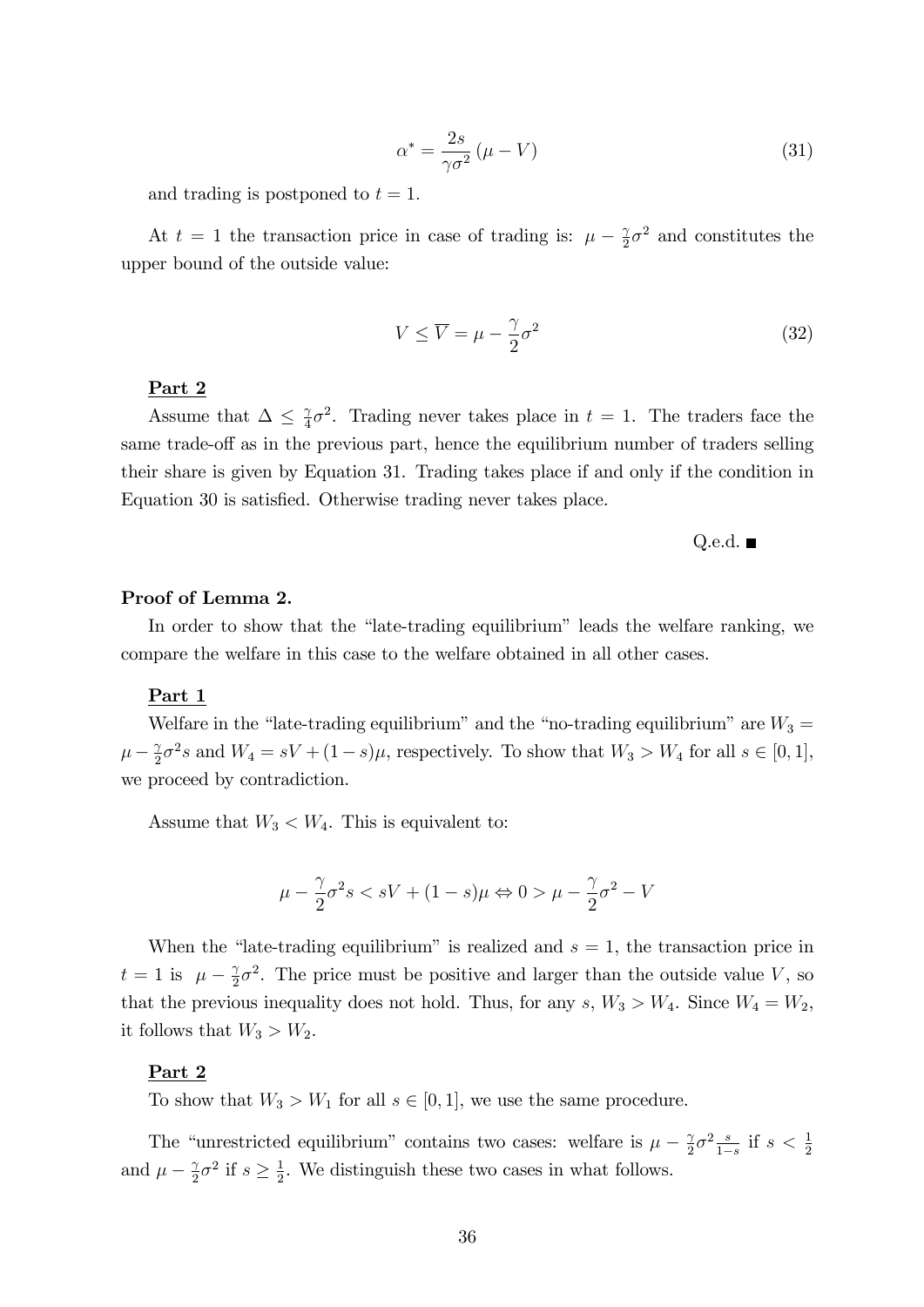• Case 1:  $s < \frac{1}{2}$ 

Assume that  $W_3 < W_1$ . This is equivalent to:

$$
\mu-\frac{\gamma}{2}\sigma^2s<\mu-\frac{\gamma}{2}\sigma^2\frac{s}{1-s} \Leftrightarrow s<0
$$

This inequality is never true since s is always weakly positive. Thus,  $W_3 > W_1$ when  $s < \frac{1}{2}$ .

• Case 2:  $s \geq \frac{1}{2}$ 2  $W_3 < W_1$  is equivalent to:

$$
\mu-\frac{\gamma}{2}\sigma^2s<\mu-\frac{\gamma}{2}\sigma^2 \Leftrightarrow s>1
$$

This inequality is not true since  $s$  is always weekly smaller than 1. Therefore  $W_3 > W_1$  for  $s \geq \frac{1}{2}$  $rac{1}{2}$ .

We have demonstrated that  $W_3$  is the highest achievable level of welfare.

Q.e.d.  $\blacksquare$ 

### Proof of Proposition 5.

From the proof of Lemma 2 we know that  $W_3$  is larger than all other welfare levels. We compare  $W_1$  and  $W_2$  in order to rank all welfare levels.

Assume that  $W_1 < W_2$  and  $s < \frac{1}{2}$ . This is equivalent to:

$$
\mu - \frac{\gamma}{2}\sigma^2 \frac{s}{1-s} < sV + (1-s)\mu \Leftrightarrow 1 - \frac{\gamma \sigma^2}{2(\mu - V)} < s
$$

If  $1 - \frac{\gamma \sigma^2}{2(\mu - V)} < \frac{1}{2}$  $\frac{1}{2}$ , the level of welfare is larger in the "early-trading equilibrium" if and only if  $1 - \frac{\gamma \sigma^2}{2(\mu - V)} < s < \frac{1}{2}$ . If  $1 - \frac{\gamma \sigma^2}{2(\mu - V)} > s$  welfare is higher in the "unrestricted" equilibrium". If  $1 - \frac{\gamma \sigma^2}{2(\mu - V)} \ge \frac{1}{2}$  $\frac{1}{2}$ , welfare is always higher in the "unrestricted equilibrium".

Assume now that  $W_1 < W_2$  and  $s \geq \frac{1}{2}$  $\frac{1}{2}$ . This is equivalent to:

$$
\mu - \frac{\gamma}{2}\sigma^2 < sV + (1 - s)\mu \Leftrightarrow \frac{\gamma\sigma^2}{2(\mu - V)} > s
$$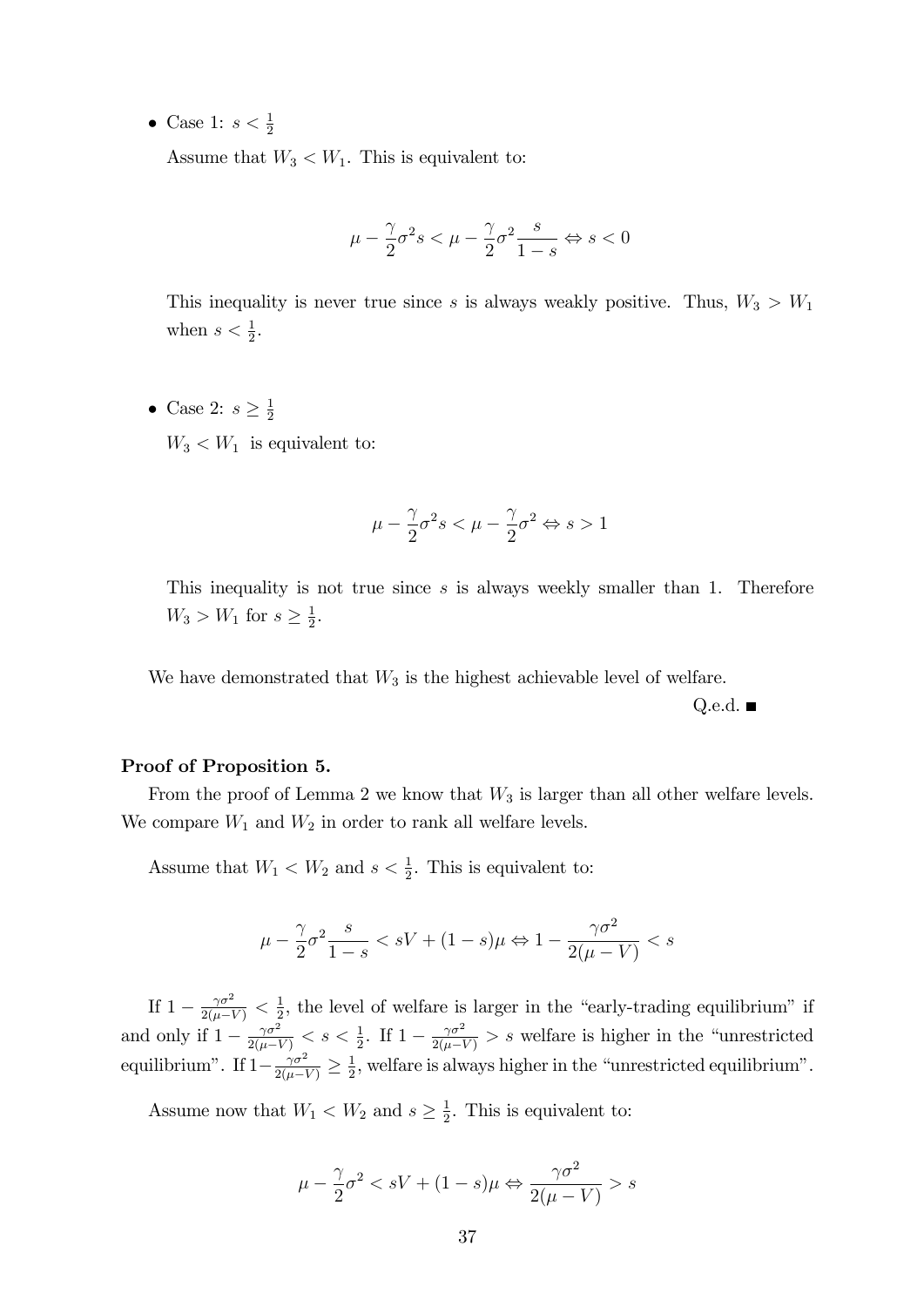The "early-trading equilibrium" can only be realized if  $\frac{\gamma \sigma^2}{2(\mu - V)} > s$ . Therefore, if  $\frac{\gamma \sigma^2}{2(\mu - V)} > \frac{1}{2}$  $\frac{1}{2}$ , welfare is always higher in the "early-trading equilibrium". If  $\frac{\gamma \sigma^2}{2(\mu - V)} < \frac{1}{2}$  $\frac{1}{2}$ , the "early-trading equilibrium" does not realize for  $s \geq \frac{1}{2}$ . 2

Summarizing, we have shown the following. If  $1 - \frac{\gamma \sigma^2}{2(\mu - V)} < \frac{1}{2}$  $\frac{1}{2}$ ,  $W_2 > W_1$  if and only if  $s > 1 - \frac{\gamma \sigma^2}{2(\mu - 1)}$  $\frac{\gamma \sigma^2}{2(\mu - V)}$ . Otherwise  $W_2 < W_1$ . If  $1 - \frac{\gamma \sigma^2}{2(\mu - V)} > \frac{1}{2}$  $\frac{1}{2}$ , it follows that  $\frac{\gamma \sigma^2}{2(\mu - V)} < \frac{1}{2}$  $rac{1}{2}$  and  $W_2 < W_1$  for all s.

The welfare levels in the "unrestricted equilibrium" and the "no-trading equilibrium" are the same. However, the equilibria realize in different parameter regions.

- If  $s < \frac{1}{2}$ ,  $W_1 < W_4$  is true if and only if  $1 \frac{\gamma \sigma^2}{2(\mu V)} < \frac{1}{2}$  $\frac{1}{2}$  and  $1 - \frac{\gamma \sigma^2}{2(\mu - V)} < s$ . If  $1-\frac{\gamma\sigma^2}{2(\mu-V)}\geq \frac{1}{2}$  $\frac{1}{2}$ , 1 –  $\frac{\gamma \sigma^2}{2(\mu - V)}$  > s and thus  $W_1$  >  $W_4$ .
- If  $s \geq \frac{1}{2}$  $\frac{1}{2}$ ,  $W_1 < W_4$  is true if and only if  $\frac{\gamma \sigma^2}{2(\mu - V)} > s$ . Also,  $\frac{\gamma \sigma^2}{2(\mu - V)} < 1$  because the transaction price in  $t = 1$  in case of a liquidity shock ("unrestricted equilibrium") must be larger than the outside value V by assumption  $(\mu - \frac{\gamma \sigma^2}{2} > V)$ . The "notrading equilibrium" can occur for any values between  $0$  and  $1$  for  $s$ . Therefore, when  $\frac{\gamma \sigma^2}{2(\mu - V)} < s, W_1 > W_4.$

Summarizing, there are two cases in which  $W_1$  and  $W_4$  are ranked differently:

• for 
$$
\frac{\gamma \sigma^2}{2(\mu - V)} > \frac{1}{2} \Leftrightarrow 1 - \frac{\gamma \sigma^2}{2(\mu - V)} < \frac{1}{2}
$$
:  
\n- 0 < s < 1 - \frac{\gamma \sigma^2}{2(\mu - V)} : W\_1 > W\_4  
\n- 1 - \frac{\gamma \sigma^2}{2(\mu - V)} < s < \frac{\gamma \sigma^2}{2(\mu - V)} : W\_1 < W\_4  
\n- \frac{\gamma \sigma^2}{2(\mu - V)} < s < 1 : W\_1 > W\_4

• for  $\frac{\gamma \sigma^2}{2(\mu - V)} < \frac{1}{2} \Leftrightarrow 1 - \frac{\gamma \sigma^2}{2(\mu - V)} > \frac{1}{2}$  $\frac{1}{2}$ ,  $W_1 > W_4$  for all s.

Putting together the different results yields the result delineated in the proposition.

Q.e.d.  $\blacksquare$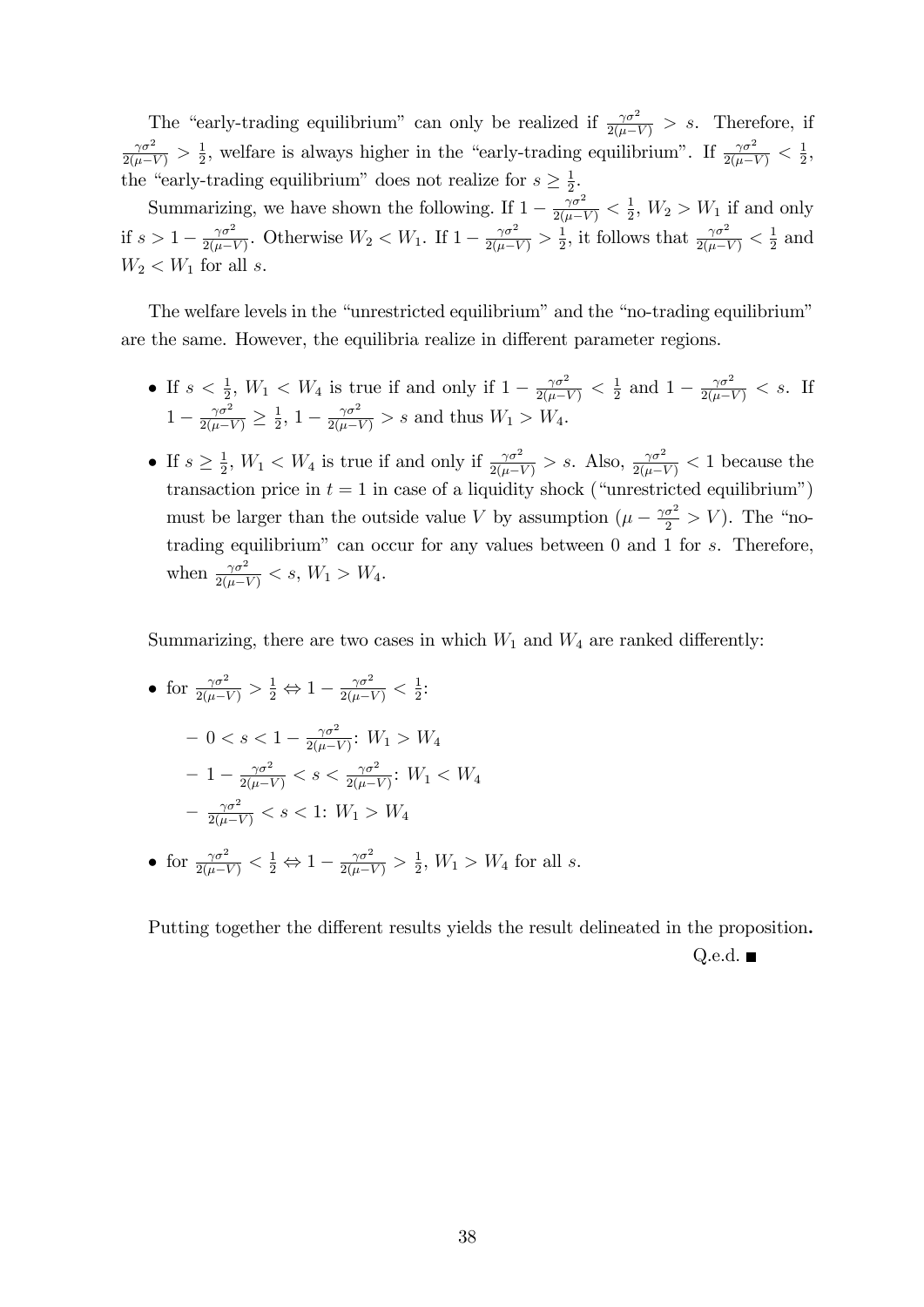## References

Adrian, T. and H. Shin, 2010, Liquidity and Leverage, Journal of Financial Intermediation 19, pp. 418-437.

Angel, J. and D. McCabe, 2010, Fairness in Financial Markets: the Case of High Frequency Trading, working paper.

Anshuman, R. and S. Viswanathan, 2005, Costly Collateral and Liquidity, working paper.

Bernardo, A. and I. Welch, 2004, Liquidity and Financial Market Runs, Quarterly Journal of Economics 119, pp. 135-158.

Biais, B. and P. Woolley, 2011, High Frequency Trading, working paper.

Biais, B., Hombert, J. and P.-O. Weill, 2010, Trading and Liquidity with Limited Cognition, working paper.

Biais B., T. Foucault and S. Moinas, 2011, Equilibrium High Frequency Trading, working paper.

Brogaard J., 2011, High Frequency Trading and Volatility, working paper.

Brunnermeier, M.K. and L.H. Pedersen, 2009, Market Liquidity and Funding Liquidity, Review of Financial Studies 22, pp. 2201-2238.

Christie W., S. Corwin and J. Harris, 2002, Nasdaq Trading Halts: The Impact of Market Mechanisms on Prices, Trading Activity, and Execution Costs, Journal of Finance 57, pp. 1443 - 1478

Coval, J. and E. Stafford, 2007, Asset Fire Sales (and Purchases) in Equity Markets, Journal of Financial Economics 86, pp. 479-512.

Diamond D. and P. Dybvig, 1983, Bank Runs, Deposit Insurance, and Liquidity, Journal of Political Economy 91, pp. 401–419.

Easley D., M. Lopèz de Prado and M. O'Hara, 2011, Flow Toxicity and Liquidity in a High Frequency World, working paper.

ESMA, 2011, Final Report - Guidelines on Systems and Controls in an Automated Trading Environment for Trading Platforms, Investment Firms and Competent Authorities.

Foucault, T., 2012, "Algorithmic Trading: Issues and Preliminary Evidence", Chapter 1 in Abergel, F., Bouchaud, J.-P., Foucault, T., Lehalle, C.-A. and M. Rosenbaum (eds.), Market Microstructure: Confronting Many Viewpoints, Wiley.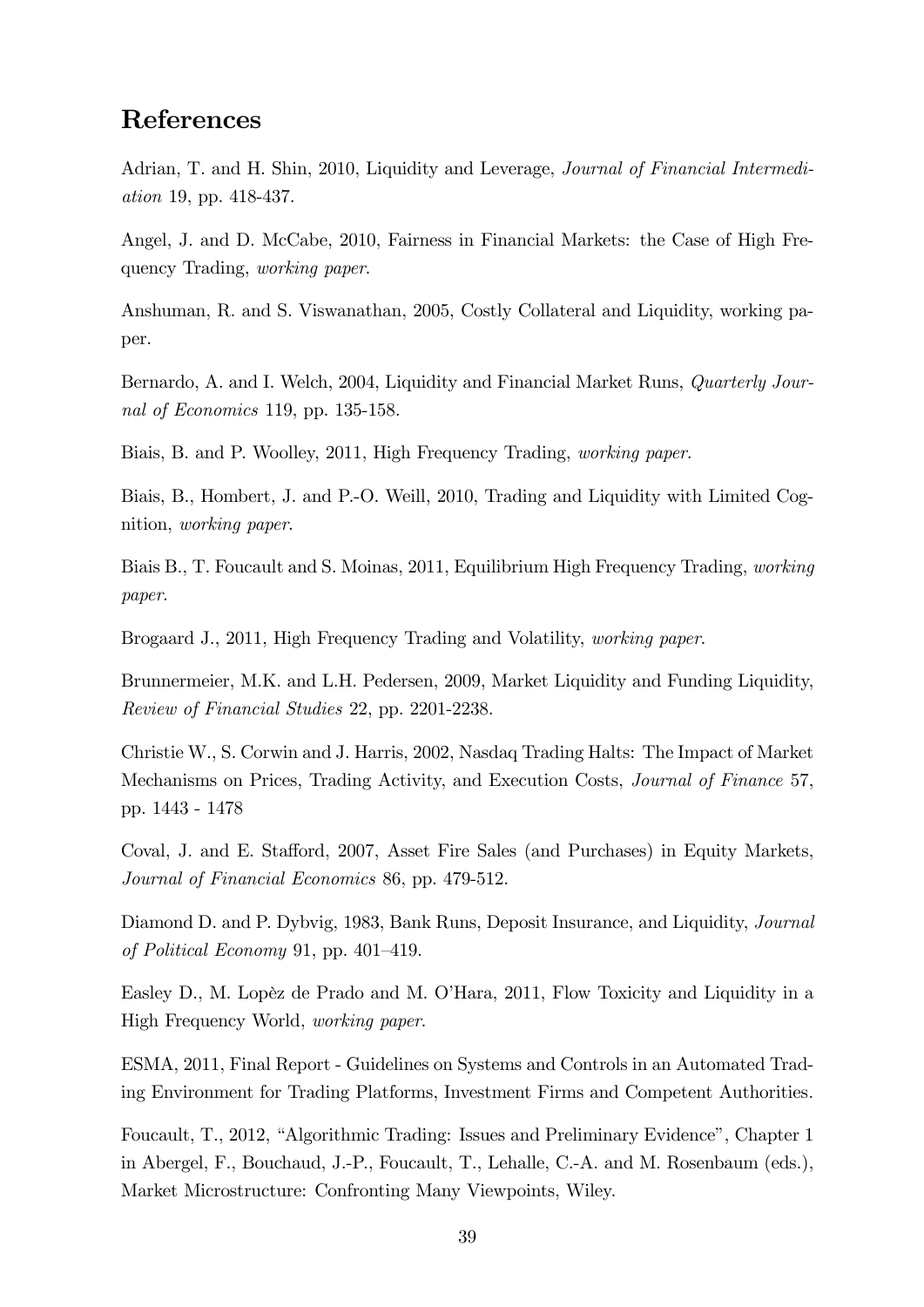Garleanu, N. and L.H. Pedersen, 2007, Liquidity and Risk Management, American Economic Review P&P 97, pp. 193-197.

Gerety, M., and J. Mulherin, 1992, Trading Halts and Market Activity: An Analysis of Volume at the Open and the Close, Journal of Finance 47, pp. 1765-1784

Greenwald B. and J. Stein, 1991, Transactional Risk, Market Crashes, and the Role of Circuit Breakers, Journal of Business 64, pp. 443-462.

Greenwood, R., 2005, Short and Long-Term Demand Curves for Stocks: Theory and Evidence on the Dynamics of Arbitrage, Journal of Financial Economics 75, pp. 607- 650.

Gromb, D. and D. Vayanos, 2002, Equilibrium and Welfare in Markets with Financially Constrained Arbitrageurs, Journal of Financial Economics 66, pp. 361-407.

Grossman, S. and M. Miller, 1988, Liquidity and Market Structure, Journal of Finance 43, pp. 617-37.

Hameed, A., Kang, W. and S. Viswanathan, 2010, Stock Market Declines and Liquidity, Journal of Finance 65, pp. 257-294.

Harris L., 1998, Circuit Breakers and Program Trading Limits: What Have We Learned?, Brookings-Wharton Papers on Financial Services: 1998, A..Santomero and R. Litan, Brookings Institution Press, 464 pp.

Hendershott T., C. Jones and A. Menkveld, 2011, Does Algorithmic Trading Improve Liquidity, Journal of Finance 66, pp. 1-33.

Hendershott, T. and R. Riordan, 2011, Algorithmic Trading and the Market for Liquidity, forthcoming Journal of Financial and Quantitative Analysis.

Hendershott, T., 2011, High Frequency Trading and Price Efficiency, UK Government Foresight Driver Review 12.

Jovanovic, B. and A. Menkveld, 2010, Middlemen in Limit-Order Markets, working paper.

Kirilenko, A., Kyle, A., Samadi, M. and T. Tuzun, 2011, The Flash Crash: The Impact of High Frequency Trading on an Electronic Market, working paper.

Kodres, L. and D. O'Brien, 1994, The Existence of Pareto-Superior Price Limits, American Economic Review 84, pp. 919-932.

Kyle, A., 1988, Trading Halts and Price Limits, Review of Futures Markets 7, pp. 426- 434.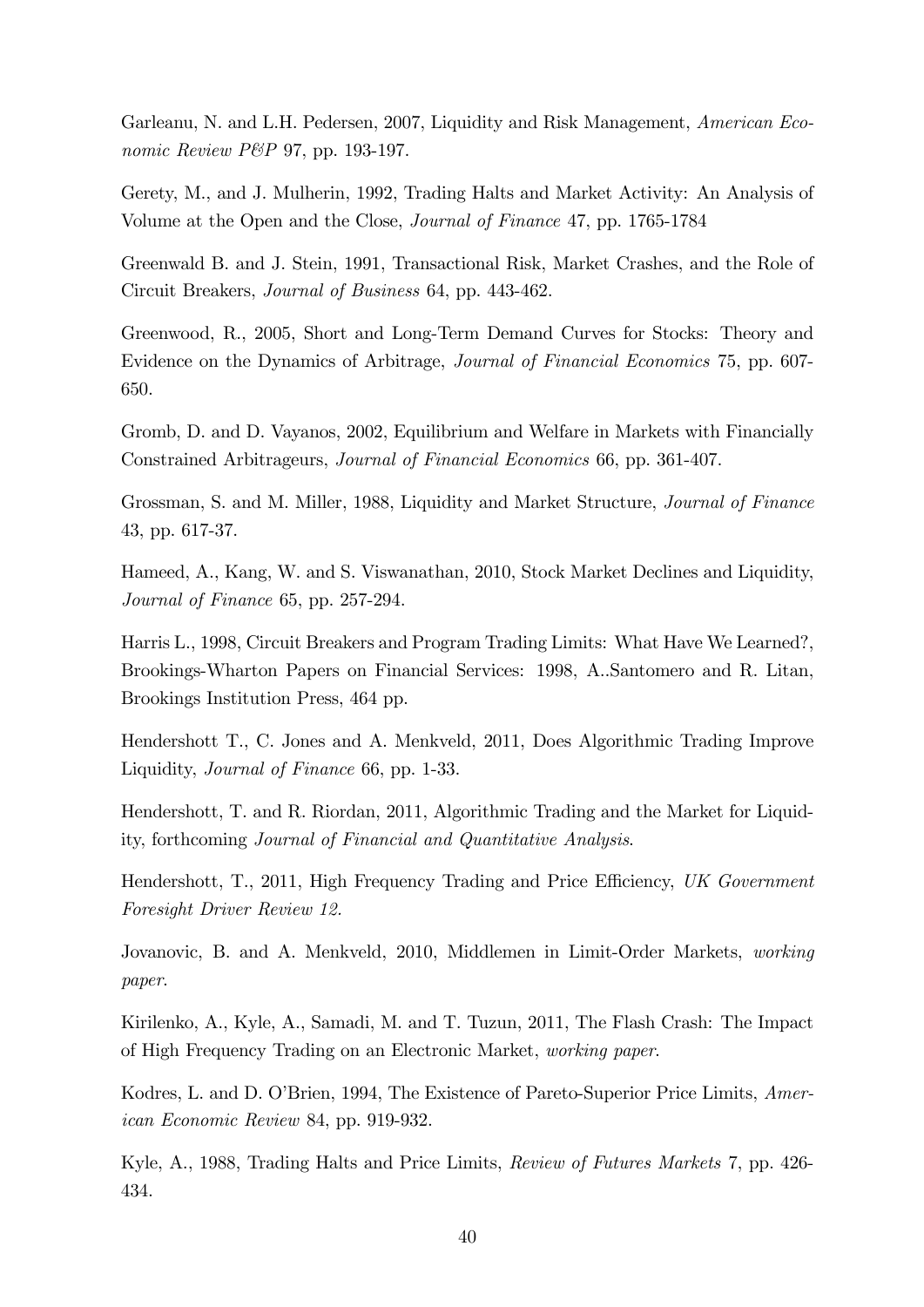Lauterbach, B. and U. Ben Zion, 1993, Stock Market Crashes and the Performance of Circuit Breakers: Empirical Evidence, Journal of Finance 48, pp. 1909-1925.

Lee, C., Ready, M. and P. Seguin, 1994, Volume, Volatility and NYSE Trading Halts, Journal of Finance 49, pp. 183-214.

Menkveld A. and Z. Yueshen, 2011, The Anatomy of a Flash Crash: When Search Engines Replace Broker-Dealers, working paper.

Menkveld, A., 2011a, Electronic Trading and Market Structure, UK Government Foresight Driver Review 16.

Menkveld, A., 2011b, High Frequency Trading and the New-Market Makers, working paper.

Morris, C., 1990, Coordinating Circuit Breakers in Stock and Futures Markets, FRB Kansas City - Economic Review 75, pp. 35-48.

Moser, J., 1990, Circuit Breakers, FRB Chicago - Economic Perspectives 14, pp. 2-13.

Shleifer, A. and R. Vishny, 1992, Liquidation Values and Debt Capacity: a Market Equilibrium Approach, Journal of Finance 47, pp. 1343-1366.

SEC, 2010, Findings Regarding the Market Events of May 6, 2010.

Shiller R., 1987, Investor Behavior in the October 1987 Stock Market Crash: Survey Evidence, NBER Working Paper 2446.

Subrahmanyam, A., 1994, Circuit Breakers and Market Volatility: a Theoretical Perspective, Journal of Finance, 49, pp. 237-254.

Subrahmanyam, A., 1995, On Rules versus Discretion in Procedures to Halt Trade, Journal of Economics and Business 47, pp. 1-16.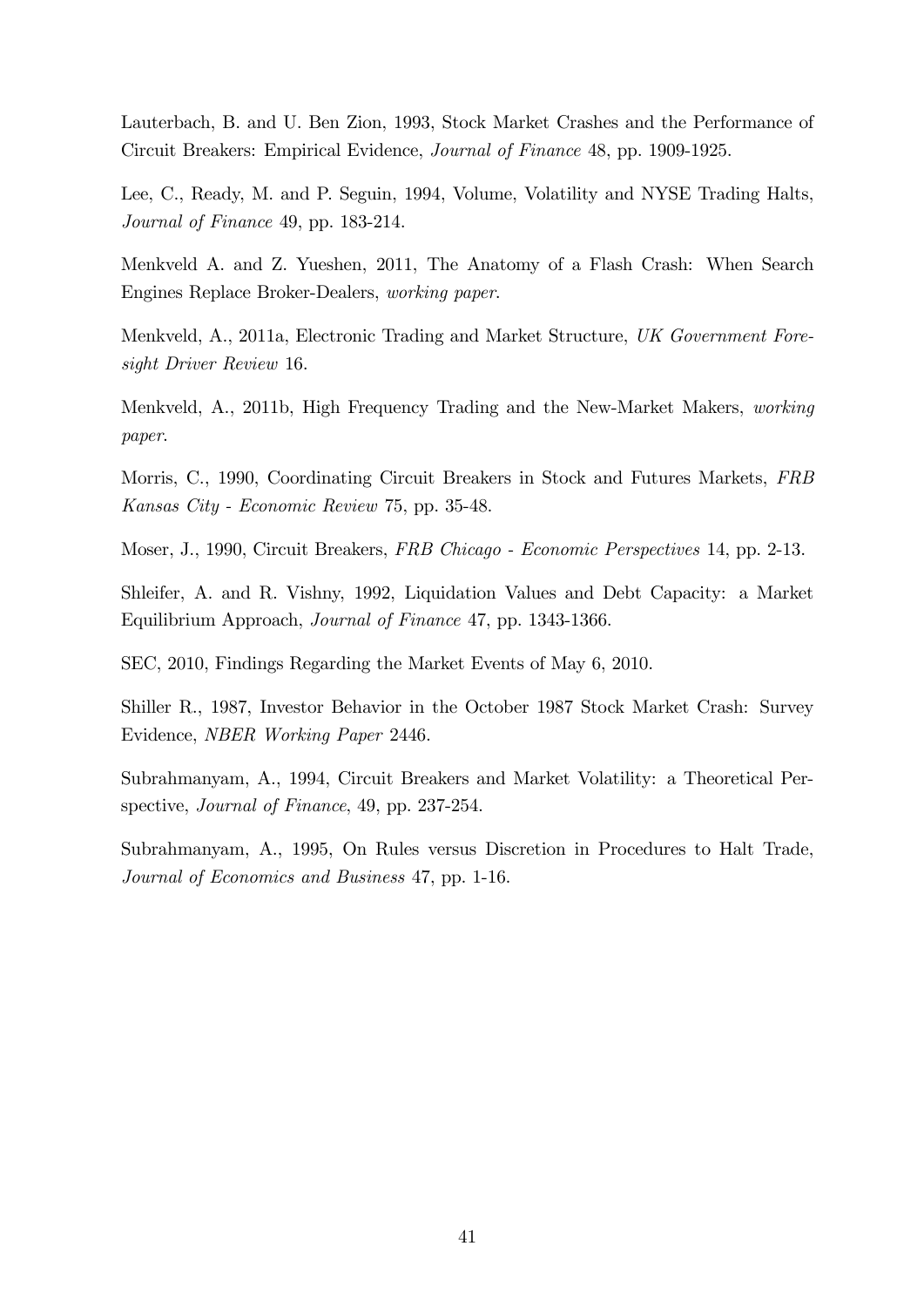



Note: This figure illustrates the four equilibria. For illustrational purposes, the underlying value  $\mu$ is normalized to one. The yellow area corresponds to the "unrestricted equilibrium" (i.e. trading in  $t = 0$  and in  $t = 1$ ), the blue area corresponds to the "early-trading equilibrium" (i.e. trading in  $t = 0$ , no trading in  $t = 1$ ), the red area corresponds to the "late-trading equilibrium" (i.e. no trading in  $t = 0$ , trading in  $t = 1$ ) and the green area corresponds to the "no-trading equilibrium" (i.e. no trading in  $t = 0$  and  $t = 1$ ).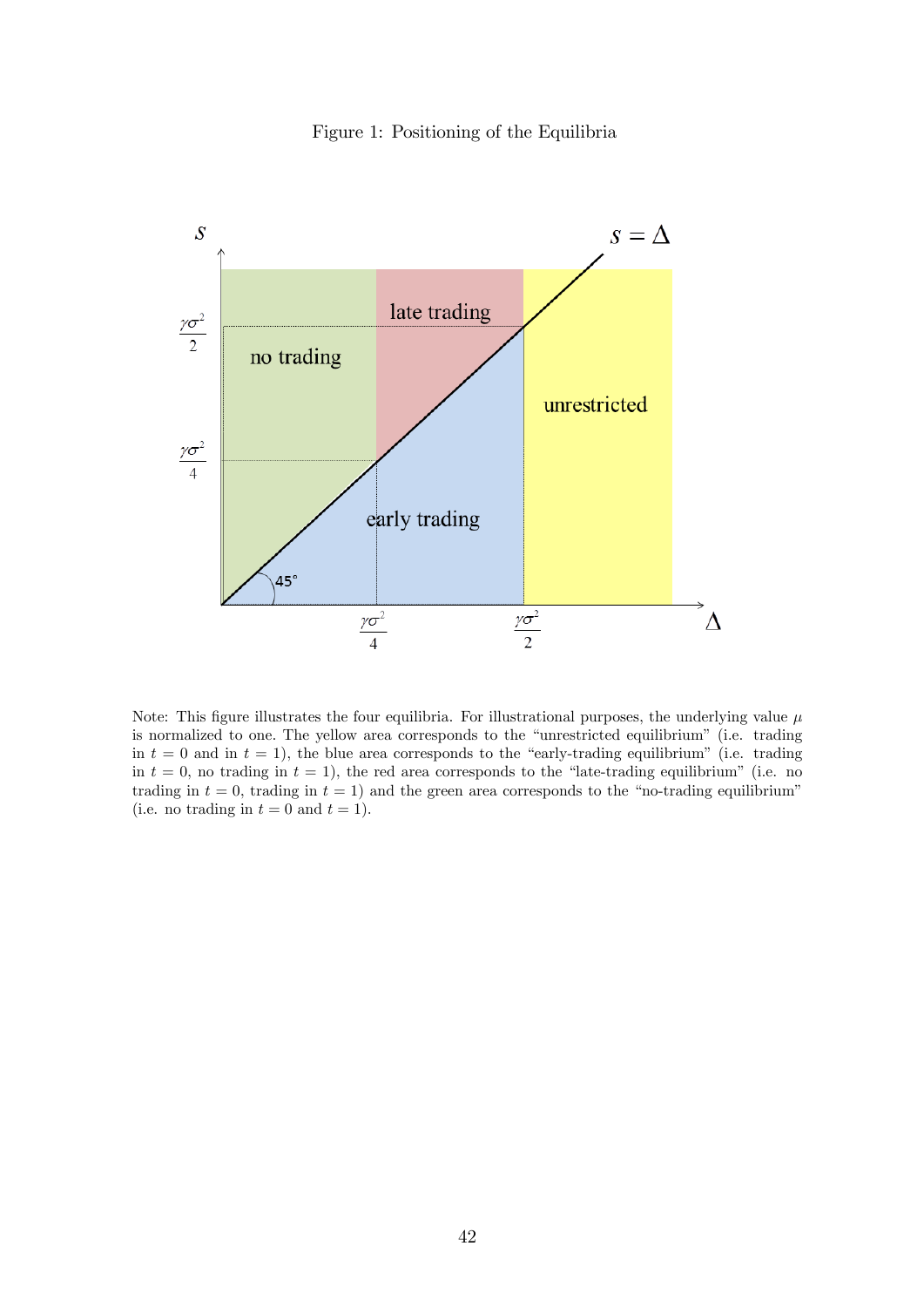



Note: This figure displays the trading volumes in the early trading round  $(t = 0)$  in the different equilibria. For illustrational purposes, the underlying value  $\mu$  is normalized to one. In the yellow area (the "unrestricted equilibrium") a market run occurs (i.e.  $\alpha^* = 1$ ) if the probability of a shock s is greater than  $\frac{1}{2}$ , and  $\alpha^* = \frac{s}{1-s}$  if  $s < \frac{1}{2}$ . In the blue area (the "early-trading equilibrium") the volume is equal to  $\frac{2s}{\gamma \sigma^2}$ . This volume is larger than in the "unrestricted equilibrium" when  $s < 1 - \left(\frac{\gamma \sigma^2}{2}\right)^2$  $\setminus$ and it is smaller than in the "unrestricted equilibrium" when  $s$  lies above this threshold. In the other two equilibria trading does not take place in  $t = 0$ . The area delimitated by the dashed line represents the parameter region in which a market run is avoided with a circuit breaker in place compared to the fully unrestricted case of Bernardo and Welch (2004).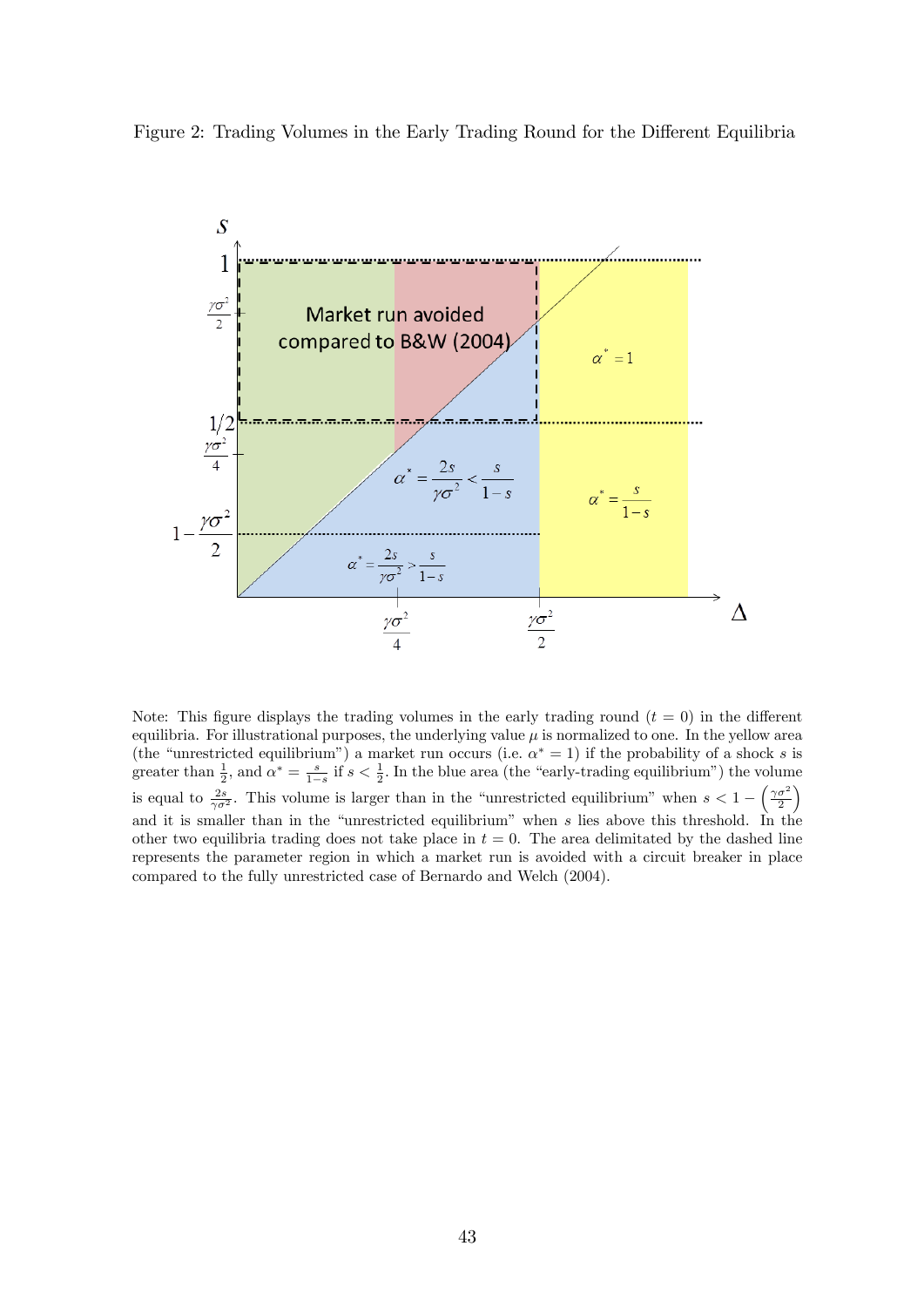Figure 3: Positioning of the Equilibria with a Positive Outside Value



Note: This figure illustrates the four equilibria in case of a positive outside value (which is smaller than  $\mu - \frac{\gamma}{2}\sigma^2$ ). For illustrational purposes, the underlying value  $\mu$  is normalized to one. The 45<sup>o</sup>-line end  $\mu - 2^{\sigma}$ . For must also has purposed, the underlying value  $\mu$  is normalized to one. The 40 -mic depicts the set upper limit with  $V = \overline{V}$  (and resultingly  $s = \frac{\Delta}{1-V}$ ). Furthermore, the yellow area corresponds to the "unrestricted equilibrium" (i.e. trading in  $t = 0$  and in  $t = 1$ ), the blue area corresponds to the "early-trading equilibrium" (i.e. trading in  $t = 0$ , no trading in  $t = 1$ ), the red area corresponds to the "late-trading equilibrium" (i.e. no trading in  $t = 0$ , trading in  $t = 1$ ) and the green area corresponds to the "no-trading equilibrium" (i.e. no trading in  $t = 0$  and  $t = 1$ ).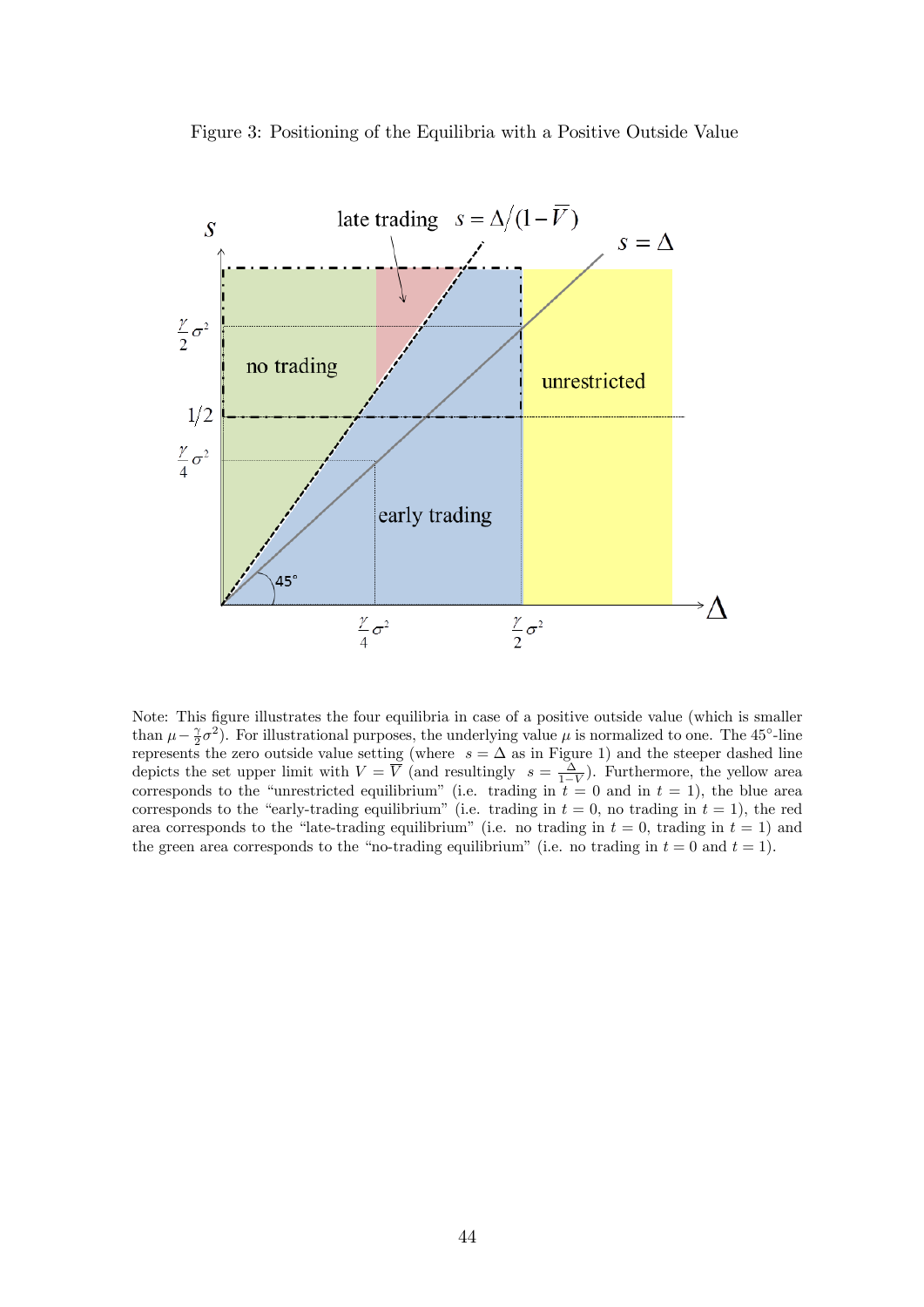



Note: This figure illustrates the four equilibria with the underlying value  $\mu$  normalized to one and with a positive outside value which is a decreasing function of s (and which is smaller than  $\mu - \frac{\gamma}{2}\sigma^2$ ). The 45<sup>o</sup>-line represents the zero outside value setting (where  $s = \Delta$  as in Figure 1), the steeper dashed line the set upper limit with  $V = \overline{V}$  (and resultingly  $s = \frac{\Delta}{1 - V}$  as in Figure 2), and the concave red line the setting in which the outside value V hinges negatively on the probability of the liquidity shock  $s$ . Furthermore, the yellow area corresponds to the "unrestricted equilibrium", the blue area corresponds to the "early-trading equilibrium", the red area corresponds to the "latetrading equilibrium" and the green area corresponds to the "no-trading equilibrium".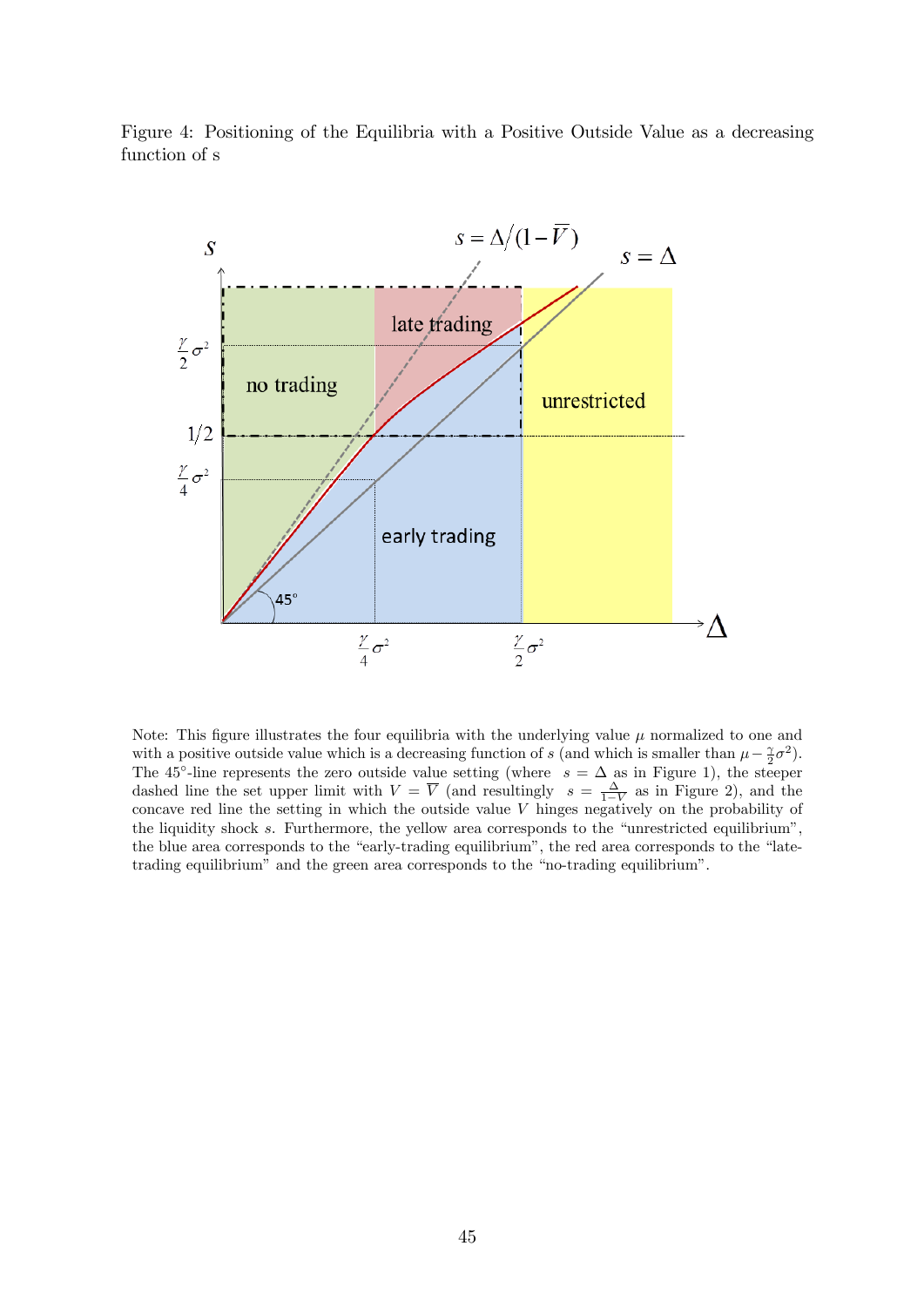



Note: This figure compares the welfare levels across the four equilibria when  $\frac{\gamma \sigma^2}{2(\mu - V)} < \frac{1}{2}$ holds. The yellow area corresponds to the "unrestricted equilibrium", the blue area corresponds to the "earlytrading equilibrium", the red area corresponds to the "late-trading equilibrium" and the green area corresponds to the "no-trading equilibrium". For illustrational purposes, the underlying value  $\mu$  is normalized to one.